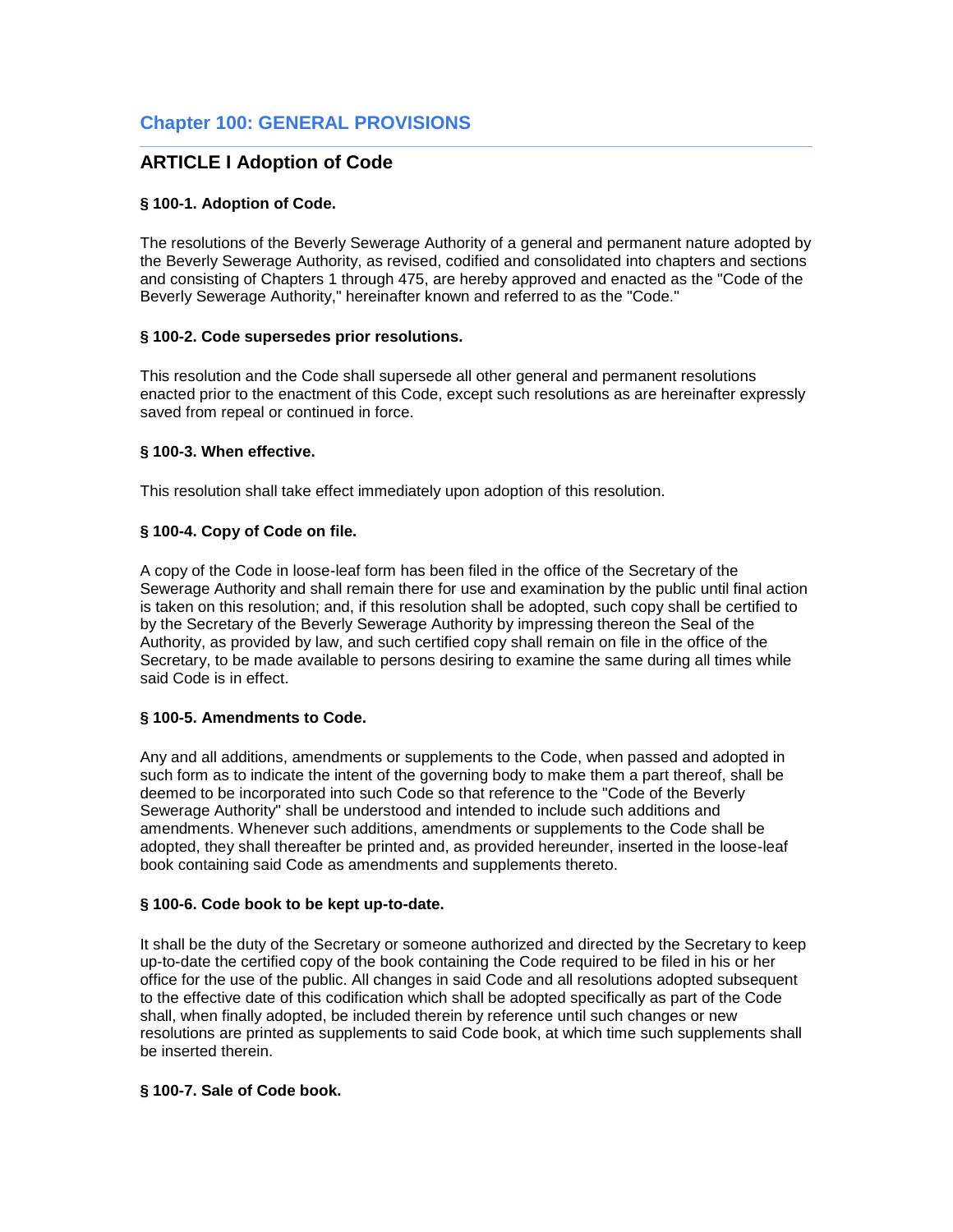Copies of the Code, or any chapter or portion of it, may be purchased from the Secretary, or an authorized agent of the Secretary, upon the payment of a fee to be set by the Sewerage Authority. The Secretary may also arrange for procedures for the periodic supplementation of the Code.

# **§ 100-8. Altering or tampering with Code; penalties for violation.**

It shall be unlawful for anyone to improperly change or amend, by additions or deletions, any part or portion of the Code or to alter or tamper with such Code in any manner whatsoever which will cause the law of the Beverly Sewerage Authority to be misrepresented thereby. Anyone violating this section or any part of this resolution shall be subject, upon conviction, to one or more of the following: a fine of not more than \$500, imprisonment for not more than 90 days or a period of community service not exceeding 90 days, in the discretion of the Judge imposing the same.

# **§ 100-9. Severability of Code provisions.**

Each section of the Code and every part of each section is an independent section or part of a section, and the holding of any section or a part thereof to be unconstitutional, void or ineffective for any cause shall not be deemed to affect the validity or constitutionality of any other sections or parts thereof.

### **§ 100-10. Severability of resolution provisions.**

Each section of this resolution is an independent section, and the holding of any section or part thereof to be unconstitutional, void or ineffective for any cause shall not be deemed to affect the validity or constitutionality of any other sections or parts thereof.

### **§ 100-11. Repealer.**

All resolutions or parts of resolutions inconsistent with the provisions contained in the Code adopted by this resolution are hereby repealed; provided, however, that such repeal shall only be to the extent of such inconsistency, and any valid legislation of the Beverly Sewerage Authority which is not in conflict with the provisions of the Code shall be deemed to remain in full force and effect.

### **§ 100-12. Changes in previously adopted resolutions.**

- A. In compiling and preparing the resolutions for adoption and revision as part of the Code, certain grammatical changes and other minor changes were made in one or more of said resolutions. It is the intention of the Sewerage Authority that all such changes be adopted as part of the Code as if the resolutions so changed had been previously formally amended to read as such.
- B. In addition, the changes, amendments or revisions noted throughout the Code as "amended" or "added" by this resolution are hereby enacted, to become effective upon the effective date of this resolution.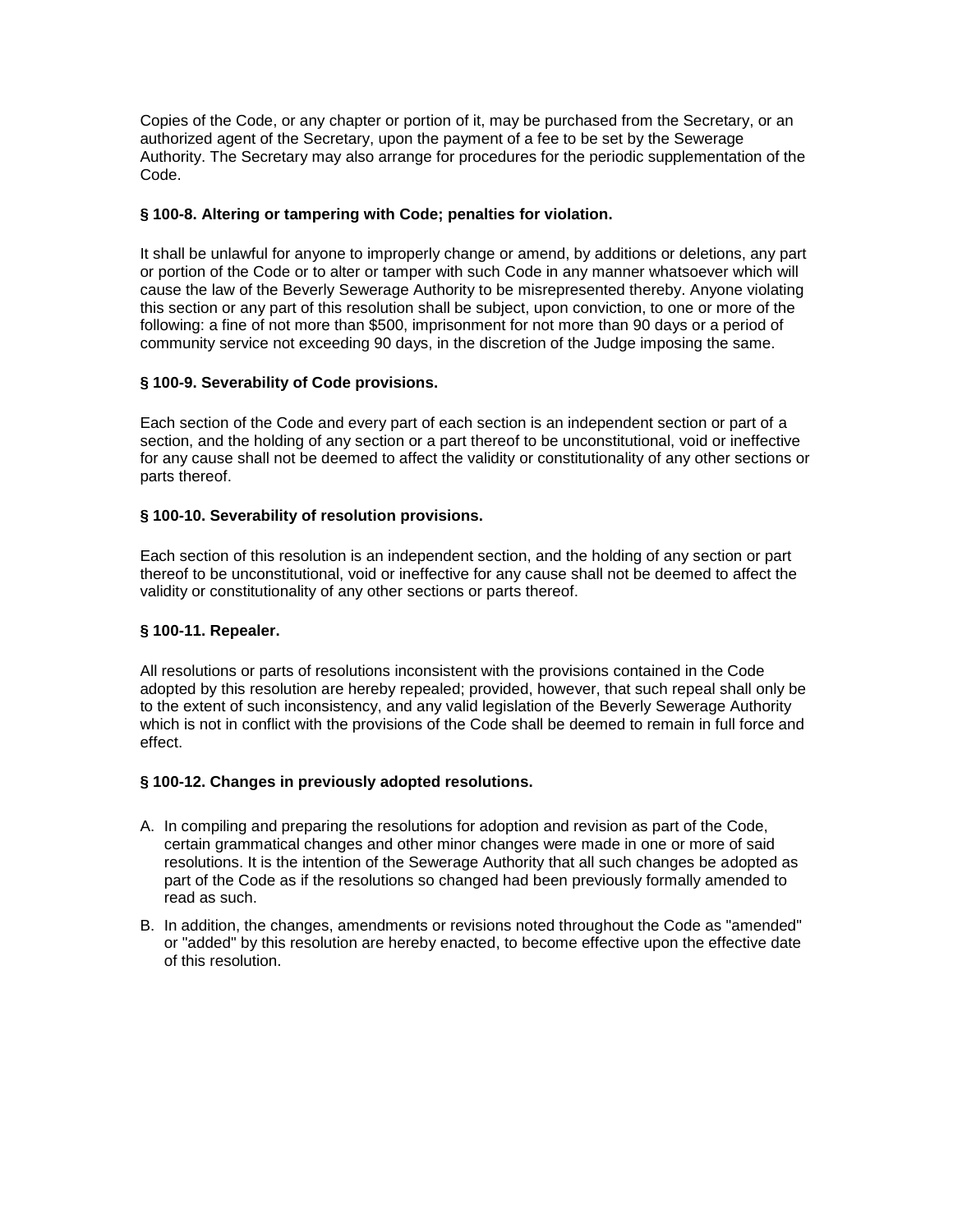# **Chapter 105: BYLAWS**

[HISTORY: Adopted by the Beverly Sewerage Authority 5-13-1947 Amendments noted where applicable.]

# **ARTICLE I Office**

### **§ 105-1. Address.**

The principal office of the Authority shall be at 446 Broad Street, in the City of Beverly, in the County of Burlington, at Beverly, New Jersey.

## **§ 105-2. Additional offices.**

The Authority may have offices at such other places as the Authority may from time to time designate.

# **ARTICLE II Meetings of Authority; Quorum**

## **§ 105-3. Annual meeting.**

An annual meeting of the Authority for the election of a Chairman and Vice Chairman and for the transaction of any other business that may come before the meeting shall be held at 7:00 p.m. on the first Wednesday in February in each year.

### **§ 105-4. Regular meetings.**

A regular meeting of the Authority for the transaction of any business that may come before the meeting shall be held at 7:00 p.m. on the first Wednesday in each month.

### **§ 105-5. Notice of regular meetings not required.**

All annual and regular meetings of the Authority, and any continued or adjourned sessions thereof, shall be general meetings, that is to say, open for transaction of any business within the powers of the Authority without special notice of such business. All such meetings may be held without notice to the members of the Authority other than these bylaws. If the day specified for any such meeting is a legal holiday, then such meeting shall be held on the first available day which is not a legal holiday. The time stated for every such meeting shall be Eastern standard time or Eastern daylight saving time as may then be in effect.

### **§ 105-6. Special meetings.**

Special meetings of the Authority may be called by the Chairman or Vice Chairman or any two members of the Authority and shall be held at the date and time specified in such call, upon 24 hours' notice to each member of the Authority, specifying the date, time and business of the meeting.

### **§ 105-7. Meeting location.**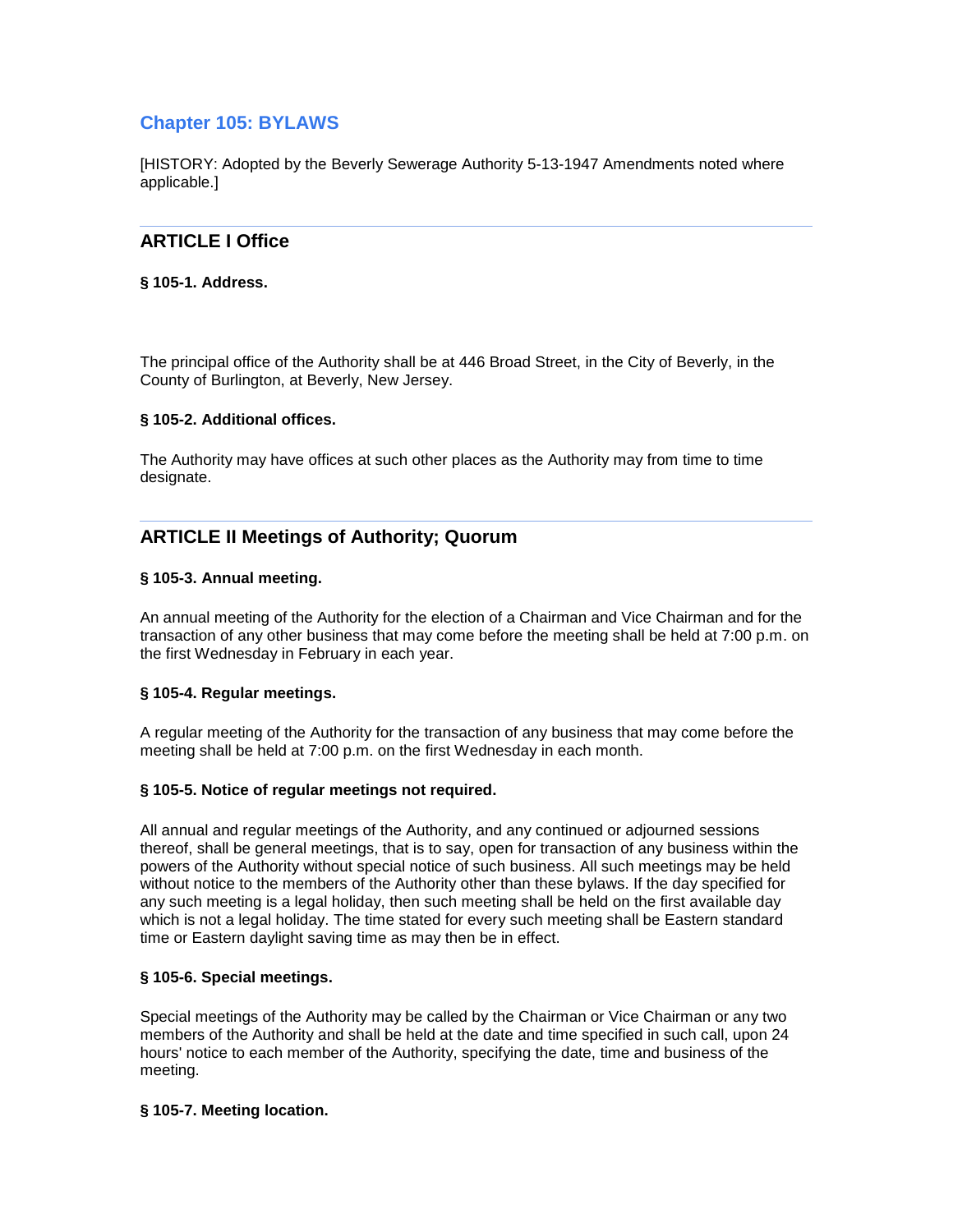All meetings of the Authority shall be held in the Beverly City Hall, Beverly, or at such other place as all of the members of the Authority may expressly approve. Any or all notice of any meeting of the Authority may be waived by any member of the Authority, and any meeting of which notice shall have been so waived by each member of the Authority shall be a general meeting, that is to say, open for transaction of any business within the powers of the Authority without special notice of such business.

### **§ 105-8. Quorum.**

At all meetings of the Authority, the presence of three members shall be necessary to constitute a quorum, and the vote of three members of the Authority at any meeting shall be necessary to take any action and any action so taken shall be the action of the Authority.

# **ARTICLE III Officers**

## **§ 105-9. Designation of officers.**

The officers of the Authority shall be a Chairman and a Vice Chairman who shall be members of the Authority and a Secretary and a Treasurer who may, but need not be, members of the Authority. The offices of Secretary and Treasurer may be held by one person. The office of Assistant Treasurer will be held by the Beverly City Tax Collector for annual tax sale and maintenance of tax sale liens.

### **§ 105-10. Employment of professionals and employees.**

The Authority may also from time to time appoint and employ such professional and technical advisers and experts and such other officers, agents and employees as it may require and may fix and determine the qualifications, terms of office, duties and compensation of all its officers and such advisers, experts, agents and employees.

### **§ 105-11. Vacancies.**

Vacancies in any office having a fixed term shall be filled by the Authority for the unexpired balance of the term.

# **ARTICLE IV Chairman and Vice Chairman**

### **§ 105-12. Appointment.**

The Chairman and Vice Chairman shall be appointed by the Authority from among the members of the Authority at the annual meeting of the Authority and shall hold office until the first day of February next ensuing and until their respective successors shall have been appointed and have qualified. They shall receive no compensation by virtue of their office as Chairman or Vice Chairman.

### **§ 105-13. Powers and duties of Chairman.**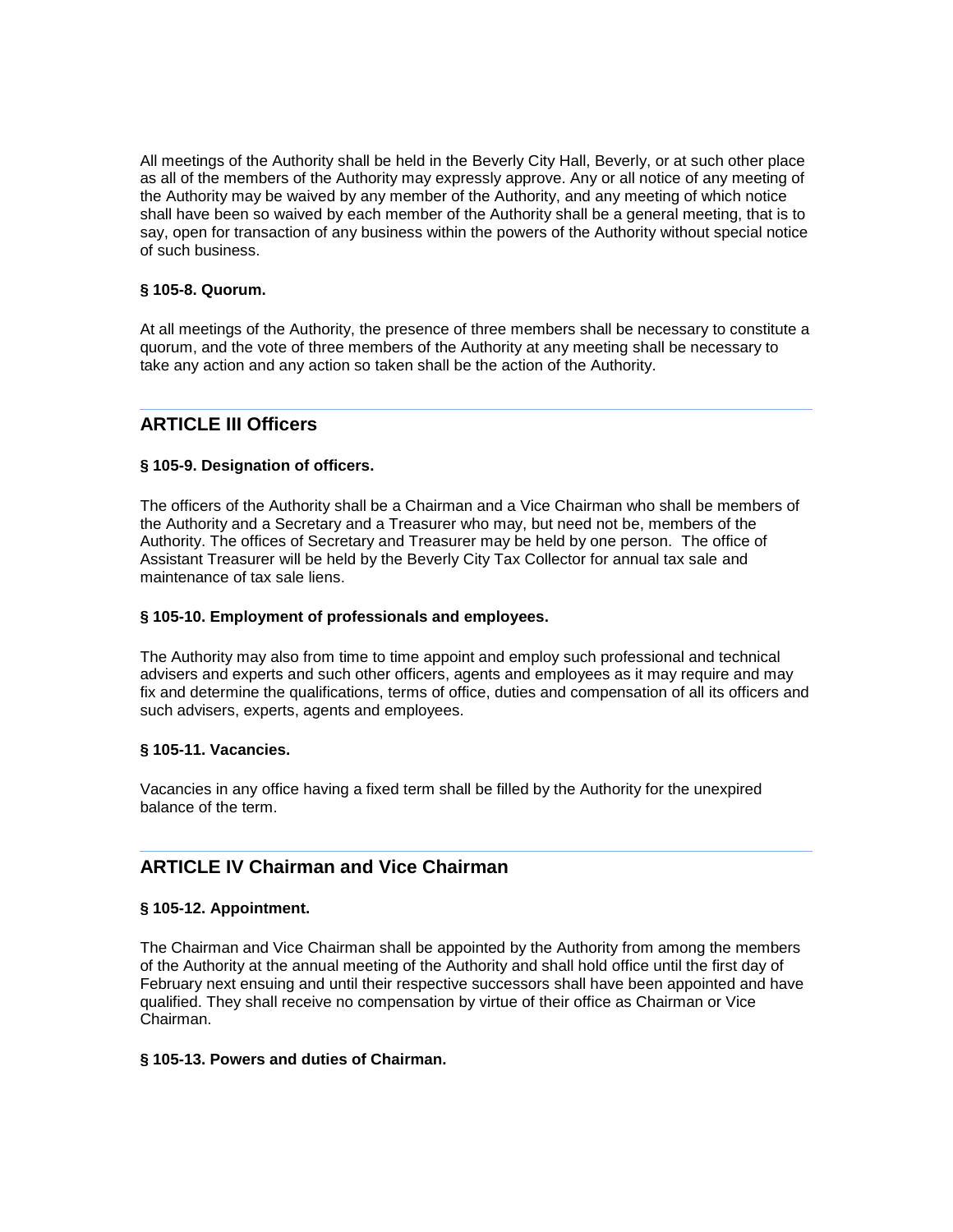The Chairman shall possess such powers and shall perform such duties as provided in Chapter 245, Job Descriptions, of the Code of the Beverly Sewerage Authority.

## **§ 105-14. Powers and duties of Vice Chairman.**

The Vice Chairman shall possess such powers and shall perform such duties as provided in Chapter 245, Job Descriptions, of the Code of the Beverly Sewerage Authority.

# **ARTICLE V Secretary**

## **§ 105-15. Appointment.**

The Secretary shall be appointed and employed by the Authority. The term of office of the Secretary shall expire on the first day of February every year thereafter, and any Secretary so appointed and employed shall hold office until the expiration of his term and until his successor shall have been appointed and have qualified.

## **§ 105-16. Powers and duties.**

The Secretary shall possess such powers and shall perform such duties as provided in Chapter 245, Job Descriptions, of the Code of the Beverly Sewerage Authority.

### **§ 105-17. Assistant secretaries.**

Assistant secretaries may be appointed and employed by the Authority. They shall possess such powers and perform such duties as may be assigned to them from time to time by the Authority, the Chairman, the Vice Chairman or the Secretary. In the absence or incapacity of the Secretary, an Assistant Secretary shall, and at other times by the direction of the Secretary, an Assistant Secretary may, assume and perform all powers and duties of said Secretary.

# **ARTICLE VI Treasurer**

# **§ 105-18. Appointment.**

The Treasurer shall be appointed and employed by the Authority. The term of office of the Treasurer shall expire on the first day of February every year thereafter, and the Treasurer so appointed and employed shall hold office until the expiration of his term and until his successor shall have been appointed and qualified.

### **§ 105-19. Bond.**

The Treasurer shall make and give such bonds, undertakings or other security for the faithful performance of his duties as may be fixed from time to time by the Authority.

### **§ 105-20. Powers and duties.**

The Treasurer shall possess such powers and shall perform such duties as provided in Chapter 245, Job Descriptions, of the Code of the Beverly Sewerage Authority.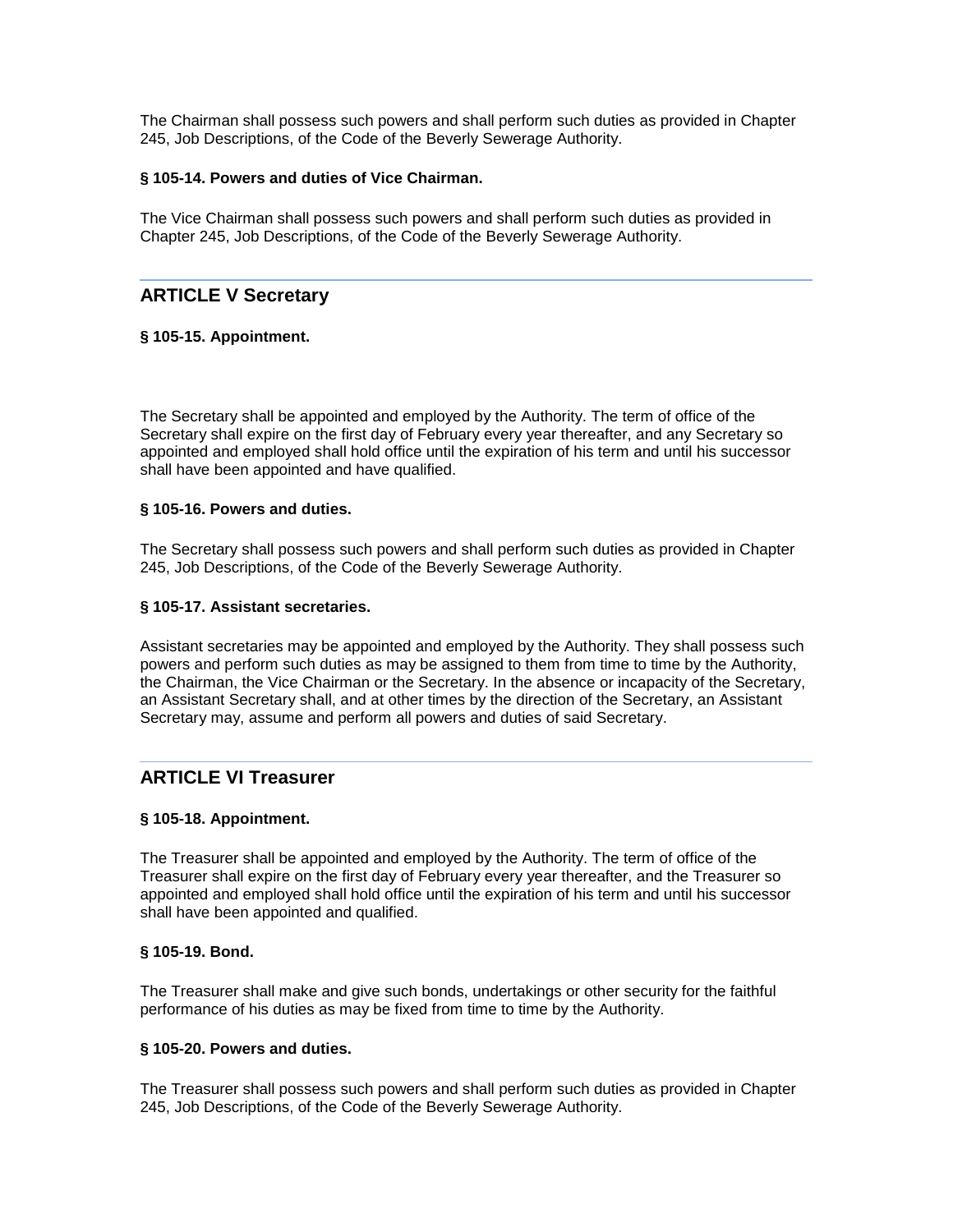# **ARTICLE VII Amendments**

# **§ 105-21. Authorization to revise or repeal bylaws.**

These bylaws may be altered, amended or repealed without previous notice at any meeting of the Authority duly held by the votes of at least four members of the Authority or at any special meeting of the Authority duly called and held by the votes of at least three members of the authority.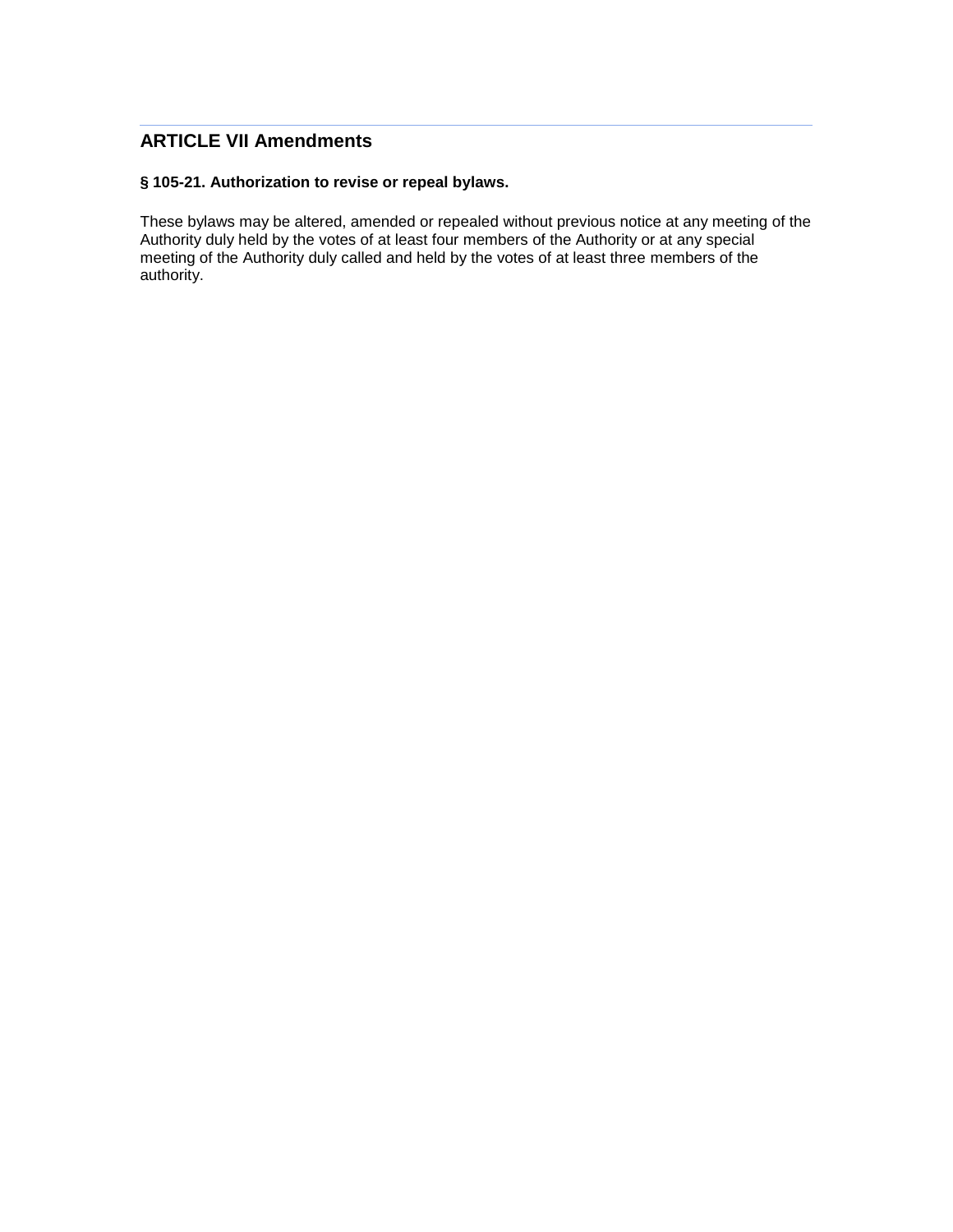# **Chapter 150: SEAL**

# **§ 150-1. Description.**

The Seal of the Authority shall be circular in form with the words "The Beverly Sewerage Authority" around the circumference enclosing the figures "1947."

# **§ 150-2. Adoption.**

The common Seal of the Authority in the form aforesaid be and the same hereby is adopted.

# **§ 150-3. Custody.**

The Secretary shall keep in safe custody the Seal of the Authority and shall affix such Seal to all papers authorized to be executed by the Authority requiring such Seal to be affixed.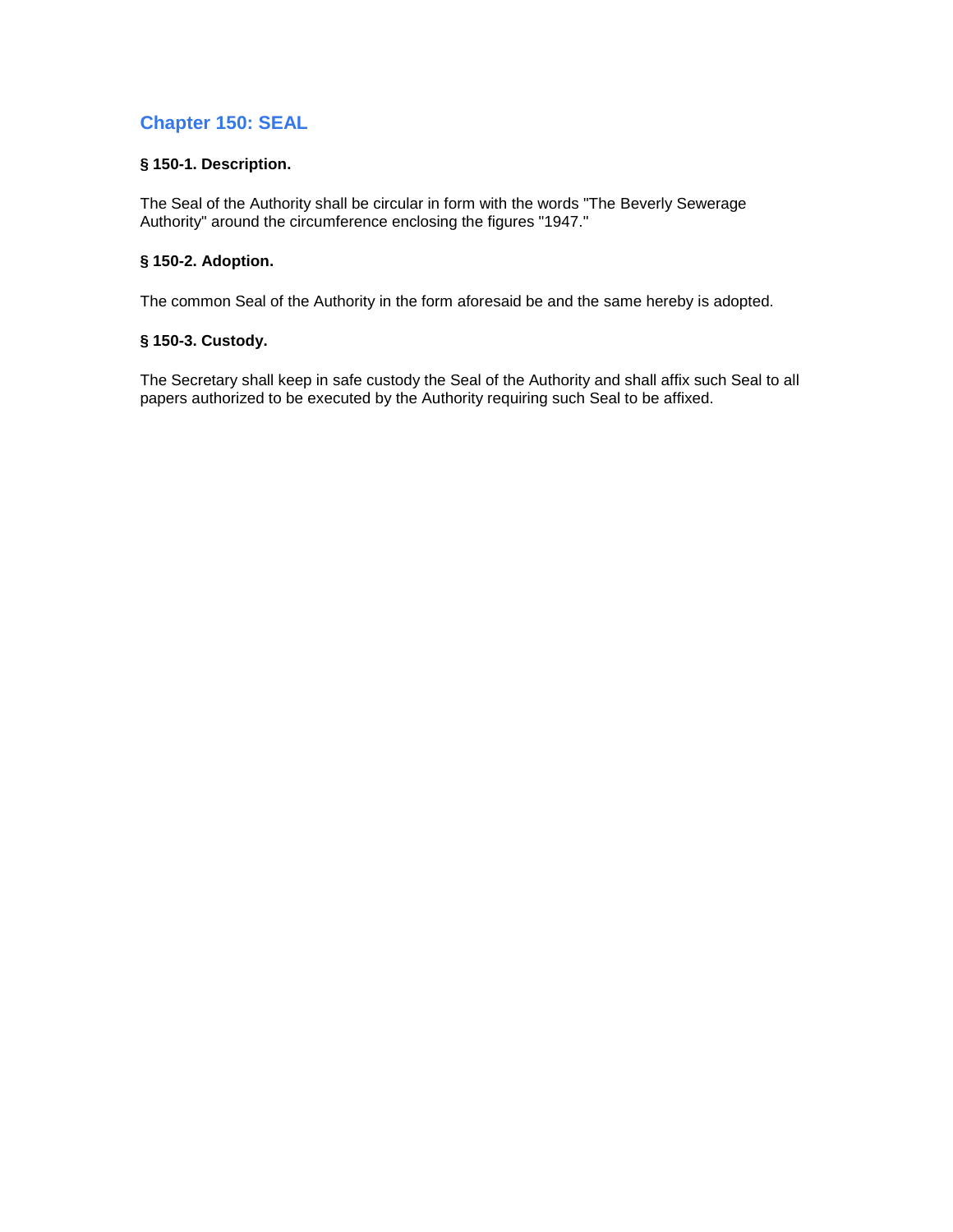# **Chapter 235: EMPLOYEE PERSONNEL POLICIES**

# **§ 235-1. Establishment.**

Beverly Sewerage Authority hereby establishes employee policies concerning the treatment of and conduct by Authority employees.

# **§ 235-2. Types of policies.**

Specifically set forth herein are policies concerning sexual harassment, equal employment opportunity, disciplinary actions and rules or conduct for all Authority employees. Each of the aforementioned policies are attached hereto and incorporated hereby as Exhibit "A." Editor's Note: Exhibit "A" is on file in the office of the Authority's Secretary.

### **§ 235-3. Copy to be provided; signed acknowledgment.**

The Authority's Secretary is directed to deliver to each Authority employee one copy of each of the policies set forth in Exhibit "A" and to further obtain from said employee, a written acknowledgment that the employee has received the policies.

## **§ 235-4. Posting.**

The Authority's Secretary is further directed to post each of the four policies in the Authority's office in a place where all employees can review the same.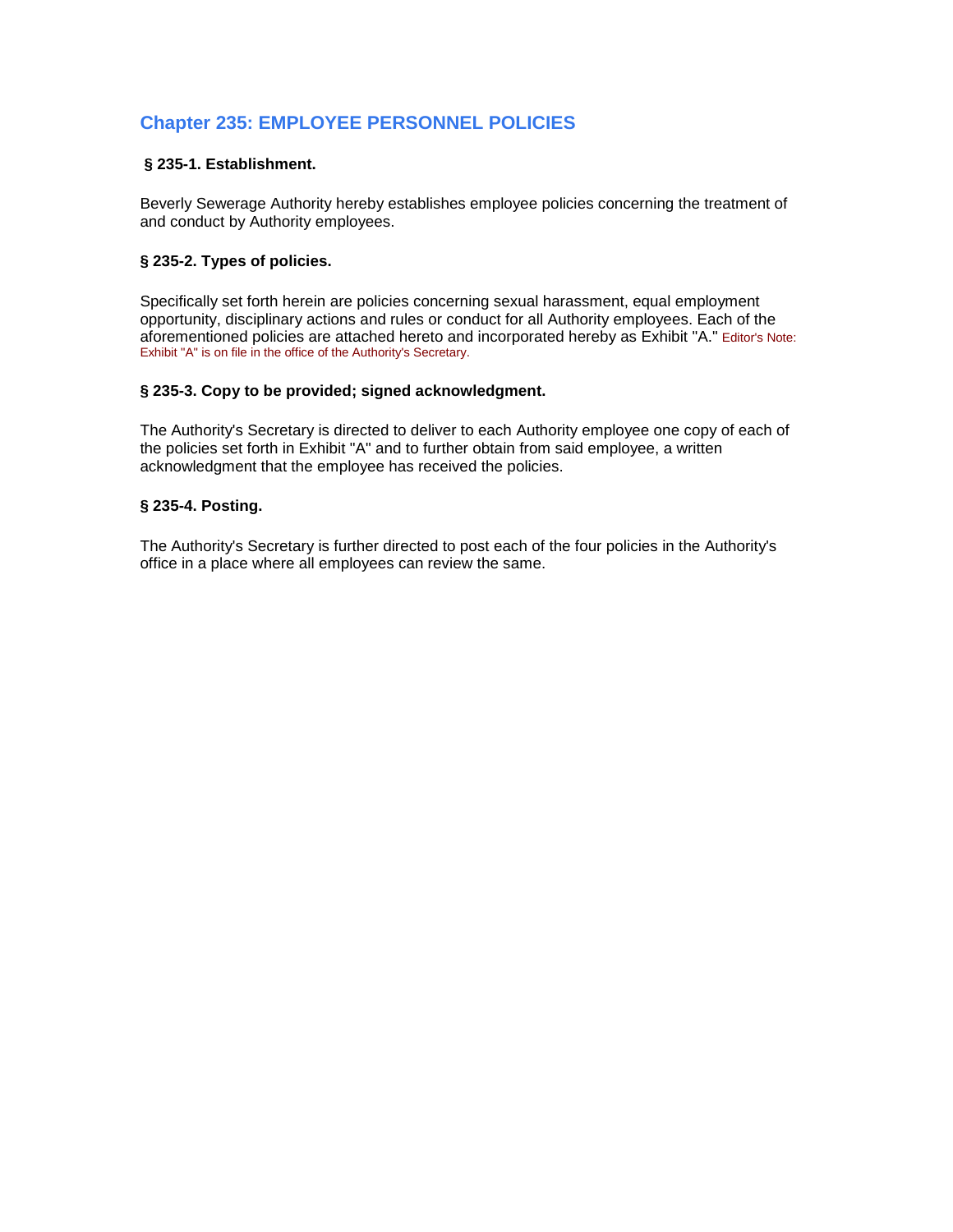# **Chapter 245: JOB DESCRIPTIONS**

# **ARTICLE I Board Member; Chairperson; Vice Chairperson**

# **§ 245-1. Position purpose.**

Authority Board Members shall be committed to the public and to the Authority. Members shall represent the Authority in the community. Members shall have a duty of loyalty to the organization, its staff and other board members. Members shall practice discretion and accept decisions made on a majority basis promoting board unity and confidence. Members shall have the ability to participate effectively and positively in discussion and the awareness of staff's knowledge. Authority members shall possess honesty and integrity, practice good faith and make time available to conduct Authority business, both during and between monthly meetings. The Authority shall include a Chairperson (appointed in fifth year of service), a Vice Chairperson (appointed in fourth year of service) and three members; all of which may vote on issues and decisions concerning the Authority. Members accomplish their functions through regular meetings and by establishing a committee structure that is appropriate to the size of the organization and the Authority. The Authority recognizes the City of Beverly's personnel policy as the Authority's personnel policy.

# **§ 245-2. Essential functions and basic duties for all members.**

- A. Assumes responsibility for acting in the best interest of the public.
	- (1) Discloses and avoids conflict of interest.
	- (2) Does not participate in self-dealing.
	- (3) Maintains confidentiality.
	- (4) Shall be fair and impartial.
- B. Assumes responsibility for making informed decisions in good faith.
	- (1) Acts as a prudent person.
	- (2) Uses a good process for decision-making.
	- (3) Shall be honest.
	- (4) Ensures that adequate records are made of Board actions.
- C. Assumes responsibility for knowing and adhering to state law and administrative rules.
	- (1) Researches state laws.
	- (2) Researches administrative rules.
- D. Assumes responsibility for providing governance to the Authority.
	- (1) Annually reviews and approves the Authority's plans for funding its projects.
	- (2) Ascertains that the financial structure of the Authority is adequate for its current needs and its long-range plans.
	- (3) Annually reviews and approves the Authority's budget.
	- (4) Approves major policies.
	- (5) Approves major actions of the Authority, such as capital expenditures and major program and service changes.
	- (6) Assures that management succession is properly being provided.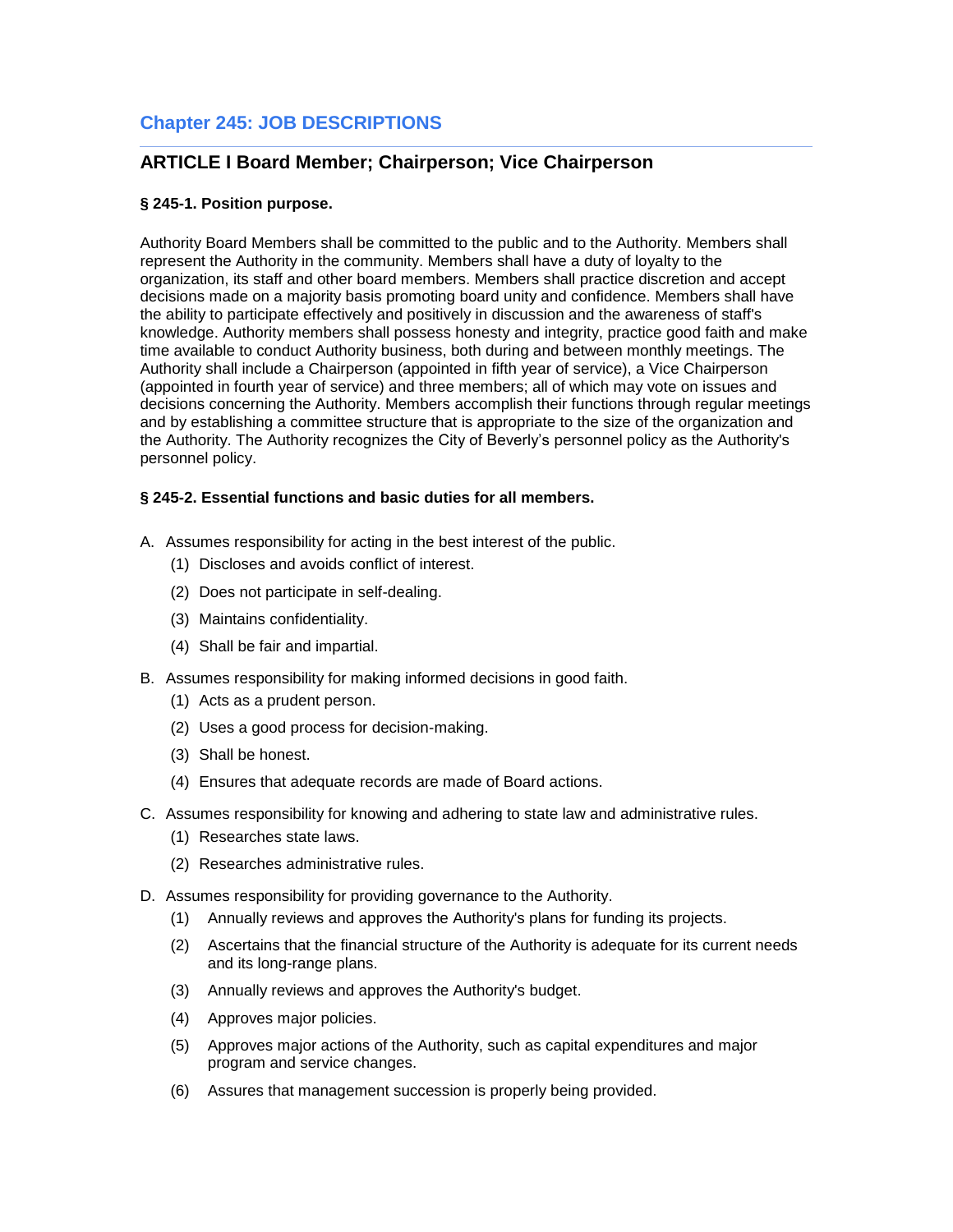- (7) Determines eligibility for and appoints members to subcommittees as needed.
- (8) Assures that the members are adequately and currently informed of the condition of the Authority and its operations.
- (9) Assures that published reports properly reflect the operating results and financial condition of the Authority.
- (10) Ascertains that management has established appropriate policies to define and identify conflicts of interest throughout the Authority, and is diligently administering and enforcing those policies.
- (11) Appoints auditors, engineers and solicitors subject to approval by members.
- E. Assumes responsibility for attending and participating in meetings.
	- (1) Attends all regular monthly meetings.
	- (2) Fail to attend four consecutive meetings without good cause, the Authority may request the City Council to adopt a resolution to remove this member or ask for the member's resignation.
	- (3) Arrives at or before meeting time and is ready to start on time.
	- (4) Contacts the Chairperson or Secretary when absent or late.
	- (5) Arranges for an appointed member to attend the Delanco Sewerage Authority meeting when absent, when needed.
	- (6) Contributes to the discussions, makes suggestions.
- F. Assumes responsibility for evaluating and determining appropriate compensation and benefits for the employees.
	- (1) Reviews employee's performance.
	- (2) Determines compensation based upon performance review.
- G. Beverly Sewerage Authority Treatment Plant.
	- (1) Visitation by appointment only; contact the Executive Director or designated authorized personnel.
	- (2) Directs questions to the Executive Director or designated authorized personnel.

### **§ 245-3. Essential functions and basic duties of Chairperson.**

- A. The Chairperson shall be appointed by the Authority.
	- (1) The Authority appoints the Chairperson.
	- (2) The Chairperson position is filled by the member who is in their last year of service and includes five years of continuous service.
- B. The Chairperson basic duties.
	- (1) Conducts meetings in accordance to Robert's Rules of Order and the Authority bylaws.
	- (2) Performs all duties customary to this office.
	- (3) Supervises the affairs of the Authority in accordance with applicable statutes/ordinances and the policies and directives approved by the Authority.
- C. The Chairperson serves as Financial Liaison.
	- (1) Approves expenditures against budget.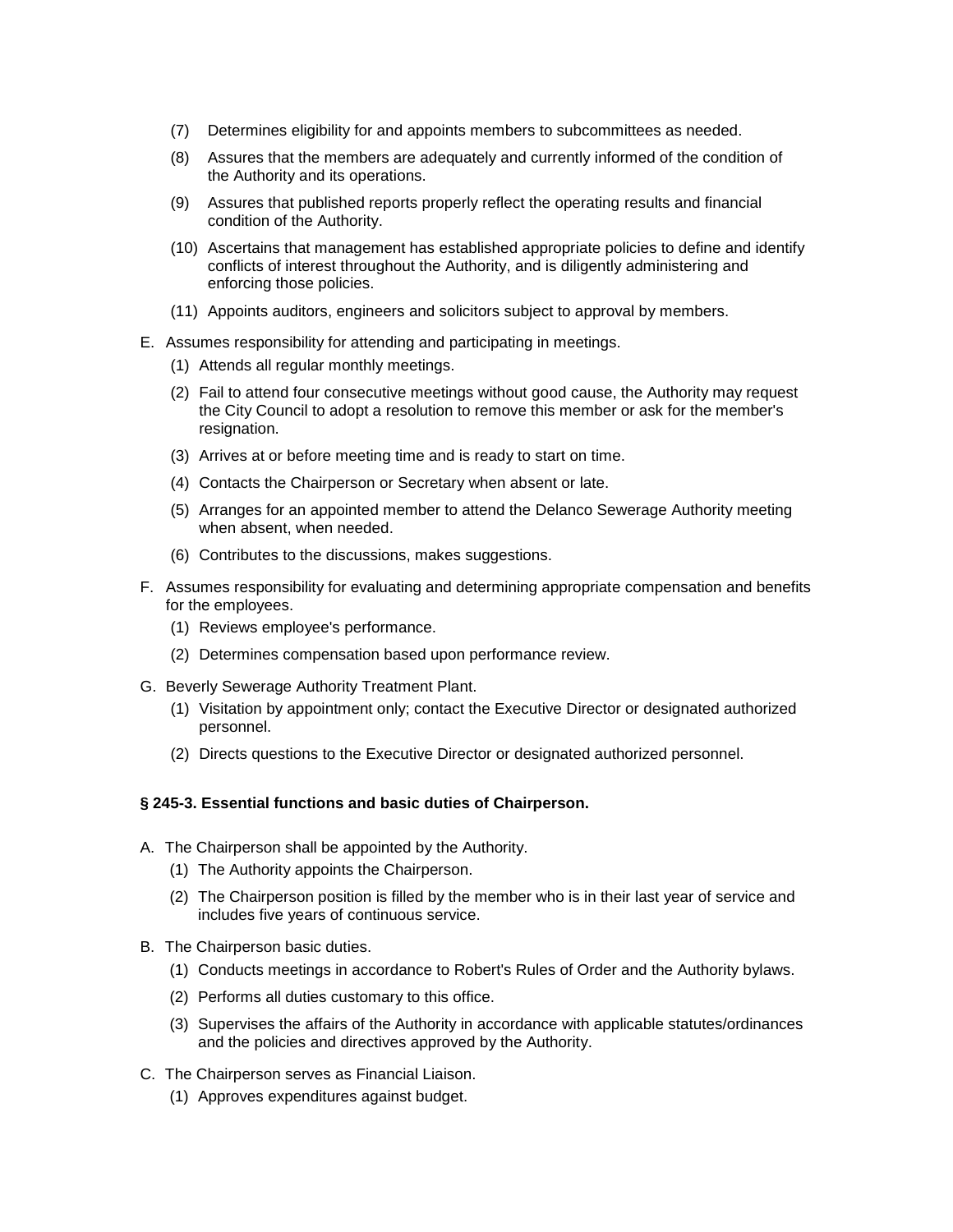- (2) Reviews monthly budget status reports from the Treasurer.
- (3) Signs vouchers and checks.

# **§ 245-4. Essential functions and basic duties of Vice Chairperson.**

- A. Vice Chairperson shall be appointed by the Authority.
	- (1) The Authority appoints the Vice Chairperson.
	- (2) The position is filled by the member who is in their second to last year of service and includes four years of continuous service.
- B. Vice Chairperson basic duties.
	- (1) Performs all duties of the Chairperson when the Chair is absent.
	- (2) Assists Chairperson on his/her duties or specified duties.
	- (3) Becomes Chairperson if current Chairperson resigns or is unable to perform his/her duties.

### **§ 245-5. Performance measurements.**

- A. Appropriate policies and procedures are complied.
- B. Positive business relations exist with employees, government officials and professionals.

## **§ 245-6. Qualifications.**

- A. Education/certification:
	- (1) High school graduate or equivalent preferred.
- B. Required knowledge:
	- (1) Knowledge of related sewage applications.
	- (2) Understanding of government regulations.
	- (3) Understanding of Authority policies and procedures.
- C. Experience required:
	- (1) Previous related experience preferred but not required.

# **§ 245-7. Working conditions.**

A. None. No hazardous or significantly unpleasant conditions.

### **§ 245-8. Interpretation; amendment.**

All descriptions of responsibilities, functions and duties in this article are intended to be interpreted as being inclusive of but not necessarily limited to the stated responsibility, function or duty and can be changed with the majority rule of the Authority.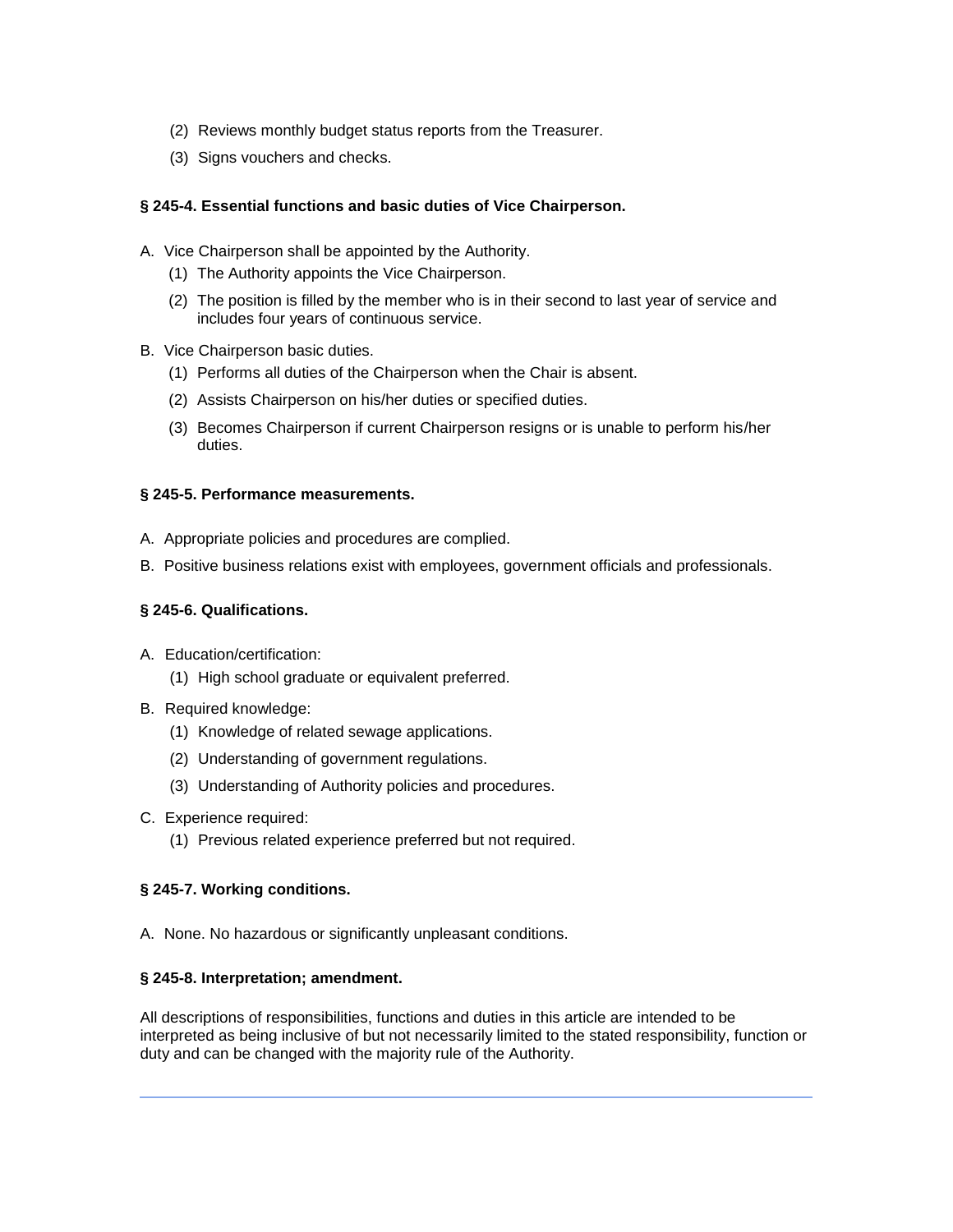# **ARTICLE II Secretary**

# **§ 245-9. Position purpose.**

- A. Responsible for providing secretarial support to the Sewerage Authority.
- B. Maintains and stores correspondence files and other files pertaining to the Sewerage Authority.
- C. Prepares agendas and rules and regulations, records, stores and prepares minutes of meetings, prepares and answers official correspondence.
- D. Follows laws, rules and regulations that govern the Authority.
- E. Consults with the Authority professional staff.

# **§ 245-10. Essential functions and basic duties.**

- A. Assumes responsibility for performing related clerical support functions:
	- (1) Draft letters and reports on behalf of the Sewerage Authority.
	- (2) Store and retrieve data on computers.
	- (3) Prepare agendas or programs for meetings.
	- (4) Attend and take minutes of meetings, both in the office and at other locations.
	- (5) Follow laws, rules and regulations that govern the Authority.
- B. Assumes responsibility for overseeing daily operations and performing administrative functions:
	- (1) Process telephone calls.
	- (2) Make and record appointments.
	- (3) Operate office equipment, such as photocopiers, facsimile machines, computers.
	- (4) Receive and process incoming and outgoing mail.
	- (5) Consults with professionals, residents, vendors and management.
	- (6) Purchase office supplies up to the amount of \$300.
- C. Assumes responsibility for establishing and maintaining effective business relations with vendors, the professionals and management:
	- (1) Serves as a liaison between the Authority and regulatory authorities.
	- (2) Represents the Authority to various professionals and groups.
	- (3) Ensures appropriate levels of confidentiality regarding Authority operations.
	- (4) Attends and participates in meetings as required.
- D. Effectively supervises office personnel, ensuring optimal performance:
	- (1) Trains, directs and coordinates office and administrative personnel. Ensures that the training and development needs are met and provides assistance and support as needed.
	- (2) Ensures that work area is clean, secure and well maintained.
- E. Assumes responsibility for maintaining, overseeing and executing the regulations required by the state regarding affirmative action: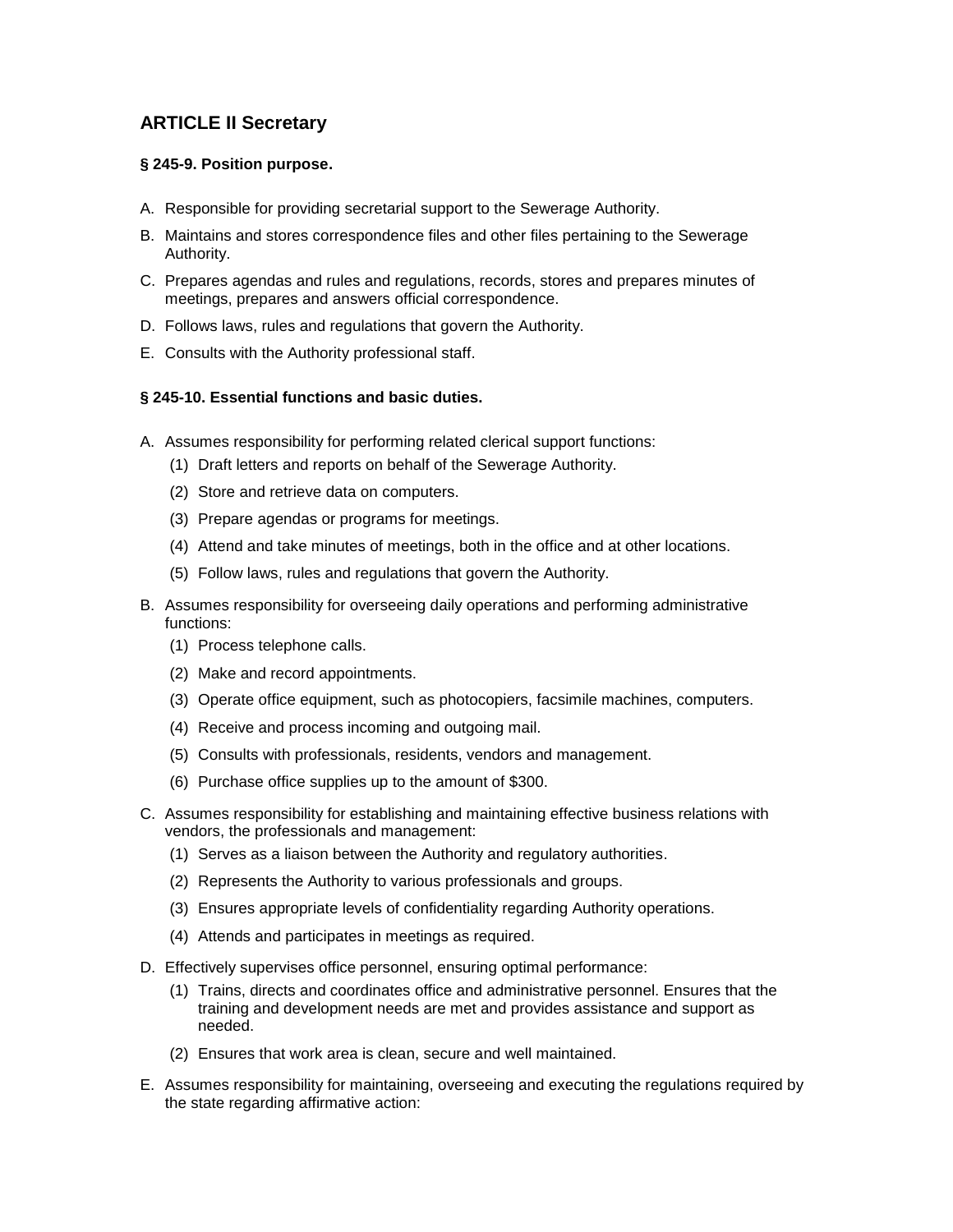- (1) Maintains, oversees and executes the regulations required by the state regarding affirmative action.
- F. Assumes responsibility for overseeing the Authority records:
	- (1) Maintains and stores all files and records pertaining the Authority.
	- (2) Follows all laws, rules and regulations that govern the Authority regarding records retention, etc.

## **§ 245-11. Performance measurements.**

- A. All documents, records and reports are prepared and maintained appropriately and in a timely manner.
- B. Appropriate Department policies and procedures are developed and updated as needed.
- C. Positive business relations exist with vendors, government officials and professionals.
- D. Minutes and correspondence are correct and completed in a timely manner.
- E. All functions pertaining to the Sewerage Authority are completed in accordance with established standards, policies and procedures.

## **§ 245-12. Qualifications.**

- A. Education/certification:
	- (1) High school graduate or equivalent preferred.
- B. Required knowledge:
	- (1) Knowledge of related computer applications.
	- (2) Familiarity with basic office procedures.
- C. Experience required:
	- (1) Typing or keyboarding experience required.
	- (2) Previous related experience preferred but not required.
- D. Skills/abilities:
	- (1) Good typing skills.
	- (2) Attentive to detail and accuracy.
	- (3) Sound organizational and interpersonal skills.
	- (4) Can work under pressure and meet deadlines.
	- (5) Able to work independently.
	- (6) Good aptitude for working with computers, photocopiers, facsimile machines and other office equipment.

### **§ 245-13. Physical activities and requirements.**

A. Finger dexterity. Using primarily just the fingers to make small movements such as typing, picking up small objects or pinching fingers together.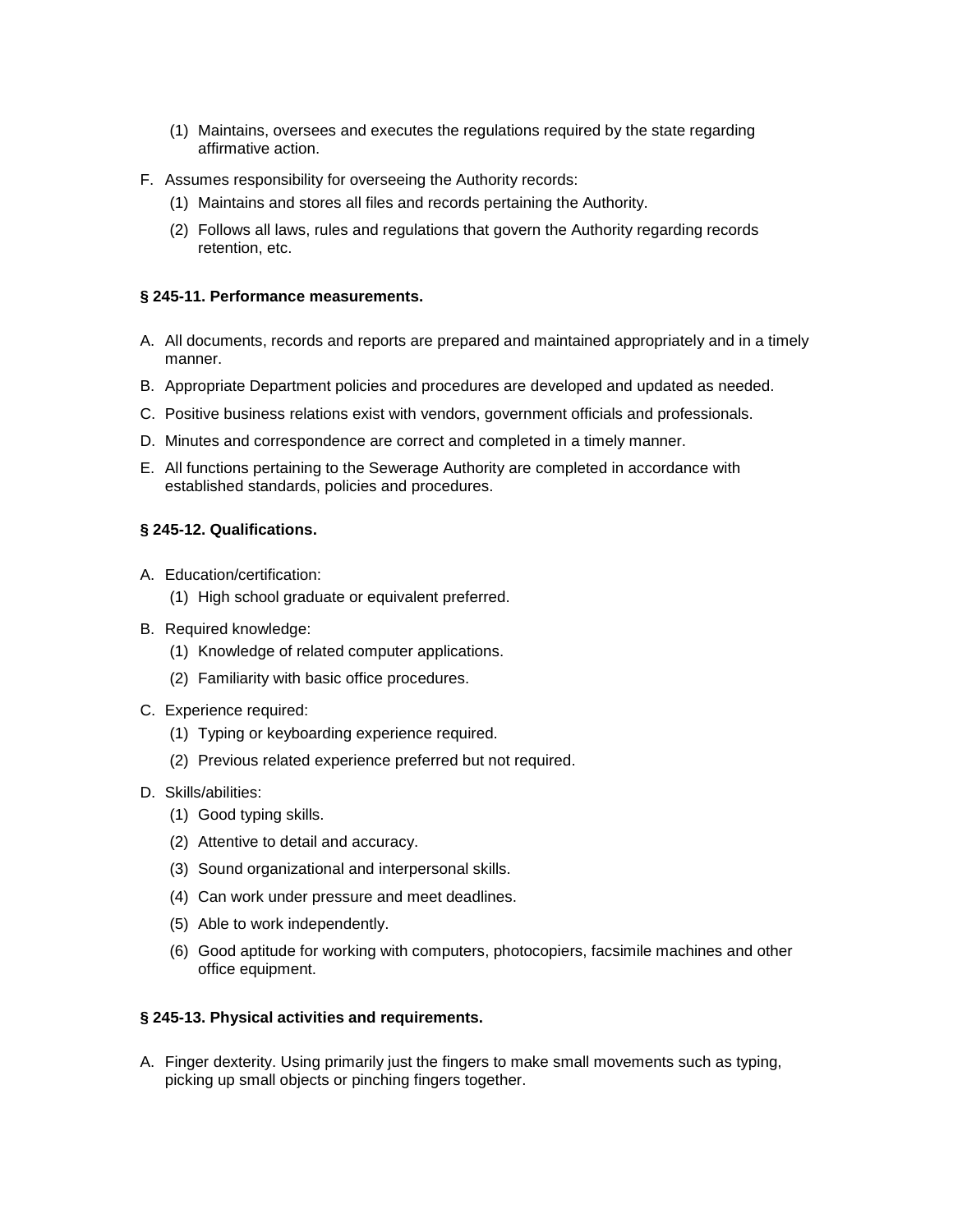- B. Talking. Especially where one must convey information to professionals or important instructions or ideas accurately, loudly or quickly.
- C. Average hearing. Able to hear average or normal conversations and receive ordinary information.
- D. Average vision. Average, ordinary visual acuity necessary to prepare or inspect documents or operate machinery.
- E. Physical strength. Sedentary work; sitting most of the time. Lift boxes up to 20 pounds.

### **§ 245-14. Mental activities and requirements.**

- A. Reasoning ability. Ability to apply common sense understanding to carry out detailed but uninvolved instructions and to deal with problems involving a few variables.
- B. Mathematics ability. Ability to perform basic math skills, use decimals to compute percents.
- C. Language ability.
	- (1) Ability to use passive vocabulary of 5,000 to 6,000 words; define unfamiliar words in dictionaries for meaning, spelling and pronunciation.
	- (2) Ability to write sentences using proper punctuation, adjectives and adverbs.

#### **§ 245-15. Working conditions.**

None. No hazardous or significantly unpleasant conditions (such as in a typical office).

#### **§ 245-16. Interpretation; amendment.**

All descriptions of responsibilities, functions and duties in this article are intended to be interpreted as being inclusive of but not necessarily limited to the stated responsibility, function or duty and can be changed with the majority rule of the Authority.

# **ARTICLE III Treasurer**

### **§ 245-17. Position purpose.**

- A. Responsible for directing, coordinating, maintaining, and controlling an accounting system that properly reflects the financial position of the Authority.
- B. Monitors Authority policies and procedures and recommends improvements after consulting with the Authority and its professionals.
- C. Ensures accurate internal and external recording and reporting of financial transactions.
- D. Oversees budgeting, general ledger, accounts payable and receivable, payroll, fixed asset management, etc.
- E. Ensures that accounting activities are in accordance with established legal, regulatory and Authority procedures.

### **§ 245-18. Essential functions and basic duties.**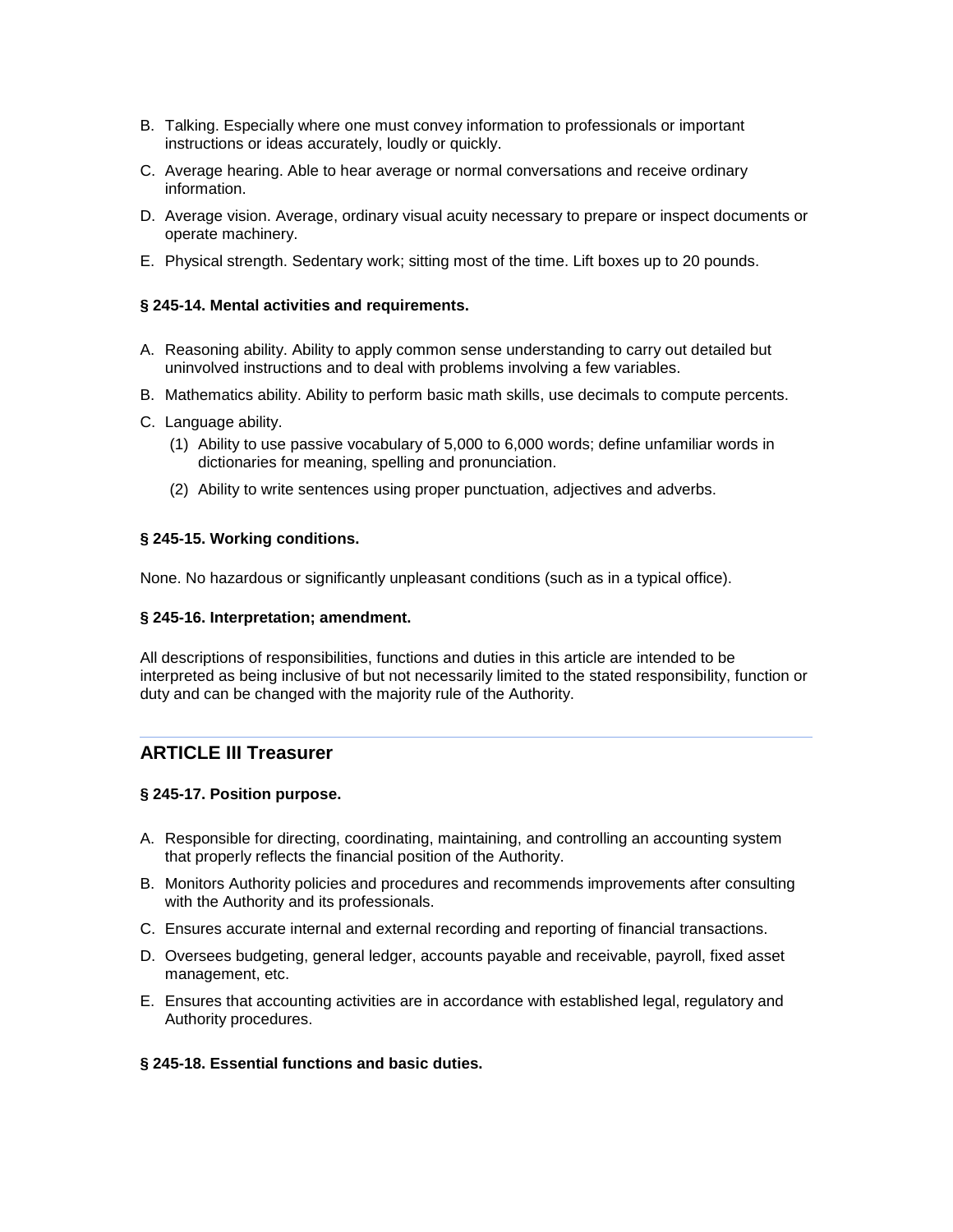- A. Assumes responsibility for performing and developing accounting and related clerical support functions:
	- (1) Supervises the development and implementation of financial information, including general ledger and budgeting.
	- (2) Maintains files, including filing of general ledger journals, vouchers, accounts payable documentation and other miscellaneous filings.
	- (3) Types a variety of documents, reports and records.
	- (4) Keys daily worksheets to the general ledger system.
	- (5) Prints accounts payable checks and inserts checks and invoices into envelopes for mailing.
	- (6) Prepares requisitions and quotes for office, computer and routine supply purchases.
- B. Assumes responsibility for the effective preparation, maintenance and reporting of internal and external financial records and analysis:
	- (1) Oversees the preparation of daily, monthly, annual and other periodic financial statements and reports. Ensures that external document submissions and filings are accurate and timely.
	- (2) Coordinates tax reporting requirements. Files federal, state, payroll and pension tax returns. Oversees the preparation and filing of payroll taxes, and tracks and reports pension data.
	- (3) Oversees the preparation and control of operational budgets.
	- (4) Coordinates the annual audit. Ensures that accounting records and reports are in compliance with GAAP and government regulations. Cooperates with and assists external auditors as appropriate.
- C. Assumes responsibility for the management of the Authority quarterly bills:
	- (1) Oversees the preparation and mailing of quarterly Authority charged bills.
	- (2) Collects revenues and fees.
	- (3) Enforces Authority rules and regulations concerning the collection of Authority fees and revenues.
	- (4) Assists with the formulation and revision of the scheduled fees and revenues to be changed and collected.
- D. Assumes responsibility for overseeing daily operations and performing administrative functions:
	- (1) Ensures effective financial internal controls for the Authority. Continually evaluates established policies and procedures, and updates or modifies them as necessary. Documents and creates necessary forms to organize the office processes.
	- (2) Interfaces with the IT Department in the development and implementation of efficient systems consistent with new software applications.
	- (3) Ensures the timely completion of posting, reports, records and other documentation.
- E. Assumes responsibility for overseeing payroll operations:
	- (1) Reviews employees timecards or time sheets for completeness and makes sure hours are correct.
	- (2) Keeps records and calculates sick time, vacation time and holidays.
	- (3) Reviews timecard for errors and resolves problems with employee or supervisor.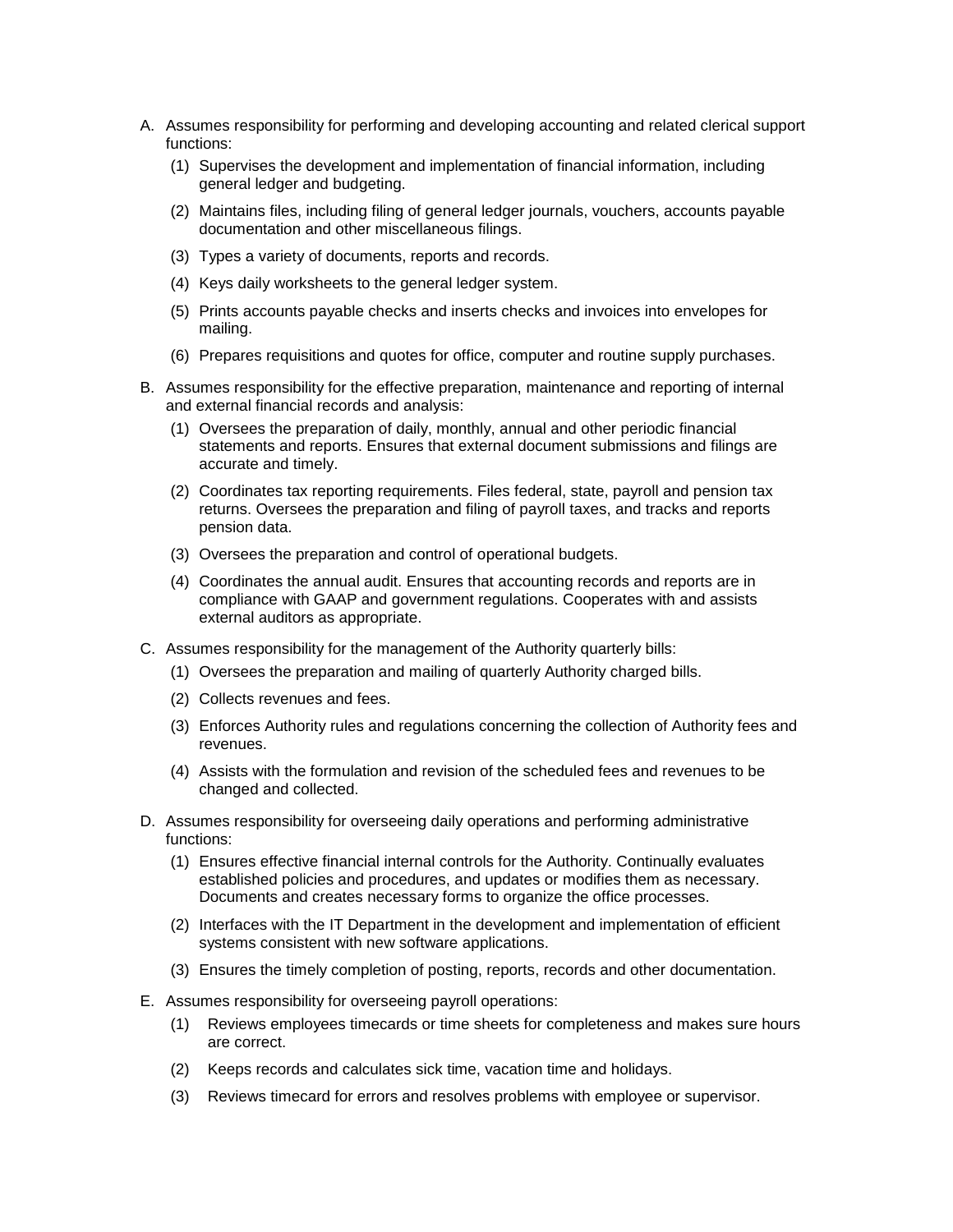- (4) Computes earnings based on the number of hours worked.
- (5) Computes deductions required by law and computes pay by subtracting these deductions.
- (6) Processes and issues employee paychecks.
- (7) Records employee information and updates files with changes.
- (8) Keeps track of changes in tax and deductions laws and advises employees.
- (9) Prepares reports for auditor and files.
- (10) Prepares and mails earnings and tax withholding statements at end of year.
- F. Assumes responsibility for establishing and maintaining effective business relations with vendors, outside auditors, the professionals and management:
	- (1) Serves as a liaison between the Authority and external auditors and regulatory authorities.
	- (2) Represents the Authority to various professionals and groups.
	- (3) Ensures appropriate levels of confidentiality regarding Authority operations.
	- (4) Attends and participates in meetings as required.
- G. Effectively supervises office personnel, ensuring optimal performance:
	- (1) Trains, directs and coordinates personnel. Ensures that the training and development needs are met and provides assistance and support as needed.
	- (2) Ensures that work area is clean, secure and well maintained.

### **§ 245-19. Performance measurements.**

- A. Appropriate department policies and procedures are developed and updated as needed.
- B. Positive business relations exist with auditors, government officials and professionals.
- C. Accounting documents, records and reports are prepared and maintained in a timely manner.
- D. Department files are appropriately maintained.
- E. Account reconciliations are correct and completed in a timely manner.
- F. Accounting functions are completed in accordance with established standards, policies and procedures.

#### **§ 245-20. Qualifications.**

- A. Education/certification:
	- (1) High school graduate or equivalent preferred.
	- (2) College credits in accounting preferred.
- B. Required knowledge:
	- (1) Knowledge of related computer applications.
	- (2) Familiarity with basic office procedures.
	- (3) Knowledge of financial and accounting practices and procedures.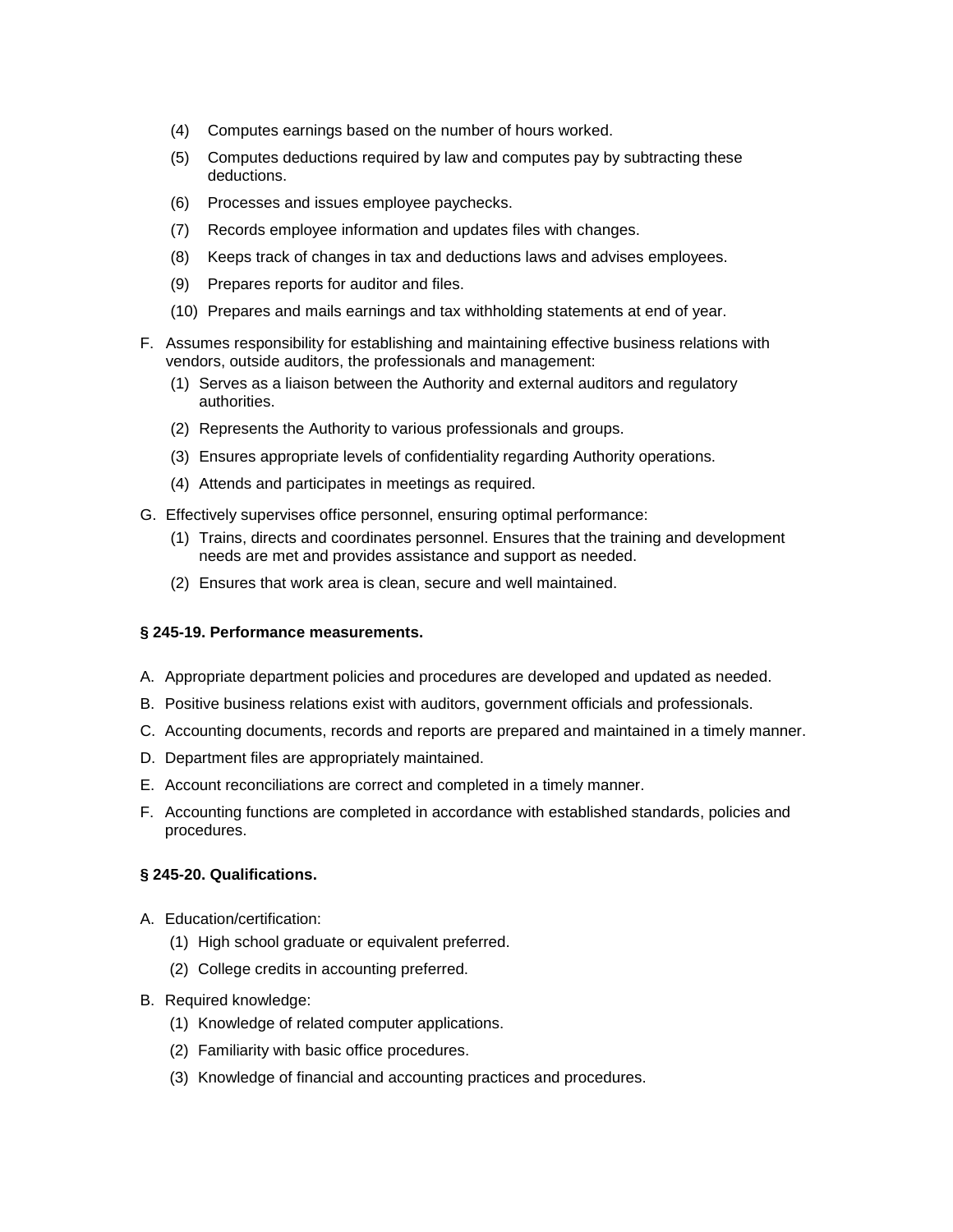- (4) Understanding of government regulations and reporting requirements.
- (5) Understanding of related and auditing and IT functions.
- C. Experience required:
	- (1) Previous related experience preferred but not required.
- D. Skills/abilities:
	- (1) Analytical and technical skills.
	- (2) Sound organizational and interpersonal skills.
	- (3) Can work under pressure and meet deadlines.
	- (4) Able to work independently.
	- (5) Good aptitude for working with computers, and use of all related hardware and software.

## **§ 245-21. Physical activities and requirements.**

- A. Finger dexterity. Using primarily just the fingers to make small movements such as typing, picking up small objects or pinching fingers together.
- B. Talking. Especially where one must convey information to professionals or important instructions or ideas accurately, loudly or quickly.
- C. Average hearing. Able to hear average or normal conversations and receive ordinary information.
- D. Average vision. Average, ordinary visual acuity necessary to prepare or inspect documents or operate machinery.
- E. Physical strength. Sedentary work; sitting most of the time. Lift boxes up to 20 pounds.

### **§ 245-22. Mental activities and requirements.**

- A. Reasoning ability. Ability to apply common sense understanding to carry out detailed but uninvolved instructions and to deal with problems involving a few variables.
- B. Mathematics ability. Ability to perform basic math skills, use decimals to compute percents.
- C. Language ability. Ability to use passive vocabulary of 5,000 to 6,000 words.

### **§ 245-23. Working conditions.**

None. No hazardous or significantly unpleasant conditions (such as in a typical office).

### **§ 245-24. Interpretation; amendment.**

### **[Amended 7-11-2006 by Res. No. 2006-27]**

All descriptions of responsibilities, functions and duties in this article are intended to be interpreted as being inclusive of but not necessarily limited to the stated responsibility, function or duty and can be changed with the majority rule of the Authority.

# **ARTICLE IV Secretary's Role in GovConnect Program**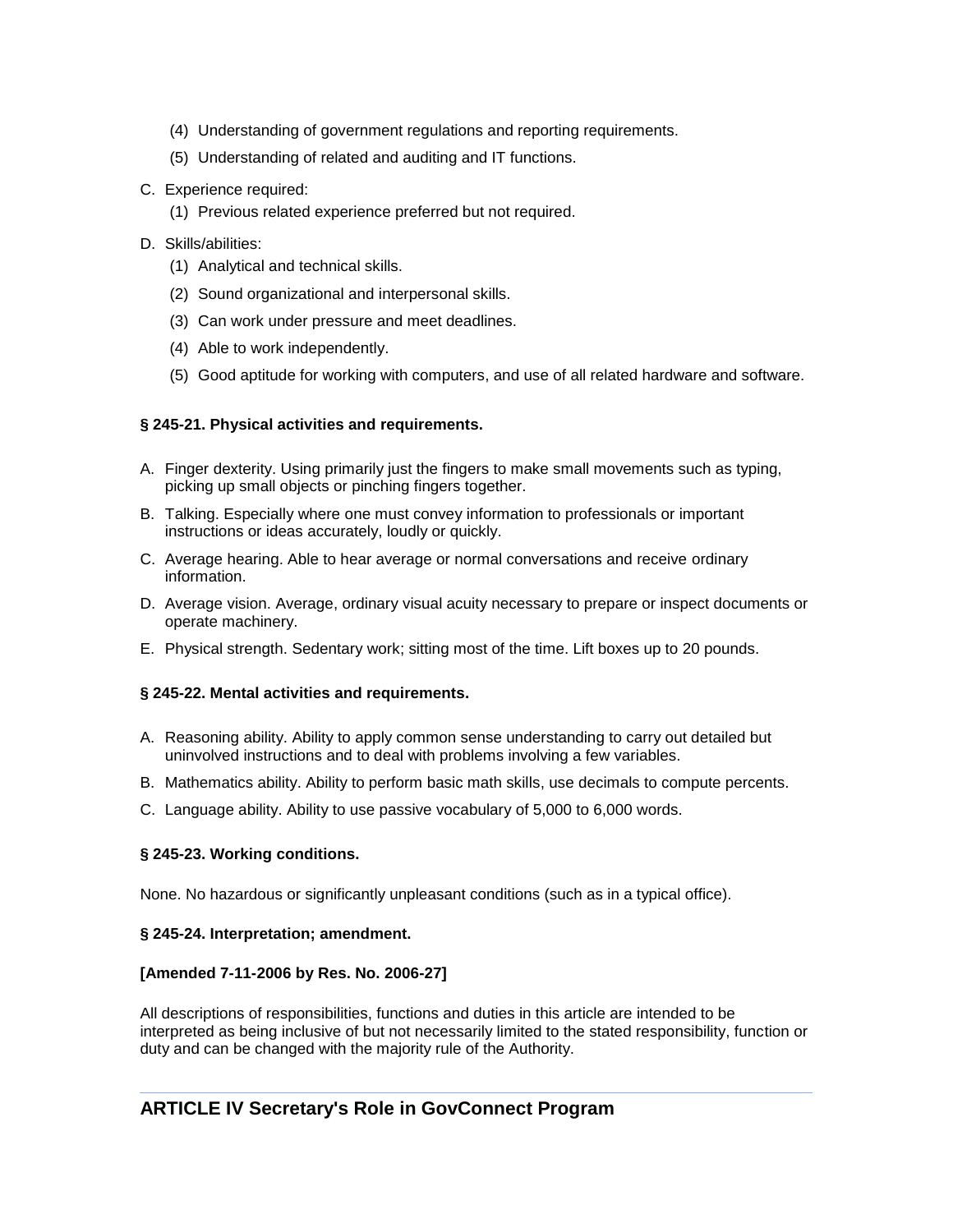# **§ 245-25. District official; Authority official.**

The Beverly Sewerage Authority is herewith designated as the District official to be enrolled in the GovConnect program and designates the Authority Secretary as the Authority official.

## **§ 245-26. Acceptance of usage policies.**

Upon enrollment, the designated Authority official agrees to accept and uphold GovConnect usage policies on behalf of the Beverly Sewerage Authority.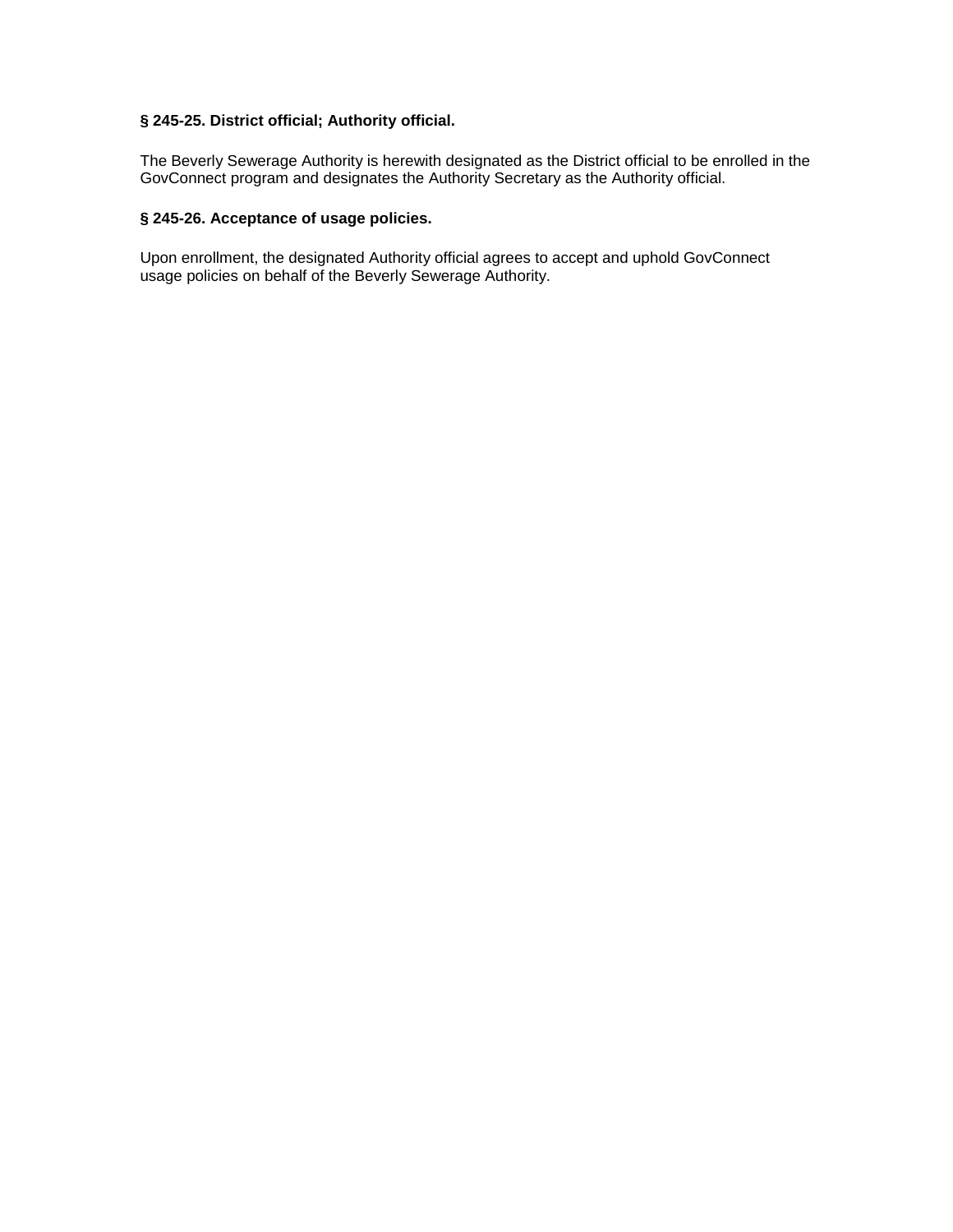# **Chapter 310: BACKWATER VALVES**

# **§ 310-1. National Plumbing Code Section 5.5.**

The following provisions on backwater valves are from the National Plumbing Code:

### **5.5.1 Where Required.**

a. Fixtures and/or drain inlets subject to backflow and flooding from blocked or restricted public sewers shall be protected by a backwater valve. Such situations include those where fixtures and/or drains are located above the crown level of the public sewer at the point of connection thereto, but are below the level of the curb at the point where the building sewer crosses under the curb at the property line.

b. Backwater valves shall be installed in branches of the drainage system which receive flow only from fixtures and/or drains subject to backflow from the public sewer. Other portions of the drainage system not subject to backflow shall drain directly to the public sewer.

### **5.5.2 Material Standard and Accessibility**

Backwater valves shall conform to the standard listed in Table 3.1.3 and shall be installed so that their internal working parts are accessible for periodic cleaning, repair or replacement.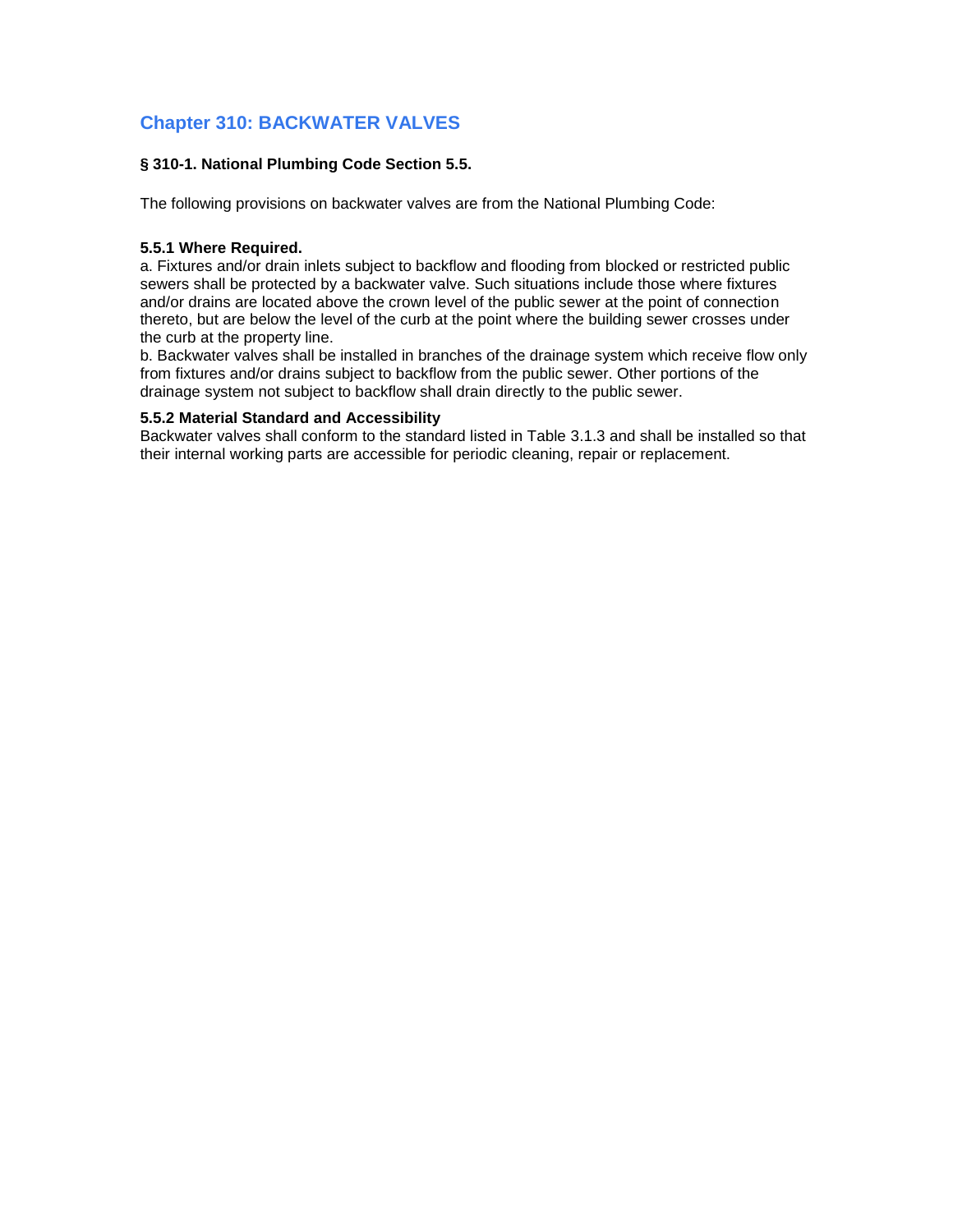# **Chapter 325: GARBAGE DISPOSALS**

The City of Beverly prohibits the installation of garbage disposal systems where the waste created from the garbage disposal system is discharged, directly or indirectly, into the Beverly City sewer system.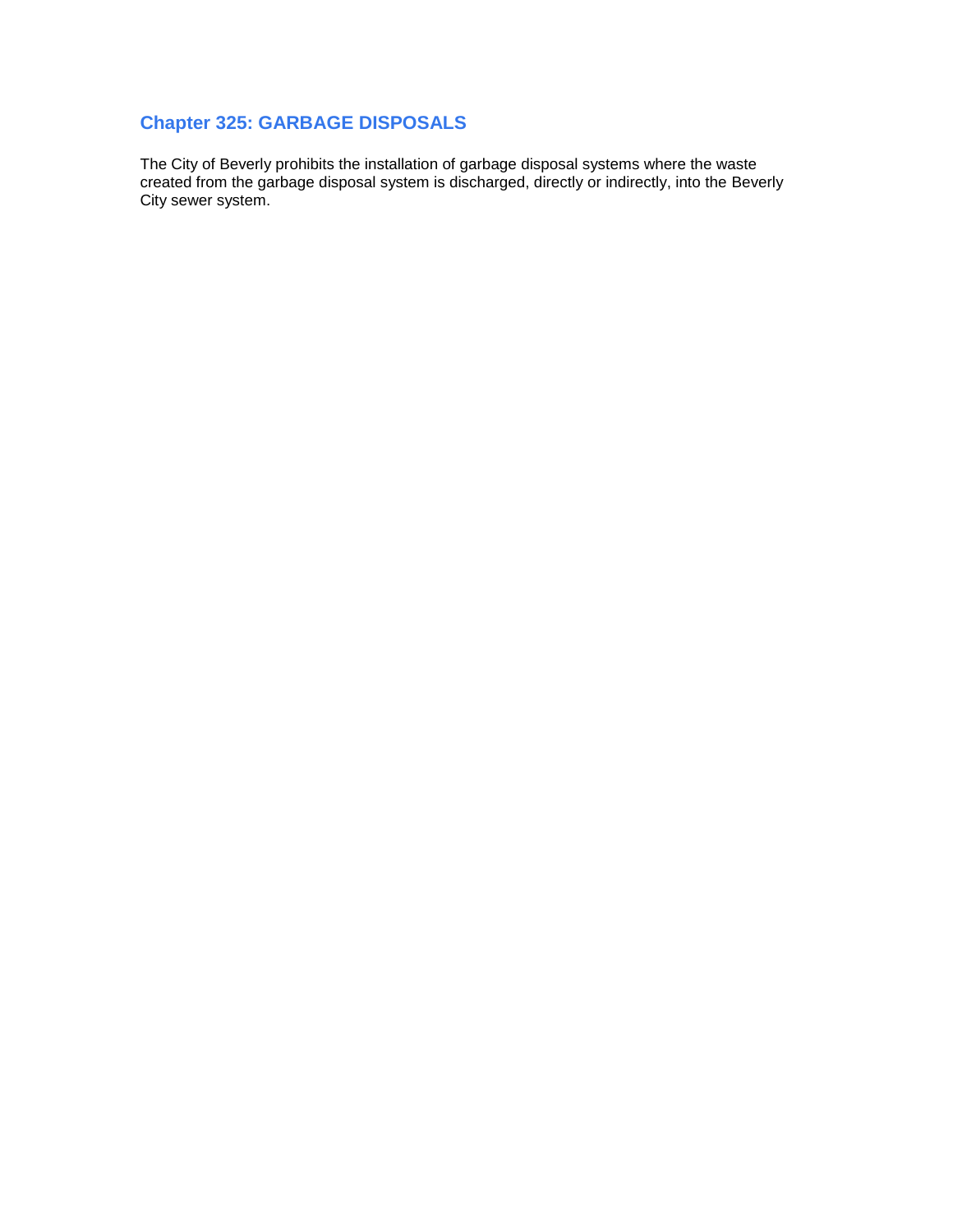# **Chapter 330: INDUSTRIAL WASTE**

# **ARTICLE I General Provisions**

### **§ 330-1. Purpose and policy.**

- A. This chapter sets forth uniform requirements for all discharges into the wastewater collection system of the Beverly Sewerage Authority flowing to the collection system and the treatment works of the Beverly Sewerage Authority and enables each Authority to comply with all applicable state and federal laws and regulations pertaining to wastewater treatment and industrial pretreatment.
- B. The objectives of this chapter are:
	- (1) To prevent the introduction of pollutants into the Publicly Owned Collection System of the Beverly Sewerage Authority (hereinafter referred to as "POCS") which are thereafter introduced into the Publicly Owned Treatment Works of the Beverly Sewerage Authority (hereinafter referred to as the "POTW") which will interfere with the operation of the system or contaminate the resulting sludge:
	- (2) To prevent the introduction of pollutants into the Beverly POCS and POTW which will pass through the system, inadequately treated, into receiving waters or the atmosphere or otherwise be incompatible with the system; and
	- (3) To improve the opportunity to recycle and reclaim wastewaters and sludges from the system.
- C. This chapter authorizes monitoring and enforcement activities, requires industrial user reporting, and provides for the regulation of dischargers to the POCS and to the POTW through enforcement of general requirements for all users and through the issuance of permits to certain nondomestic discharges.
- D. This chapter shall apply to the City of Beverly and to persons outside the City who are dischargers to the POCS. Except as otherwise provided herein, the Superintendent of the Beverly Sewerage Authority shall administer, implement, and enforce the provisions of this chapter.

### **§ 330-2. Definitions.**

A. Unless the context specifically indicates otherwise, the following terms and phrases, as used in this chapter, shall have the meanings hereinafter designated:

ACT or THE ACT — The Federal Water Pollution Control Act, also known as the "Clean Water Act," as amended, 33 U.S.C. § 1251 et seq.

APPROVAL AUTHORITY — The Director of the NJDEPs Division of Water Resources or his/her authorized representatives.

APPROVED TEST PROCEDURE — All analysis shall be performed in accordance with the analytical test procedures approved under 40 CFR Part 136. Analysis for those pollutants not covered therein shall be performed in accordance with procedures approved by the NJDEP.

AUTHORITY — The Beverly Sewerage Authority and its members, Executive Director or Superintendent and their agents, employees and representatives.

AUTHORIZED REPRESENTATIVES OF INDUSTRIAL USER — An authorized representative of an industrial user may be: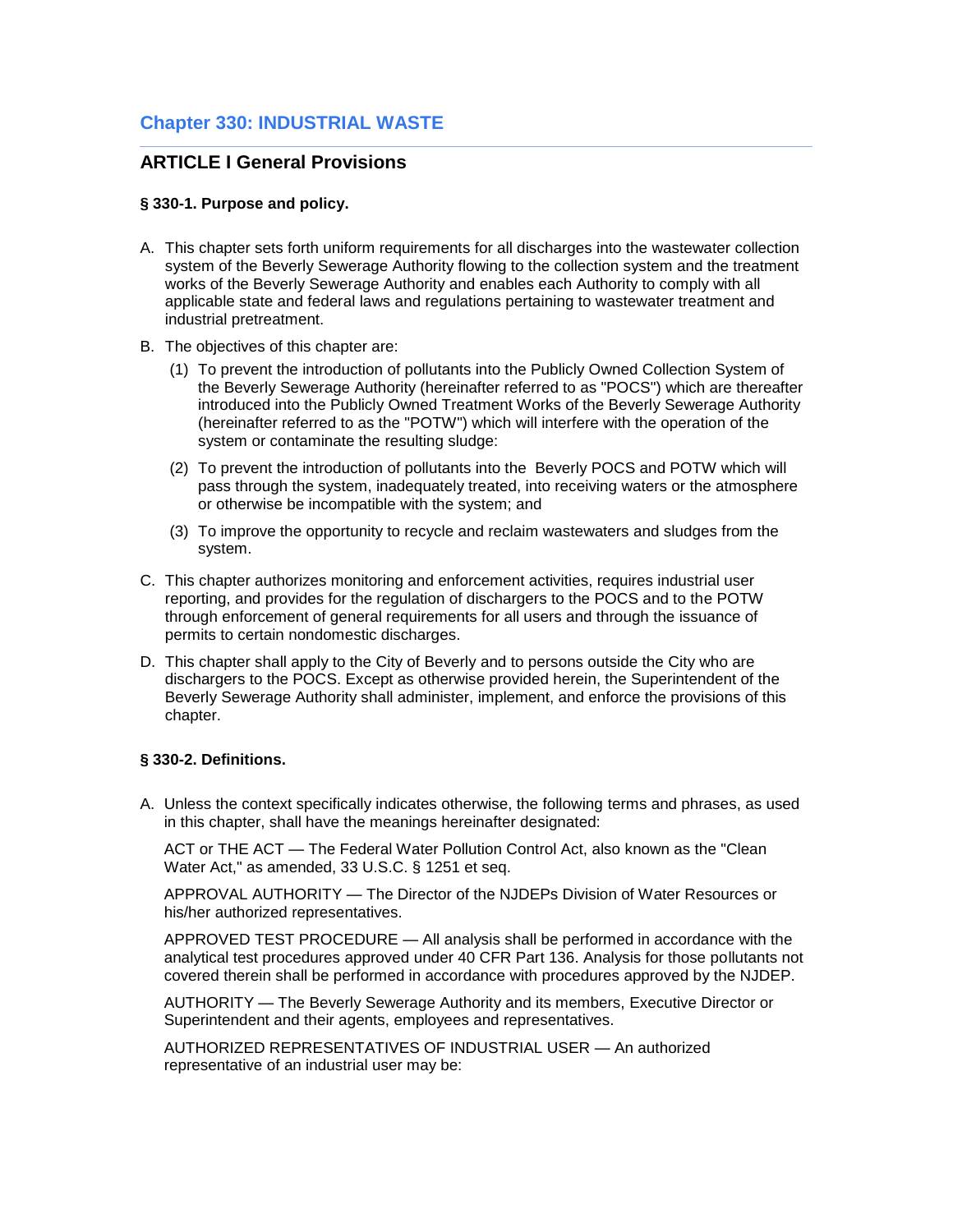- (1) A principal executive officer of at least the level of vice president, if the industrial user is a corporation;
- (2) A general partner or proprietor if the industrial user is a partnership or proprietorship, respectively;
- (3) A duly authorized representative of the individual designated above if such representative is responsible for the overall operation of the regulated facility, such as a position of plant manager, superintendent, or person of equivalent responsibility.

DELANCO AUTHORITY — The Delanco Sewerage Authority and its members, superintendent and their agents, employees and representatives.

BIOCHEMICAL OXYGEN DEMAND (BOD) — The quantity of oxygen utilized in the biochemical oxidation of organic matter for five days at 20° C expressed in terms of weight and concentration ([milligrams per liter (mg/l)] in accordance with an approved test procedure.

CATEGORICAL STANDARDS — Pretreatment standards specifying quantities or concentrations of pollutants or pollutant properties which may be discharged or introduced to a POTW by existing or new industrial users in specific industrial subcategories.

CHEMICAL OXYGEN DEMAND (COD) — A measure of the oxygen-consuming capacity of inorganic and organic matter present in water or wastewater expressed as the amount of oxygen consumed by a chemical oxidant in accordance with an approved test procedure.

CHLORINE DEMAND — The amount of chlorine expressed in mg/l which will complete the normal reaction with all chemicals and materials in the waste having an excess to 0.1 mg/l after 30 minutes contract time at room temperature.

COMMISSIONER — The Commissioner of the New Jersey Department of Environmental Protection or his/her authorized representative.

COMPATIBLE POLLUTANT — Biochemical oxygen demand, suspended solids, pH and fecal coliform bacteria, and such additional pollutants as are now or may be in the future specified and controlled in the Authority's NJPDES permit, where the POTW is designed to treat such pollutants and, in fact, does treat such pollutants to the degree required by the NJPDES permit.

COMPOSITE SAMPLE — A sample consisting of several effluent portions collected during a specific time period and combined to make a representative sample.

CONSISTENT REMOVAL — A reduction in the amount of a pollutant or alteration of the nature of the pollutant by the wastewater treatment system to a less toxic or harmless state in the effluent which is achieved by the system as measured according to the procedures set forth in Section 403.7(d)(2) of the "General Pretreatment Regulations for Existing and New Sources of Pollution" (40 CFR, Part 403) promulgated pursuant to the Act.

CONTROL AUTHORITY — Refers to the "approval authority" defined hereinabove; or the Superintendent if the Authority has an approved pretreatment program under the provisions of 40 CFR 403.11.

COOLING WATER — Any water used for the purpose of carrying away excess heat, and which may contain biocides used to control biological growth or other additives to protect the system against corrosion, scaling and the like.

DEPARTMENT — The New Jersey Department of Environmental Protection.

DISCHARGE — The releasing, spilling, leaking, pumping, pouring, emitting, emptying, or dumping of a pollutant into the waters of the state or onto the land or into wells from which the pollutant might flow or drain into said waters, and shall include the release of any pollutant into a municipal treatment works.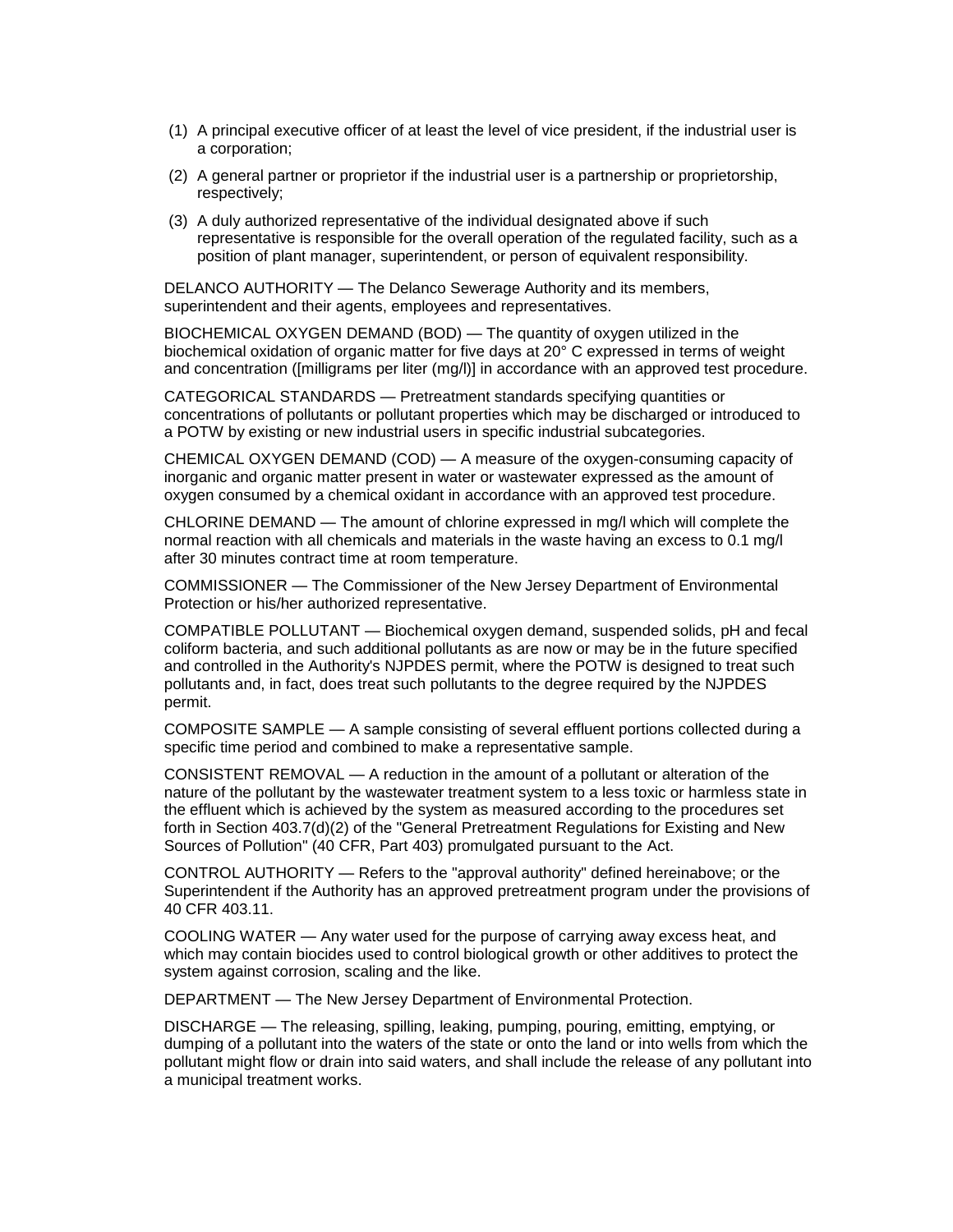DOMESTIC WASTEWATER — The liquid waste or liquid borne waste:

- (1) Resulting from the noncommercial preparation, cooking and handling of food; and/or
- (2) Consisting of human excrement and similar wastes from the sanitary conveniences.

EPA — The United States Environmental Protection Agency.

FEDERAL CATEGORICAL PRETREATMENT STANDARDS — Pretreatment standards as codified in 40 CFR Chapter I, Subchapter N, specifying quantities or concentrations of pollutants or pollutant properties which may be discharged or introduced to a POTW by existing or new industrial users in specific industrial subcategories.

GARBAGE — Solid wastes from the domestic and commercial preparation, cooking, dispensing, handling, storage and/or sale of food.

GRAB SAMPLE — A sample which is taken from a waste stream on a one-time basis without regard to flow or time.

HOLDING TANK WASTE — Any waste from holding tanks such as vessels, chemical toilets, campers, trailers, septic tanks, and vacuum-pump tank trucks.

INCOMPATIBLE POLLUTANT — Any pollutant which is not a "compatible pollutant" as defined in this section.

INDIRECT DISCHARGE — The discharge or the introduction of nondomestic pollutants from any service regulated under Section 307(b) or (c) of the Act (33 U.S.C. § 1317), into the POTW (including holding tank waste discharged into the system).

INDUSTRIAL PROCESS WASTEWATER — In addition to any groundwater, surface water, and stormwaters from the site which is introduced into a treatment works, the liquid waste or liquidborne waste resulting from the processes employed by any person identified in the Standard Industrial Classification Manual, 1972, Office of Management and Budget, as amended and supplemented under one of the following divisions:

- (1) Division A, Agriculture, Forestry, and Fishing.
- (2) Division B, Mining.
- (3) Division D, Manufacturing.
- (4) Division E, Transportation, Communications, Electric, Gas, and Sanitary Services.
- (5) Division I, Services.

INDUSTRIAL USER — Any person, commercial or industrial entity who discharges, causes, or permits the discharge of nondomestic wastewater into the treatment works.

## INTERFERENCE

- (1) Means:
	- (a) Inhibiting or disrupting the operation of a POCS or a POTW or its treatment process so as to contribute to, cause or increase a violation of any condition of a state or federal permit under which the POTW operates; or
	- (b) Discharging industrial process wastewater which, in combination with existing domestic flows are of such volume and/or strength as to exceed the POTW design capacity or that approved by the Superintendent; or
	- (c) Exceeding the threshold concentrations of organic and inorganic pollutants that are inhibitory to biological treatment processes as specified in the "Federal Guidelines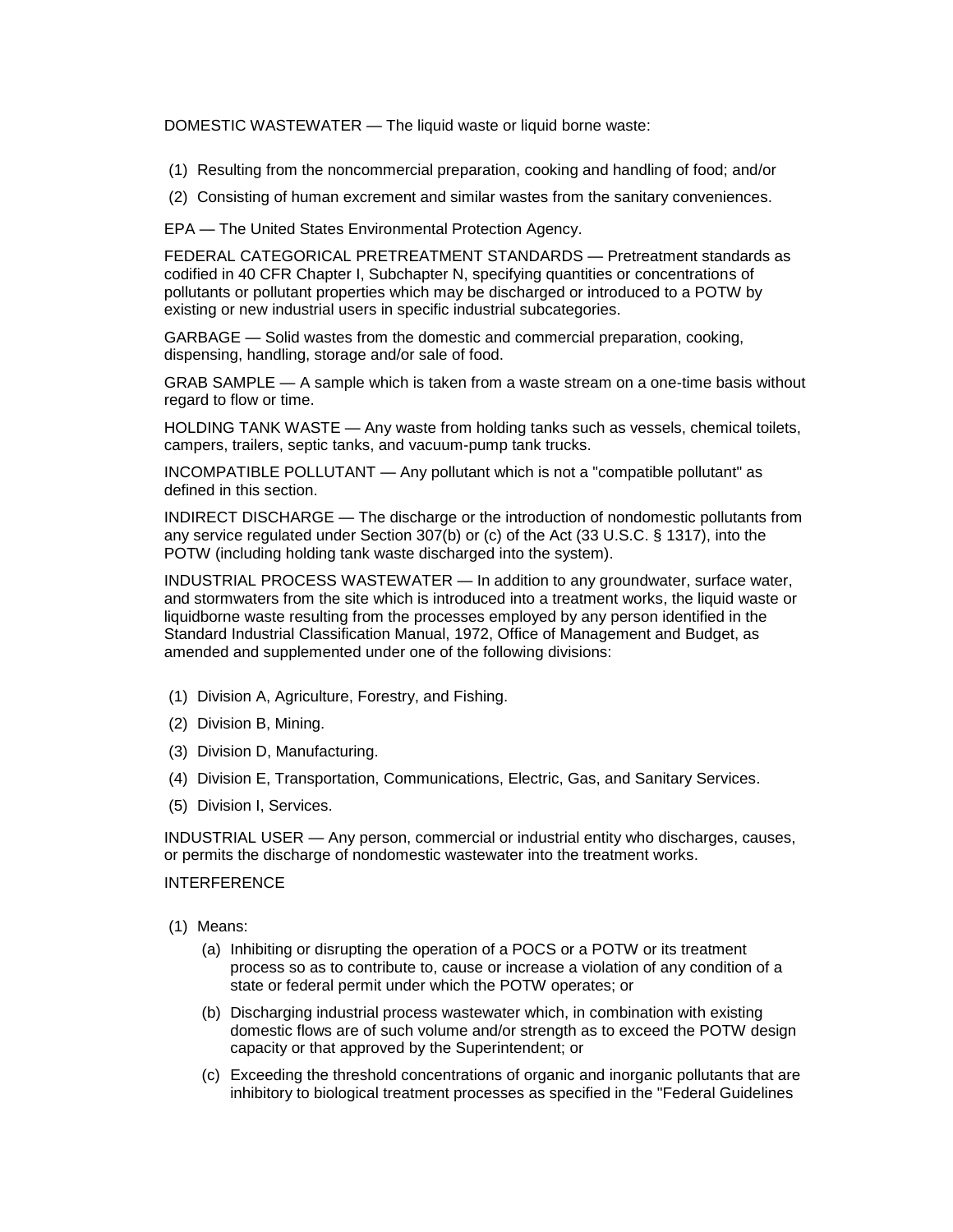for State and Local Pretreatment Programs," EPA-430/9-76-017a, Volume 1, 1977 (or the latest revision thereof), unless in the case of a specific pollutant the treatment works is designed to accommodate higher concentrations of that specific pollutant; or

- (d) Preventing the use or disposal of sludge produced by the POTW in accordance with Section 405 of the Federal Clean Water Act of 1977 (33 U.S.C. § 1251 et seq.), any regulations or criteria or guidelines developed pursuant to the Federal Resource Conservation and Recovery Act of 1976 (42 U.S.C. § 3251 et seq.), the Federal Clean Air Act (42 U.S.C. § 7401 et seq.), the Federal Toxic Substances Control Act (15 U.S.C. § 2601 et seq.), Sections 2, 4, and 6 of the State Act, and, to the extent practicable, the New Jersey Guidelines for the Utilization and Disposal of Municipal and Industrial Sludges and Septage.
- (2) Pursuant to 40 CFR 403.3(h), pollutants in the effluent from an industrial user shall not be considered to cause interference where the industrial user is in compliance with specific prohibitions or standards developed by the federal, state or local governments.

NEW JERSEY POLLUTANT DISCHARGE ELIMINATION SYSTEM (NJPDES) — The New Jersey system for the issuing, modifying, suspending, revoking and reissuing, terminating, monitoring and enforcing, of discharge permits pursuant to the State Act. The term also includes discharge permits (NPDES) issued pursuant to Section 402 of the Clean Water Act of 1977 (33 U.S.C. § 1251 et seq.).

NORMAL SLUDGE — Analysis by the Authority showing not more than the following:

- (1) BOD: Seven pounds per million gallons (200 mg/l) or less.
- (2) Chlorine demand: 16 pounds per million gallons (20 mg/l) or less.
- (3) Ether soluble materials: 417 pounds per million gallons 50 mg/l or less.
- (4) pH: No less than 5.5 nor more than 9.0.
- (5) Suspended solids: 2,083 pounds per million gallons 250 mg/l or less.

PERSON — Any individual, firm, company, partnership, corporation, association, group or society, including the State of New Jersey, and agencies, districts, commissions and political subdivisions created by or pursuant to state law, and federal agencies, departments or instrumentalities thereof.

pH — The logarithm (base 10) of the reciprocal of the concentration of hydrogen ions in moles per liter of solution. Solutions with a pH greater than seven are said to be basic; solutions with a pH less than seven are said to be acidic; pH equal to seven is considered neutral. Analysis shall be performed in accordance with an approved test procedure.

POLLUTANT — Any dredged spoil, solid waste, holding tank waste, incinerator residue, sewage, garbage, refuse, oil, grease, sewage sludge, septage, munitions, chemical wastes, biological materials, radioactive substance, thermal waste, wrecked or discarded equipment, rock, sand, cellar dirt, and industrial, municipal or agricultural waste or other residue directly or indirectly discharged into the waters of the state, the introduction of which renders these waters detrimental or immediately or potentially dangerous to the public health or unfit for public or commercial use.

PRETREATMENT — The application of physical, chemical and/or biological processes to reduce the amount of pollutants in, or alter the nature of the polluting properties of, wastewater prior to discharging such wastewater into the treatment works.

PRETREATMENT STANDARDS — All applicable federal or state rules and regulations implementing Section 307 of the Clean Water Act of 1977 (33 U.S.C. § 1251 et seq.) or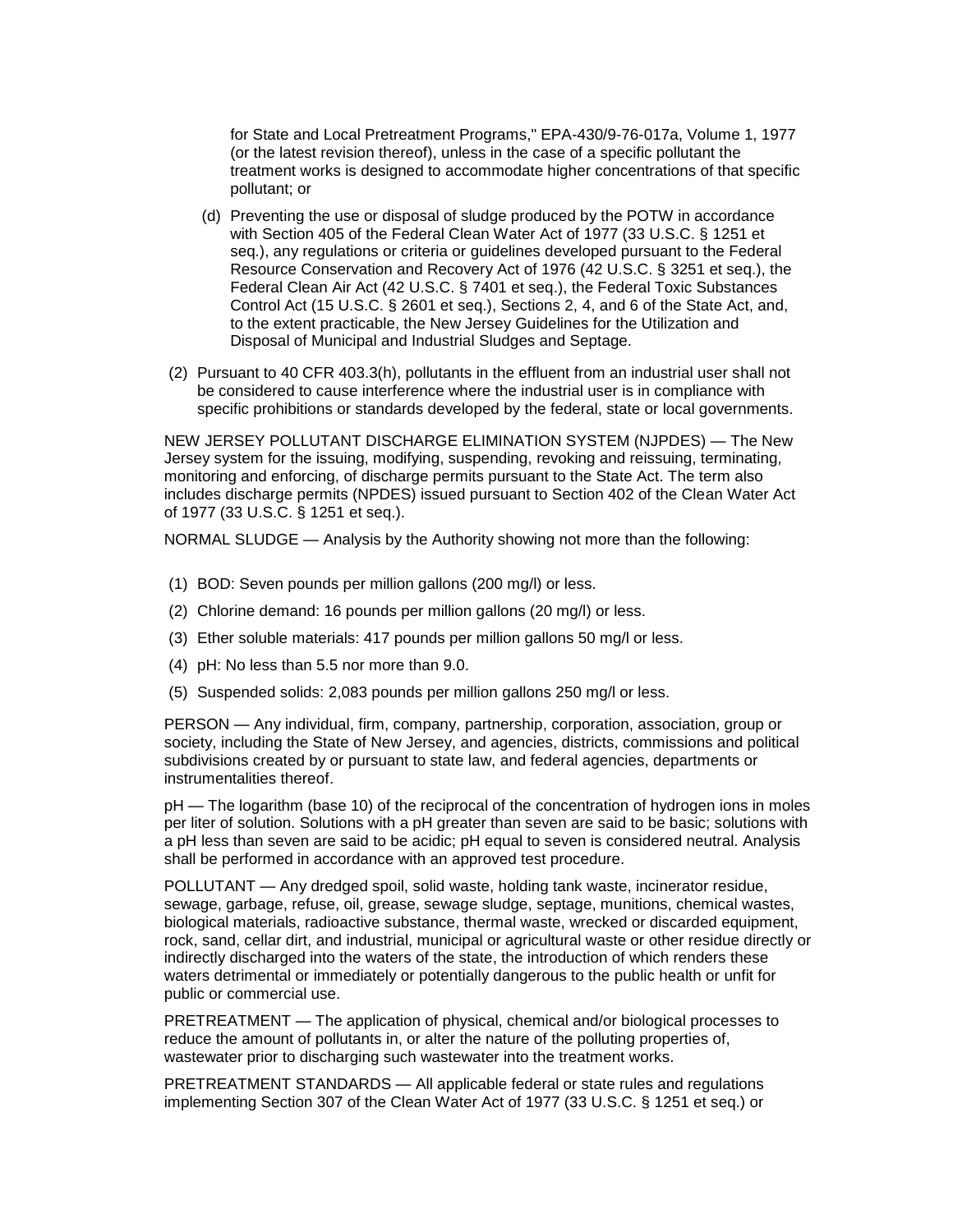N.J.S.A. 58:11-49, as well as any nonconflicting state or local standards. In cases of conflicting standards or regulations, the more stringent thereof shall be applied.

PUBLICLY OWNED TREATMENT WORKS (POTW) — A treatment works as defined by Section 212 of the Act (33 U.S.C. § 1292) which is owned in this instance by the Beverly Sewerage Authority. For the purposes of this chapter, POTW shall also include any sewers that convey wastewaters to the POTW from dischargers into the Authority's POCS.

REGIONAL ADMINISTRATOR — The Administrator of Region II of the United States Environmental Protection Agency or his/her authorized representative.

SIGNIFICANT INDUSTRIAL USER or SIU

- (1) Any user in Beverly including, but not limited to, any significant industrial user as defined in 40 CFR 403.3 and any significant indirect user as defined in N.J.A.C. 7:14A-1.2, but excluding municipal collection systems, who discharges wastewater into the local agency where:
	- (a) The user is subject to categorical pretreatment standards under 40 CFR 403.6 and 40 CFR Chapter 1, Subchapter N;
	- (b) The user's average volume of process wastewater exceeds 25,000 gallons per day;
	- (c) The amount of BOD, COD or suspended solids in the industrial process wastewater discharge exceeds the mass equivalent of 25,000 gallons per day of domestic waste of the affected local agency;
	- (d) The volume of industrial process wastewater in the discharge exceeds five percent or more of the average dry weather flow of the local agency;
	- (e) The user's discharge of process wastewater contributes, five percent or more of the daily mass loading of any pollutants listed in N.J.A.C. 7:14A-4, Appendix A Tables II through V;
	- (f) The user is designated as an SIU by the Department on the basis that the user has a reasonable potential for adversely affecting the local agency's operation;
	- (g) The user is designated as an SIU by the control authority on the basis that the user has been in violation of any federal, state, or local pretreatment standard or requirement, including, but not limited to significant noncompliance as defined in 40 CFR 403.8(f)(2)(vii);
	- (h) The control authority determines it would be consistent with the intent of the Pretreatment Act or State Act to require a permit for the industrial user;
	- (i) The user is determined to be a hazardous waste facility that received a permit in accordance with N.J.A.C. 7:26G-12;
	- (j) The user's discharge consists of landfill leachate, which is either pure, treated, or diluted; or
	- (k) The user's discharge consists of 25,000 gallons per day or more of process wastewater and/or polluted groundwater which is pumped from the ground in order to decontaminate an aquifer; however,
- (2) Upon finding that any user has no reasonable potential for adversely affecting the Authorities' operation or for violating any federal, state or local pretreatment standard or requirement, the Department may at any time, on its own initiative or in response to a petition received from a user or local agency, and in accordance with 40 CFR 403.8(f)(6), determine that any user is not a significant industrial user.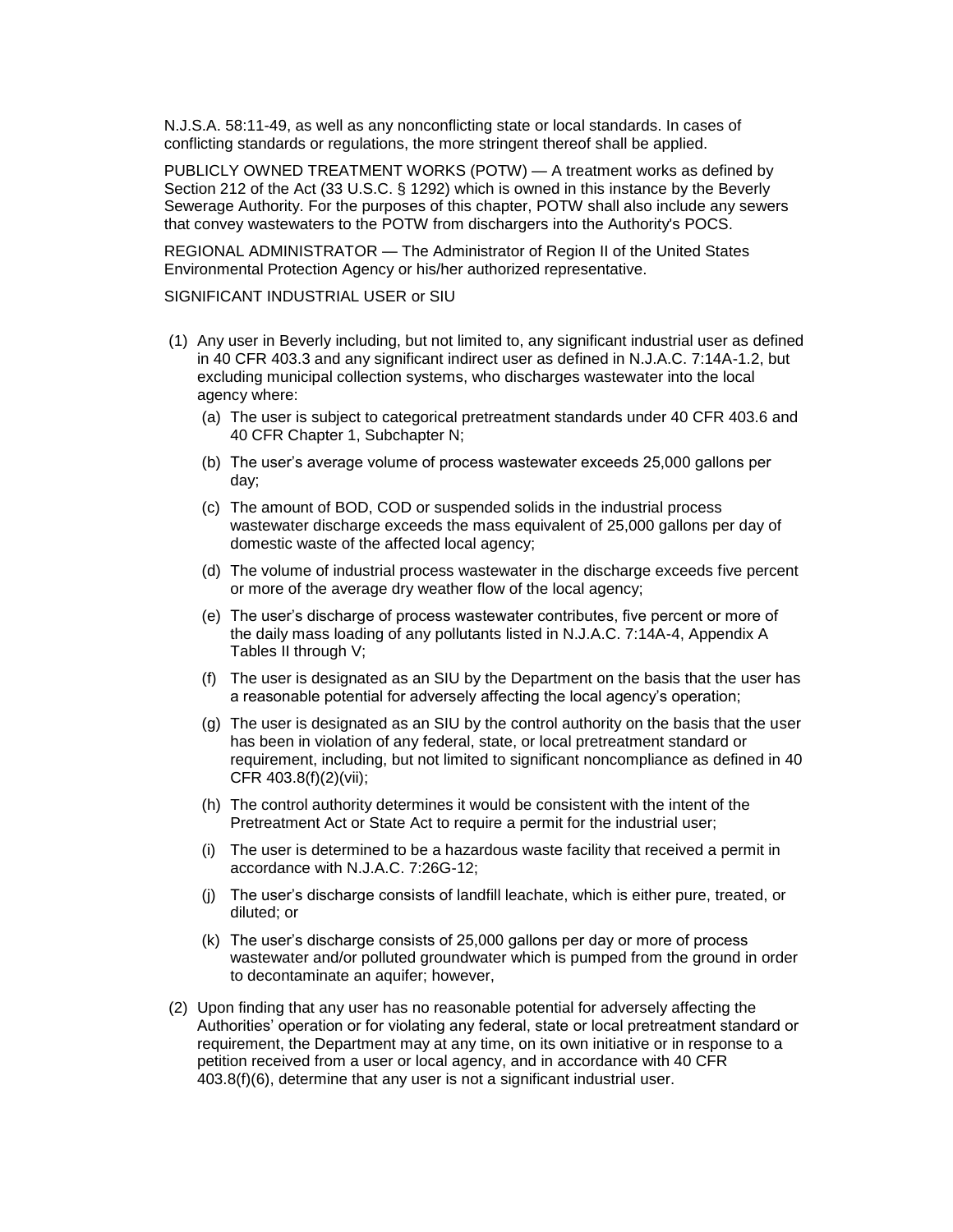STANDARD INDUSTRIAL CLASSIFICATION (SIC) — A classification pursuant to the Standard Industrial Classification Manual, 1972 (as revised), issued by the Executive Office of the President, Office of Management and Budget.

STATE — State of New Jersey.

STATE ACT — The New Jersey "Water Pollution Control Act," N.J.S.A. 58:10A-1 et seq.

STORMWATER — Any flow occurring during or immediately following any form of natural precipitation and resulting therefrom.

SUPERINTENDENT — The Superintendent or Executive Director of the wastewater collection system of the Delanco Sewerage Authority or his/her duly appointed deputy, agent or representative.

SUSPENDED SOLIDS — The total nonfilterable residue as defined in Manual of Methods for Chemical Analysis of Water and Wastes and analyzed in accordance with an approved test procedure.

TOXIC POLLUTANT — Those pollutants, or combinations of pollutants, including diseasecausing agents, which after discharge and upon exposure, ingestion, inhalation or assimilation into any organism, either directly or indirectly by ingestion through food chains, may, on the basis of information available to the Commissioner, cause death, disease, behavioral abnormalities, cancer, genetic mutations, physiological malfunctions, including malfunctions in reproduction, or physical deformation, in such organisms or their offspring. "Toxic pollutants" shall include but not be limited to those pollutants designated under Section 307 of the Federal Act or Section 4 of the State Act.

TREATMENT WORKS — Any device or system, whether public or private, used in the storage, treatment, recycling, or reclamation of municipal or industrial waste of a liquid nature, including intercepting sewers, outfall sewers, sewage collection systems, cooling towers and ponds, pumping, power and other equipment and their appurtenances; extensions, improvements, remodeling, additions, and alterations thereof; elements essential to provide a reliable recycled supply such as standby treatment units and clear well facilities; any other works including sites for the treatment process or for ultimate disposal of residues resulting from such treatment. Additionally, "treatment works" means any other method or system for preventing, abating, reducing, storing, treating, separating, or disposing of pollutants, including stormwater runoff, or industrial waste in combined or separate stormwater and sanitary sewer systems.

TREATMENT WORKS PLANT — That portion of the treatment works designed to provide treatment to wastewater.

WASTEWATER — The liquid and water-carried wastes from the dwellings, commercial buildings, industrial facilities, and institutions, together with any groundwater, surface water, and stormwater that may be present, whether treated or untreated, which is discharged into or permitted to enter the collection system of the Beverly Sewerage Authority and thereafter the collection system.

B. Terms not otherwise defined herein shall be as adopted in the latest edition of Standard Methods for the Examination of Water and Wastewater, published by the American Public Health Association, the American Water Works Association and the Water Pollution Control Federation; the "Federal Guidelines for State and Local Pretreatment Programs," EPA-430/9- 76-017a, Volume 1, 1977, or the latest revision, thereof; the Clean Water Act, 33 U.S.C. § 1251 et seq.; the New Jersey, "Water Pollution Control Act," N.J.S.A. 58:10A-1 et seq.; or "Pretreatment Standards for Sewerage, etc.," N.J.S.A. 58:11-49 et seq.

### **§ 330-3. Abbreviations.**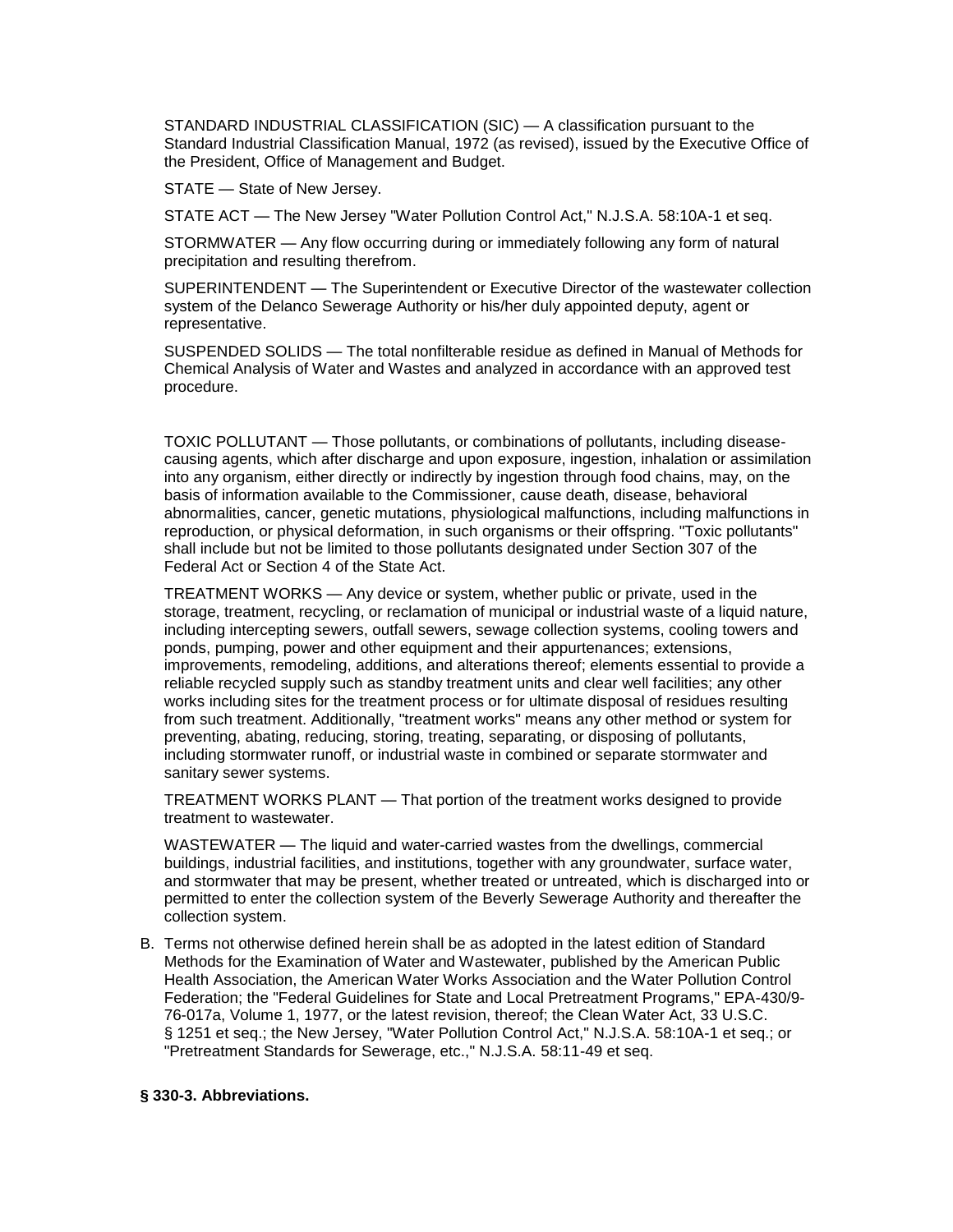The following abbreviations shall have the designated meanings:

BOD - Biochemical oxygen demand CFR - Code of Federal Regulations COD - Chemical oxygen demand EPA - Environmental Protection Agency l - Liter mg - Milligrams mg/l - Milligrams per liter N.J.A.C. - New Jersey Administrative Code N.J.S.A. - New Jersey Statutes Annotated NJDEP - New Jersey Department of Environmental Protection NJPDES - New Jersey Pollutant Discharge Elimination System NPDES - National Pollutant Discharge Elimination System POCS - Publicly Owned Collection System POTW - Publicly Owned Treatment Works SIC - Standard Industrial Classification U.S.C. - United States Code TSS - Total Suspended Solids

# **ARTICLE II Prohibitions and Limitations on Wastewater Discharges**

# **§ 330-4. Prohibitions.**

No person shall discharge, deposit, cause or allow to be discharged or deposited into the Beverly Sewerage Authority Collection System any wastewater which significantly contributes to a violation of any of the parameters in the Authority NJPDES permit, or which contains any of the following:

- A. Oil and grease.
	- (1) Oil and grease from industrial facilities, in concentrations or amounts violating pretreatment standards; this includes petroleum based hydrocarbons as determined by silica gel absorption;
	- (2) Wastewater from commercial and/or industrial facilities containing floatable fats, wax, grease, or oil; and
	- (3) Total fats, wax, grease, or oil concentration of more than 100 mg/l, whether emulsified or not, or containing substances which may solidify or become viscous at temperatures between 32° F. and 150° F. (0° C. and 65° C.) at the point of discharge into the treatment works.
- B. Explosive and/or flammable mixtures. Liquids, solids or gases which by reason of their nature or quantity are, or may be, sufficient either alone or by interaction with other substances, to cause fire or explosion or be injurious in any other way to the treatment works or to the operation of the works; such materials include, but are not limited to, gasoline, kerosene, naphtha, benzene, toluene, xylene, ethers, alcohols, ketones, aldehydes, peroxides,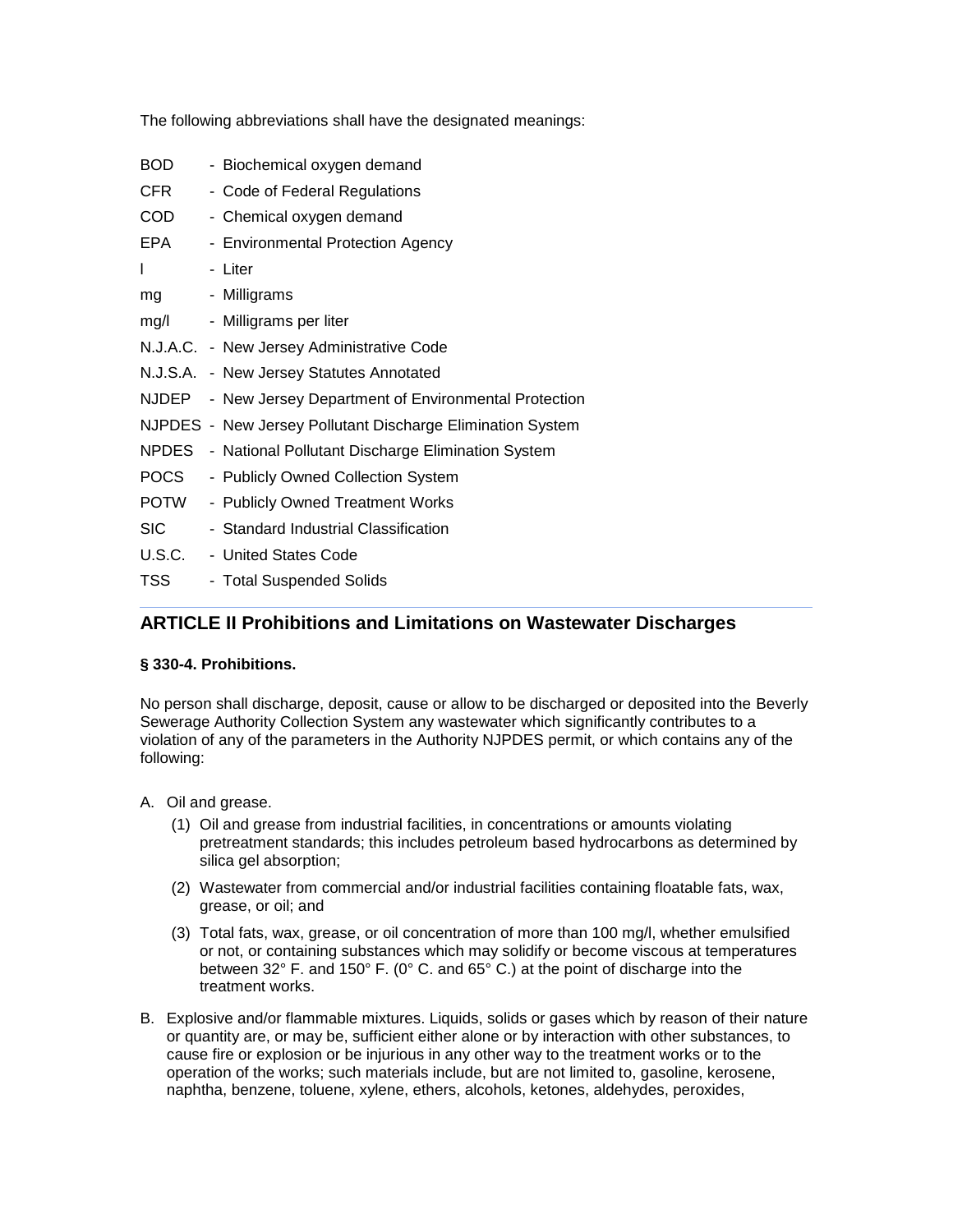chlorates, perchlorates, bromates, carbides, hydrides, and sulfides. Explosive and flammable mixtures shall also include any waste stream with a closed-cup flashpoint less then 60° C.

- C. Noxious materials. Pollutants which, either singly or by interaction with other wastes, are malodorous, are capable of creating a public nuisance or hazard to life or health, or are present in sufficient concentrations to prevent entry into the treatment works for its maintenance and repair.
- D. Improperly shredded garbage. Garbage that has not been ground or comminuted to such a degree that all particles will be floating or carried freely in suspension under flow conditions normally prevailing in the treatment works, with no particle greater than 1/2 inch by any dimension; the discharge of any improperly shredded garbage is prohibited; this prohibition does not apply to the use of garbage disposal units in private dwellings whose only discharge is domestic wastewater.
- E. Radioactive wastes. Prohibited except in conformance with N.J.A.C. 7:28-11.2 (Disposal of Radioactive Materials - Disposal by Release into Sanitary Sewerage Systems).
- F. Solid or viscous wastes. Solid or viscous wastes which will or may cause obstruction to the flow in a sewer, or otherwise interfere with the proper operation of the treatment works; prohibited materials include, but are not limited to, grease, improperly shredded garbage, animal guts or tissues, diseased human organs or tissue fluids, paunch manure, bones, hair, hides or fleshings, entrails, whole blood, feathers, ashes, cinders, sand, spent lime, stone or marble dust, metal, glass, straw, shavings, grass clippings, rags, spent grains, spent hops, wastepaper, wood, plastic, tar, asphalt residues, residues from refining or processing of fuel or lubricating oil, and similar substances. (Other materials may be specified at the discretion of the Superintendent.)

#### G. Excessive discharge. **[Amended 1-9-2007 by Res. No. 2007-02]**

- (1) Wastewater at an instantaneous flow rate in excess of 85 gallons per minute without preapproval from the Authority. Such preapproval will be contingent upon a capacity analysis of the down gradient sanitary sewer system.
- (2) Wastewater at a flow rate that exceeds for any time period longer than 15 minutes more than five times the average daily flow rate of the industrial user during normal operations or containing such concentrations or quantities of pollutants that would cause a treatment process upset, inference, or loss of treatment efficiency.
- H. Toxic discharge. Waters or wastes containing objectionable or toxic substances in sufficient quantity, either singly or by interaction with other pollutants, to result in pass-through, to cause interference with the treatment works plant, to constitute a hazard to humans or animals, to create a toxic effect in the receiving waters of the POTW, or to exceed standards promulgated by the EPA pursuant to Section 307(a) of the Act, or the NJDEP pursuant to Section 4 of the State Act (or the maximum permissible concentrations specified in Table I).
- I. Stormwater. Discharge of stormwater, including surface and groundwater from sump pumps and cellar drains, into the collection system from any source; (optional: except existing combined sewers).
- J. Discolored materials. Wastes with color which would cause the treatment works to exceed water quality color criteria.
- K. Substances interfering with sludge management. Any substance which may cause the POTW's sludge to be unsuitable for reclamation and reuse or to interfere with the reclamation process where the POTW is pursuing a reuse and reclamation program. In no case shall a substance discharged to the POTW cause the POTW to be in noncompliance with sludge use or disposal criteria, guidelines or regulations developed under Section 405 of the Act; any criteria, guidelines, or regulations affecting sludge use or disposal developed pursuant to the Solid Waste Disposal Act, the Clean Air Act, the Toxic Substances Control Act, or, to the extent practicable, the "New Jersey Guidelines for the Utilization and Disposal of Municipal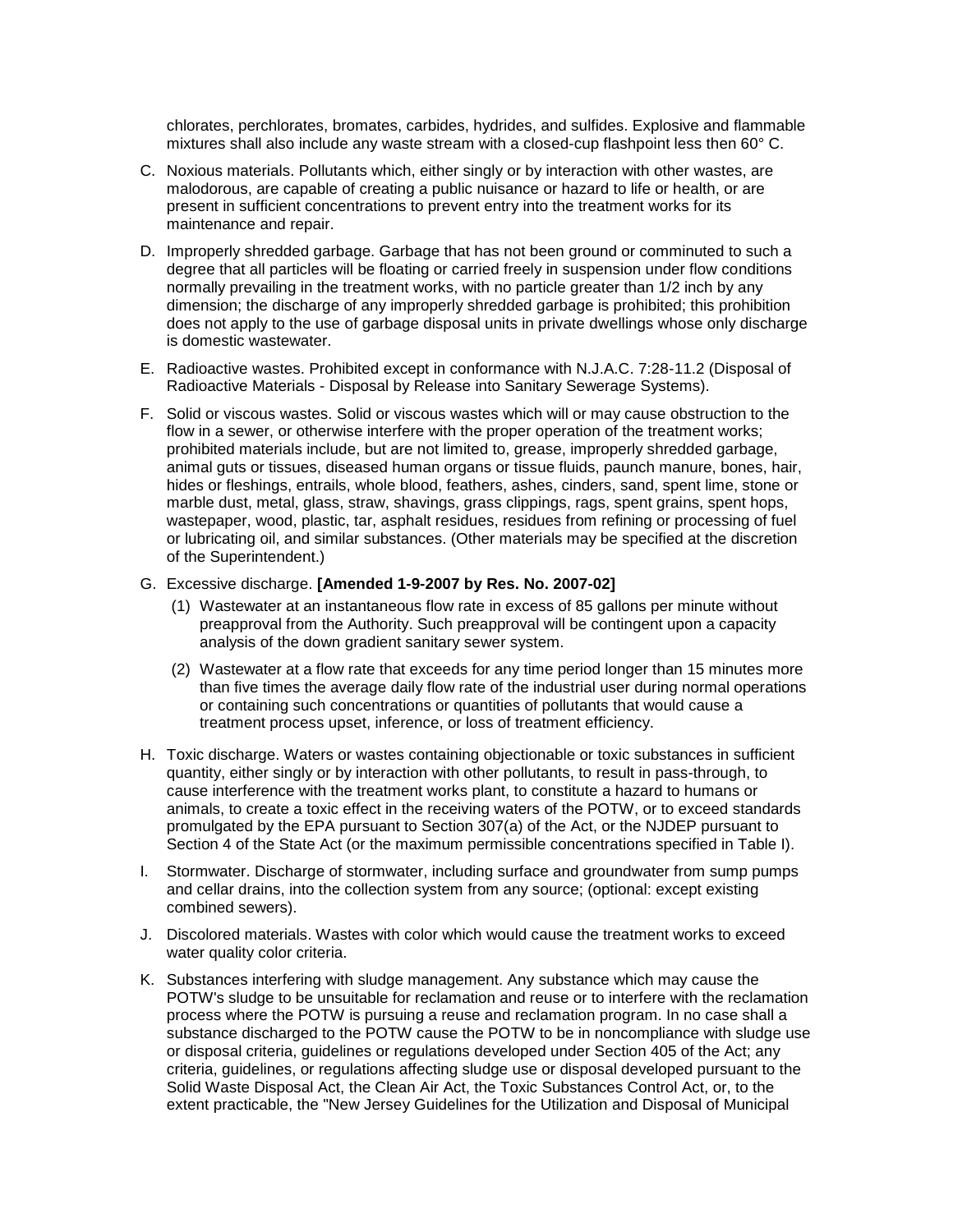and Industrial Sludges and Septage."

- L. Corrosive wastes. Any waste which will cause corrosion or deterioration of the POTW; all wastes discharged to the treatment works must not have a pH value lower than 5.0 or greater than 10.0 standard units (unless the treatment works is specifically designed to accommodate such discharges); prohibited materials include, but are not limited to, acids, alkalies, sulfides, concentrated chloride and fluoride compounds, and substances which will react with water to form acidic or alkaline products with a pH value that does not fall within the range stated herein.
- M. Heat. Heat in amounts which will inhibit biological activity in the treatment works, resulting in interference or causing damage, but in no case heat in such quantities that the temperature exceeds 65 $^{\circ}$  C. (150 $^{\circ}$  F.) at the treatment works and 40 $^{\circ}$  C. (104 $^{\circ}$  F.) at the POTW, unless the NJDEP, upon request of the POTW, approves alternate temperature limits.
- N. Pathogenic bacteria (viable). Other than those normal to domestic sewage.

## **§ 330-5. Limitations.**

- A. Tables IA and IB presents the maximum concentrations of certain pollutants allowable in wastewater discharges to the collection system and the POTW by any discharger. Dilution of any wastewater discharge for the purpose of satisfying these requirements shall be considered a violation of this chapter. The limits on certain pesticides, benzides, and PCB's in Table IA are (in conformance with the Final Toxic Effluent Standards published in the Federal Register) as follows (date references are in Final Toxic Effluent Standards published dates in the Federal Register):
	- (1) Polychlorinated biphenyls (PCBs): February 2, 1977.
	- (2) Standard for aldrin/dieldrin, benzidine DDT (DDD, DDE), endrin and toxaphene: January 12, 1977.
- B. All users are limited by restrictions and prohibitions set forth in applicable state and federal regulations, including Categorical Pretreatment Standards, as promulgated.
	- (1) Table IA.

| Table IA<br><b>Maximum Permissible Concentration</b><br>(mg/l) |                              |         |  |  |
|----------------------------------------------------------------|------------------------------|---------|--|--|
| <b>Pollutant</b>                                               | 1-Day Maximum 30-Day Average |         |  |  |
| Aldrin                                                         | *                            | $\star$ |  |  |
| Dieldrin                                                       | *                            | $\star$ |  |  |
| DDE                                                            | $\star$                      | $\star$ |  |  |
| DDD                                                            | $\star$                      | $\star$ |  |  |
| DDT                                                            | $\star$                      | $\star$ |  |  |
| <b>PCB</b>                                                     | $\star$                      | $\star$ |  |  |
| Endrin                                                         |                              |         |  |  |
| (Manufacturer)                                                 | 0.0075                       | 0.0015  |  |  |
| (Formulator)                                                   | *                            | *       |  |  |
| Toxaphene                                                      |                              |         |  |  |
| (Manufacturer)                                                 | 0.0075                       | 0.0015  |  |  |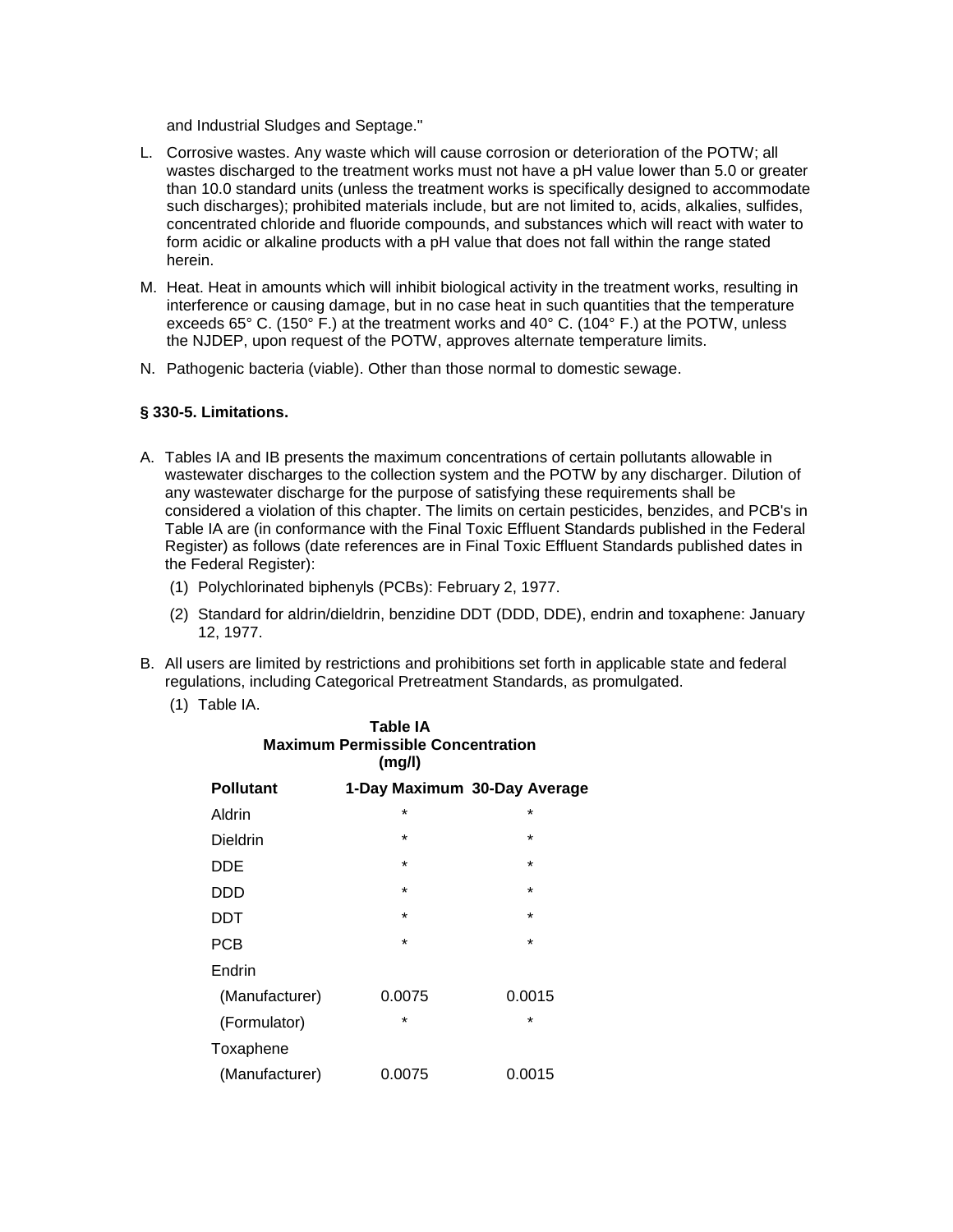| (Formulator)                             | $\star$ | $\star$ |
|------------------------------------------|---------|---------|
| Benzidine                                |         |         |
| (Manufacturer)                           | 0.050   | 0.010   |
| (Dye applicators)                        | 0.025   | 0.010   |
| <b>NOTE:</b><br>*No detectable quantity. |         |         |

**Table IB**

(2) Table IB. The characteristics, per sample, of sewage and wastes discharged into the sewerage system shall not exceed the following standards:

| <b>Pollutant of Concern</b>     | <b>Local Limit Units</b> |      |
|---------------------------------|--------------------------|------|
| Biological:                     |                          |      |
| Biochemical oxygen demand (BOD) | 1000*                    | mg/l |
| Total suspended solids (TSS)    | 500*                     | mg/l |
| Ammonia-nitrogen                | 100*                     | mg/l |
| Phosphorus                      | $10**$                   | mg/l |
| Oil and grease                  | 100*                     | mg/l |
| Toxins:                         |                          |      |
| Cyanide                         | 0.0877                   | mg/l |
| Volatile Organics:              |                          |      |
| Toluene                         | 1.0                      | mg/l |
| 1.2-Dichloroethane              | 0.00469                  | mg/l |
| Trichloroethane (TCE)           | 0.787                    | mg/l |
| Tetrachloroethene (PCE)         | 0.0684                   | mg/l |
| Miscellaneous                   |                          |      |
| pH                              | 5 to 9                   | S.U. |
| Metals:                         |                          |      |
| Arsenic                         | $0.25***$                | mg/l |
| Cadmium                         | 0.0225                   | mg/l |
| Chromium                        | 0.428                    | mg/l |
| Copper                          | 0.748                    | mg/l |
| Lead                            | 0.157                    | mg/l |
| Mercury                         | 0.00747                  | mg/l |
| Molyhdenum                      | 0.457                    | mg/l |
| <b>Nickel</b>                   | 0.431                    | mg/l |
| Selenium                        | 0.0909                   | mg/l |
| Silver                          | 0.415                    | mg/l |
| Zinc                            | 1.79                     | mg/l |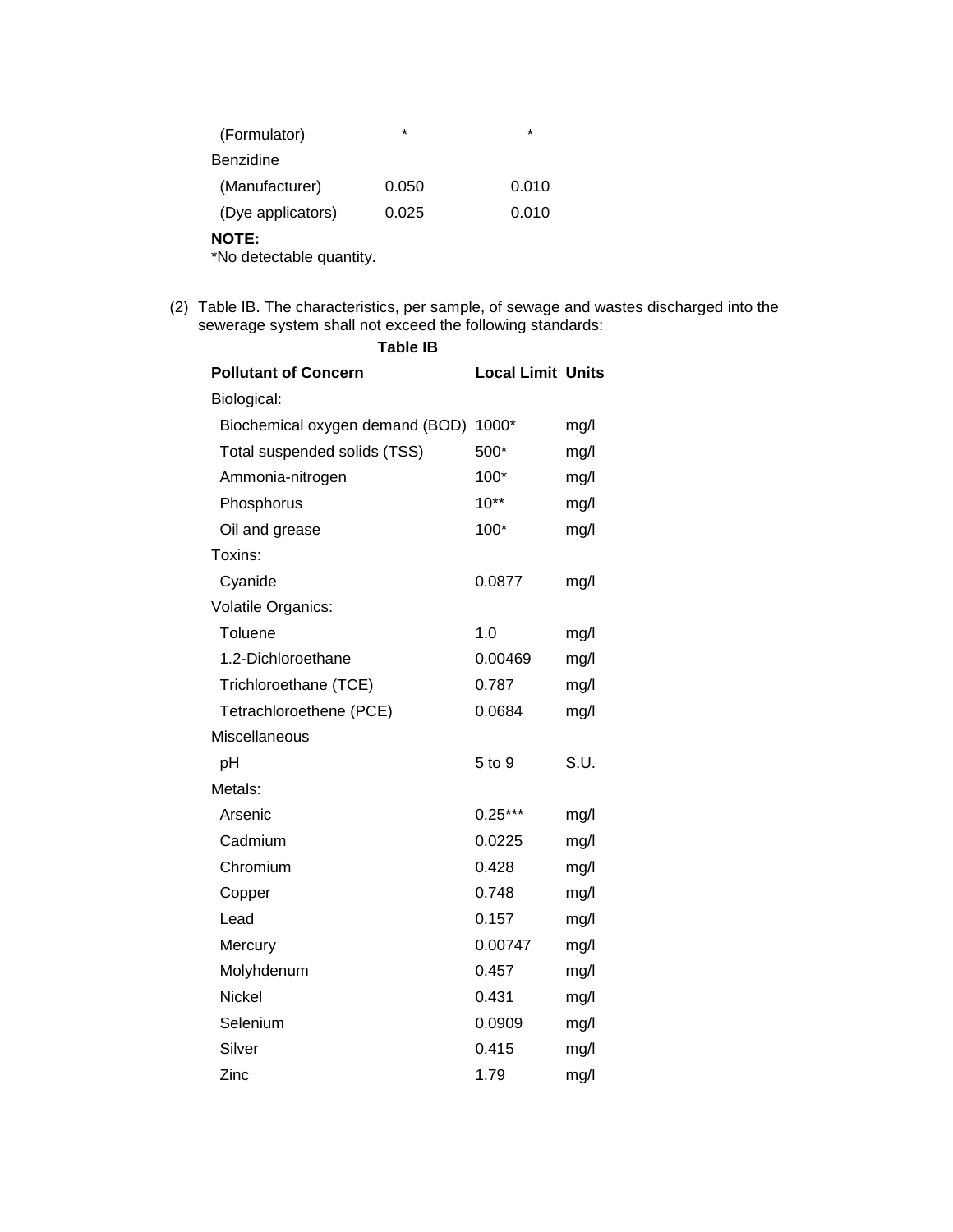#### NOTES:

\* Discharges in excess of these limits will be considered by the Authority on a caseby-case basis provided proper application is made to the Authority and approval is granted prior to any discharge in excess of the limits shown.

\*\* Discharges in excess of the limit shown will be subject to implementation of best management practices on a case-by-case basis provided proper application is made to the Authority and approval is granted prior to any discharge in excess of the limit shown.

\*\*\* This limit is based on readily available treatment technology and is subject to the imposition of best management practices approved by the Authority at such time as the quantity of this pollutant becomes a concern in the Authority's Sewerage Treatment Plant's effluent or sludge.

C. Sewer extensions specifications. Any industrial user adding a sewer extension to the Authorities' collection system shall design the same in accordance with N.J.A.C. 5:21 et seq. and the Beverly Sewerage Authority Master Plan. The sewer extension design proposed by the industrial user shall be subject to an application review and approval by the Authority and any and all other controlling governmental boards or bodies having jurisdiction over the proposed sewer extension plan. Any proposed industrial user proposing a sewer extension that proposes a flow in excess of 85 gpm shall submit a down gradient capacity analysis in accordance with § 330-4 of this chapter.

# **§ 330-6. Federal Categorical Pretreatment Standards.**

Upon the effective date of the Federal Categorical Pretreatment Standard for a particular industrial subcategory, the federal standard, if more stringent than limitations imposed under this chapter for sources in that subcategory, shall immediately supersede the limitations imposed under this chapter. Affected industrial users shall comply with such standards within the stated compliance deadlines. The Superintendent shall attempt to notify affected industrial users of the applicable reporting requirements under 40 CFR 403.12, but a failure to notify does not relieve such industries of the obligation to comply with such reporting requirements.

### **§ 330-7. Modification of Federal Categorical Pretreatment Standards.**

Federal Categorical Pretreatment Standards can be modified only through the federal regulatory mechanism available pursuant to 40 CFR 403.7.

### **§ 330-8. State requirements.**

State requirements and limitations on discharges shall apply in any case where they are more stringent than federal requirements and limitations or those in this chapter.

### **§ 330-9. Authority's right of revision.**

The Authority reserves the right to establish more stringent limitations or requirements on discharges to the collection system if deemed necessary to comply with objectives presented in Article I of this chapter.

### **§ 330-10. Dilution of discharge.**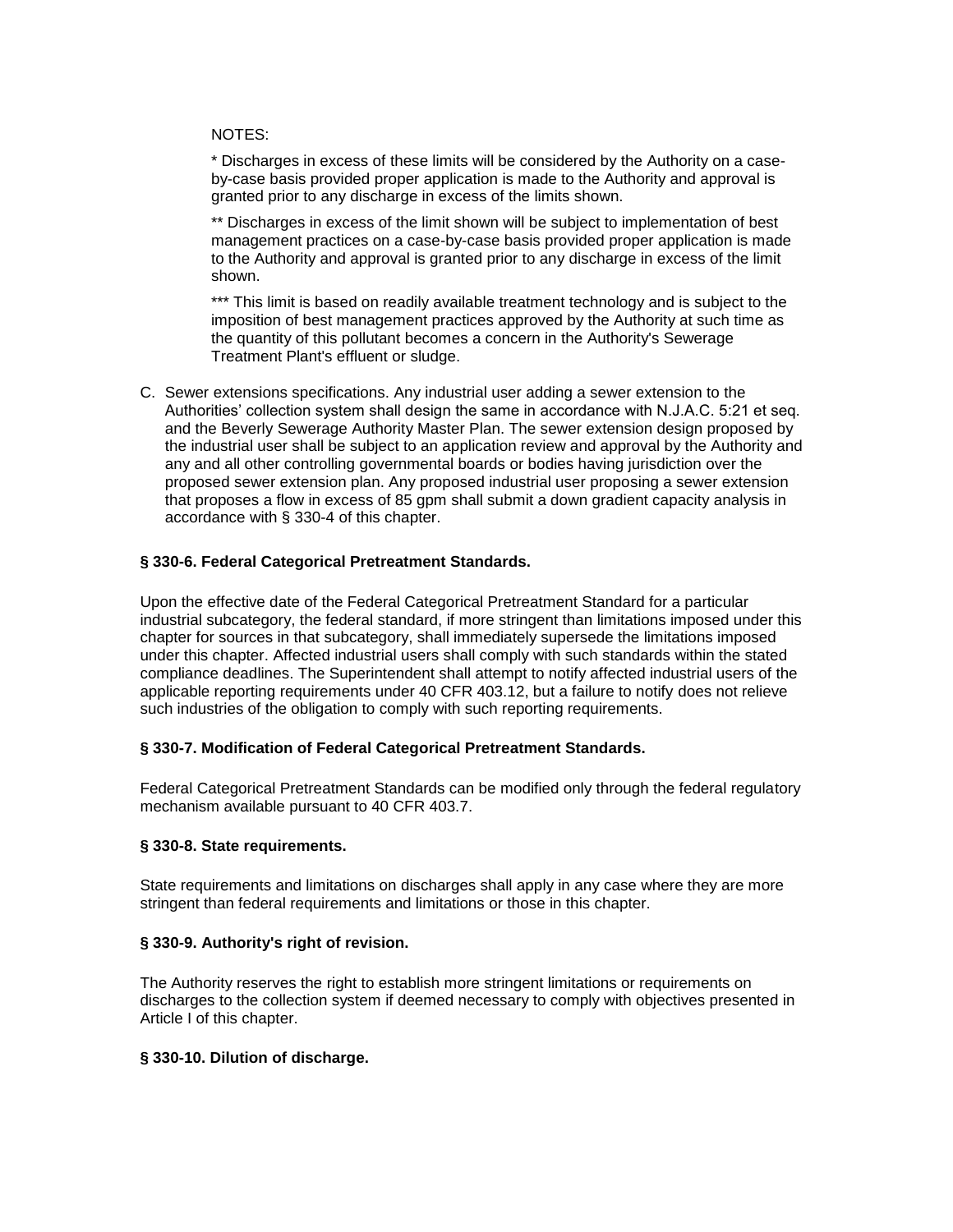No user shall ever increase the use of process water or potable water to dilute a discharge as a partial or complete substitute to achieve compliance with the limitations contained in the Federal Categorical Pretreatment Standards, or in any other pollutant specific limitation developed by the Authority of the state.

# **ARTICLE III Control of Prohibited Wastes**

# **§ 330-11. Regulatory actions.**

If wastewaters containing any substance prohibited, exceeding prescribed limits, or violating restrictions imposed by Article II of this chapter are discharged into the collection system of the Authority the Superintendent shall take all actions necessary to:

- A. Prohibit the discharge of such wastewater;
- B. Require an industrial user to demonstrate that in-plant modifications will reduce or eliminate the discharge of such substances so as to be in conformance with this chapter;
- C. Require pretreatment, including storage facilities, or flow equalization necessary to ensure complete compliance with this chapter;
- D. Require the discharger making, causing or allowing the discharge to pay all the additional cost or expense incurred by the Authority for any damages caused by excess loads imposed on the treatment works; and
- E. Take such other remedial action including discontinuation of such service and/or court action for injunctive relief, as may be deemed to be desirable or necessary to achieve the purpose of this chapter.

# **§ 330-12. Pretreatment facilities.**

Dischargers shall provide necessary wastewater treatment as required to comply with this chapter and the requirements of the Beverly Sewerage Authority and shall achieve compliance with all Federal Categorical Pretreatment Standards within the time limitations as specified by the Federal Pretreatment Regulations. Pretreatment facilities, where required, shall be provided for and operated efficiently by the owner or operator at his/her own costs and expense and shall be maintained in good working order, subject to the requirements of this chapter and all other applicable federal, state or local statutes, regulations, resolutions or ordinances.

# **§ 330-13. Submission of plans.**

Where pretreatment or equalization of wastewater flows prior to discharge into any part of the Beverly Wastewater Collection System is required for new industrial facilities or for the expansion or modification of existing industrial facilities, application, plans, specifications, operating procedures, and other pertinent data or information relating to such pretreatment or flow-control facilities shall first be submitted by the discharger to the Secretary of the Beverly Sewerage Authority for review, comment and/or approval. Such approval shall not exempt the discharger of the facilities from compliance with any applicable code, ordinance, rule, regulation or order of any governmental authority. Any subsequent modifications to such pretreatment or flow-control facilities including changes in any method of operation which may affect the discharge shall not be made without due notice to and prior permission of the Authority.

### **§ 330-14. Pretreatment facilities operations.**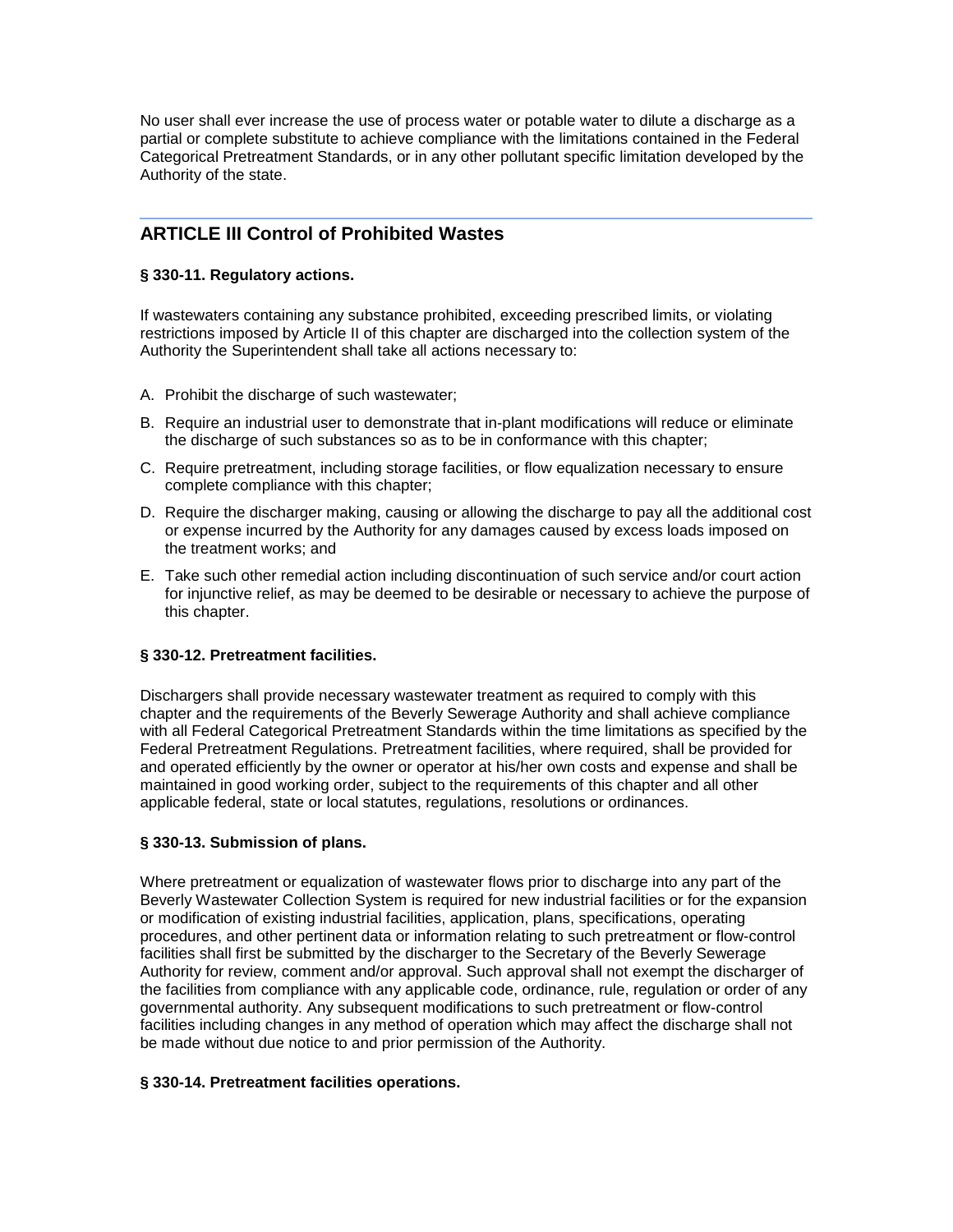Pretreatment facilities shall be maintained in good working order and operated efficiently by the owner or operator at his/her own cost and expense, subject to the requirements of this chapter and the requirements of the Beverly Sewerage Authority and all other applicable state and federal codes, regulations, ordinances and laws.

# **§ 330-15. Admission to property.**

- A. Whenever it shall be necessary for the purpose of this chapter, the Superintendent, Authority representatives, the Commissioner and/or the Regional Administrator, upon the presentation of credentials, may enter upon the premises of any discharger at reasonable times for the purpose of inspecting/copying any records required to be kept under the provisions of this chapter.
- B. The Superintendent, authority representatives, the Commissioner and/or the Regional Administrator, upon presentation of credentials, may enter upon the premises of any discharger at any time for the purpose of inspecting any monitoring equipment or method, and/or measuring, sampling, and/or testing any discharge of wastewater to the treatment works in order to determine compliance with any pretreatment standard, or other prohibition or limitation contained in this chapter.

# **§ 330-16. Accidental discharges.**

Each industrial user after receiving the prior permission of the Authority shall provide protection from accidental discharge of prohibited materials or other substances regulated by this chapter if required by the Authority. Facilities to prevent accidental discharge of prohibited materials shall be provided and maintained at the owner or industrial user's own cost and expense. Upon request detailed plans showing facilities and operating procedures to provide this protection shall be submitted to the Authority for review and comment prior to construction of the facility. No industrial use who commences contribution to the POCS after the effective date of this chapter shall be permitted to introduce pollutants into the systems until accidental discharge procedures have been reviewed by the Engineer and Superintendent of the Authority. Review of such plans and operating procedures shall not relieve the industrial user form the responsibility of modifying his/her facility as necessary to meet the requirements of this chapter.

- A. Telephone notice. In the case of an accidental discharge of prohibited materials or other substances regulated by this chapter, or, if for any reason an industrial user does not comply, or will be unable to comply, with any prohibition or limitation in this chapter, the user responsible for such discharge shall immediately telephone and notify the Authority of the incident. The notification shall include location of discharge, type of waste, concentration and volume. Furthermore, such industrial user shall take immediate action to contain and minimize the accidental discharge to the POCS so as to prevent interference with the treatment process and/or damage to the treatment works.
- B. Written notice. Within five working days following an accidental or noncomplying discharge under this section, the industrial user shall submit to the Superintendent of the Authority a detailed written report describing the date, time and cause of the discharge, the quantity and characteristics of the discharge and corrective action taken at the time of the discharge, and the measures to be taken by the user to prevent similar future occurrences. Such notification shall not relieve the industrial user of any expense, loss, damage, or other liability which may be incurred as a result of damage to the POCS and the POTW, fish kills, or any other damage to person or property; nor shall such notification relieve the industrial user of any fines, civil penalties, or other liability which may be imposed by this article or other applicable law. The Superintendent will submit the report to the Authority.
- C. Notice to employees. All industrial users shall develop an emergency notification procedure. A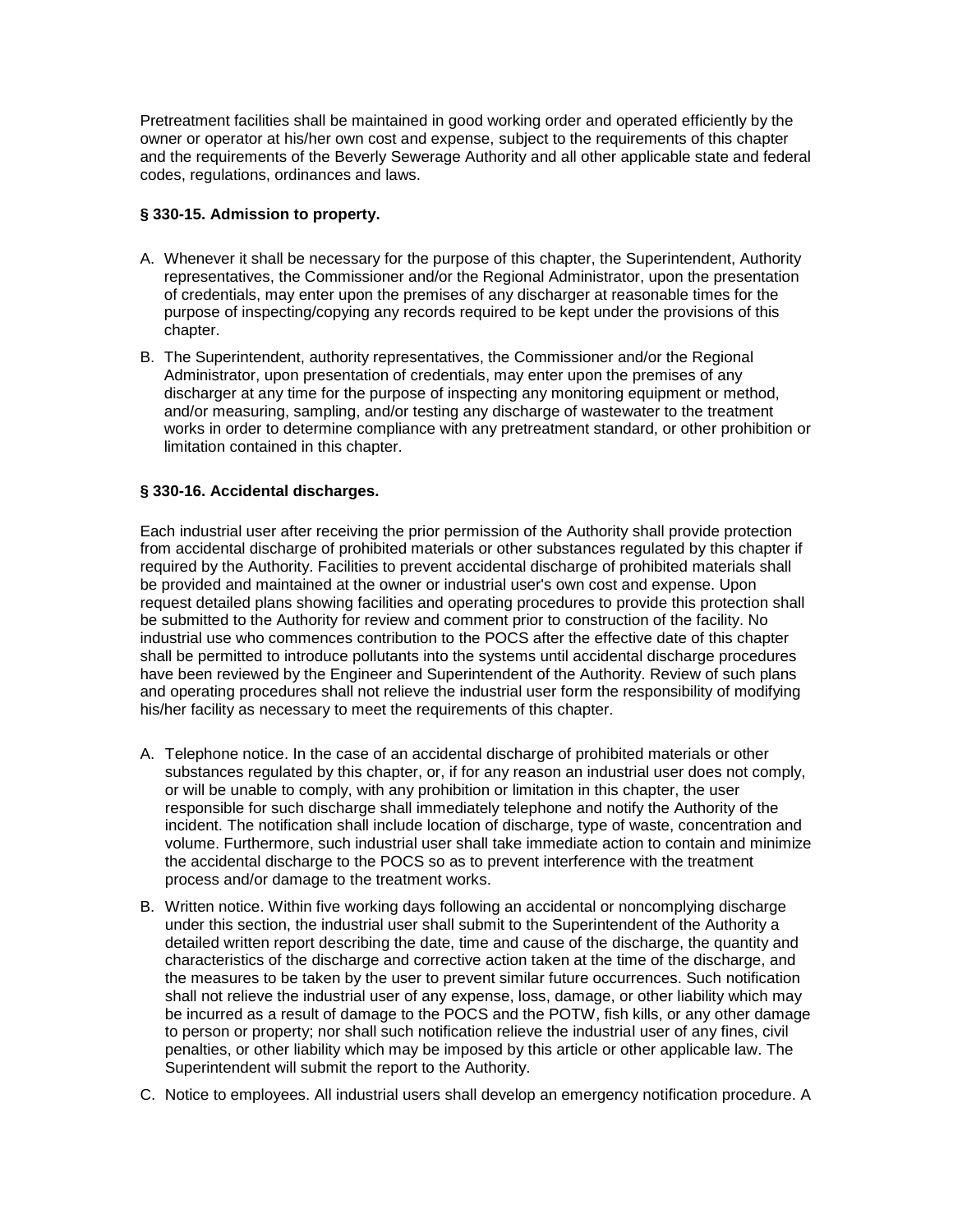notice shall be permanently posted on the industrial user's bulletin board or other prominent place advising employees of the responsible individual to notify in the event of an accidental or noncomplying discharge. This person shall be responsible for initiating the emergency notification procedures as required above. Employers shall insure that all employees who may cause or allow such a discharge to occur are advised of the emergency notification procedure.

# **ARTICLE IV Nondomestic Wastewater Discharge Permits**

# **§ 330-17. Permit required.**

- A. It shall be unlawful for any person to discharge directly or indirectly into the POCS or POTW, sewage combined with industrial wastes or other wastes, the characteristics of which classify the person as a significant industrial user, except under the issuance of a nondomestic wastewater discharge permit ("permit") therefore by the Beverly Sewer Authority and upon such terms and conditions as may be established by the Authority in the issuance of such a permit.
- B. Existing significant industrial users shall apply for a permit within 60 calendar days after the effective date of this chapter.
- C. New significant industrial users may not connect to the POCS or POTW unless a permit has been obtained. Such users shall apply for the permit at least 120 calendar days before connecting to such treatment works.

### **§ 330-18. Application for permit.**

- A. Industrial users required to obtain a permit shall complete and file with the Beverly Sewer Authority an application in the form prescribed by the Authority. Editor's Note: The "Industrial Sewer Connection Application" form is on file in the office of the Authority's Secretary.
- B. The Beverly Sewer Authority will evaluate the data furnished by the industrial user and may require additional information. After evaluation and acceptance of the data furnished, the Authority may issue a nondomestic wastewater discharge permit subject to terms and conditions provided herein.

### **§ 330-19. Terms and conditions.**

- A. Discharge permit conditions shall be expressly subject to all provisions of this chapter and all other rules, regulations, user charges and fees which are in effect or which may be established by the Beverly Sewer Authority.
- B. The following terms may be imposed by the Beverly Sewer Authority in the issuance of the permit:
	- (1) A limitation upon the characteristics and volume of wastes and the rate of flow permitted from the premises.
	- (2) The installation and maintenance by the permittee at his own expense of: facilities or equipment for intermittent or continuous measurement of sewage, industrial wastes or other wastes, discharged; detention tanks or other facilities or equipment for reducing the maximum rates of discharge; pretreatment and flow control facilities; suitable control, or sampling manhole or manholes; grease, oil and sand interceptors, separators or traps.
	- (3) The submission to and approval by the Beverly Sewer Authority of plans and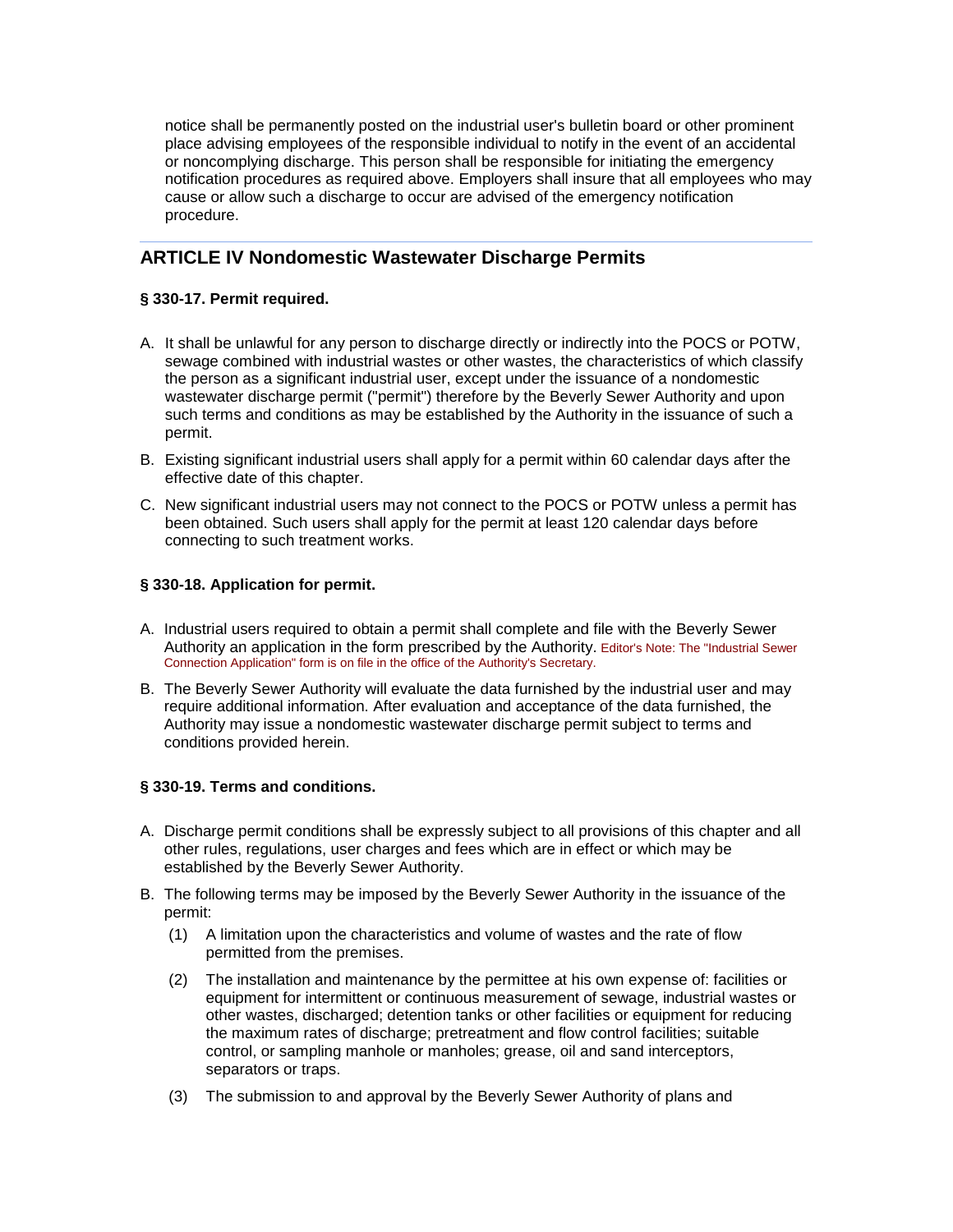specifications for any of the facilities or equipment required to be installed and maintained by the permittee.

- (4) Maintenance of appropriate records of all measurements made by the permittee or sewage, industrial wastes or other wastes as specified by the Beverly Sewer Authority and affording the Authority access thereto.
- (5) The submission to the Beverly Sewer Authority of periodic reports setting forth adequate data upon which the acceptability of the sewage, industrial wastes or other wastes may be determined subsequent to the commencement of operation of any pretreatment or flow control facilities.
- (6) Specifications for monitoring programs which may include sampling locations, frequency and method of sampling, number, type and standards for tests and reporting schedule.
- (7) Such other terms and conditions as may be necessary to protect the POCS and POTW and to carry out the intent and provisions of this chapter.
- (8) Requirements for notification of the Beverly Sewer Authority of any new introduction of wastewater constituents or any substantial change in the volume or character of the wastewater constituents being introduced into the POCS and POTW.
- (9) Payments to cover the added cost of handling and treating the waters or wastes, which payments are not covered by existing sewer changes.
- (10) Requirements for notification of slug discharges.
- (11) Requirements for notification of accidental discharges.
- (12) Payment to cover the cost of permit administration.
- (13) Compliance schedules.

### **§ 330-20. Duration of permits.**

Permits shall be issued for a specified time period, not to exceed five years. A permit may be issued for a period less than a year or may be stated to expire on a given date. The permittee shall submit such information, forms and fees as are required by the Beverly Sewer Authority for renewal no later than 180 days prior to the date of expiration. If the permittee is not notified by the Authority 30 days prior to the expiration of the permit, the permit shall be extended until such time as the Authority reissues the permit.

### **§ 330-21. Nontransferability of permit.**

Wastewater discharge permits are issued to a specific user for a specific operation. A wastewater discharge permit shall not be reassigned or transferred or sold to a new owner, new user, different premises, or a new or changed operation.

#### **§ 330-22. Permit revocation.**

Any permittee who violates any conditions of the permit, or this chapter, or applicable state and federal regulations, is subject to having his permit revoked.

#### **§ 330-23. Permit modifications.**

A. The terms and conditions of a permit may be subject to modification and change by the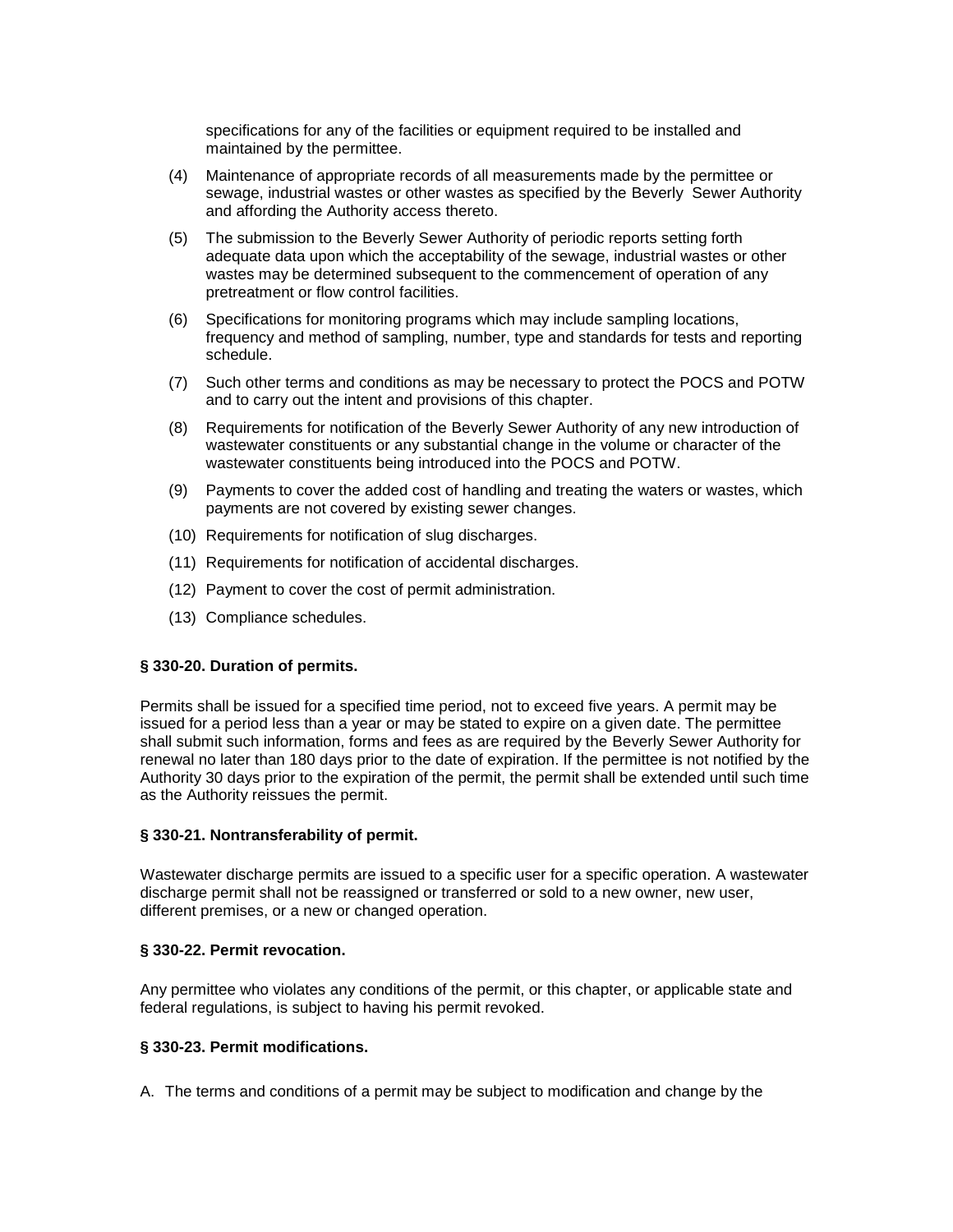Beverly Sewer Authority during the life of the permit as limitations or requirements are modified and changed. The Permittee shall be informed of any proposed changes in his permit at least 30 days prior to the effective date of change. Any change or new conditions in the permit shall include a reasonable time schedule for compliance.

- B. An industrial user proposing to make a significant change in its discharge volume or quality shall apply for a permit modification at least 90 days before making changes.
- C. The permittee may request, by certified mail, a hearing to show cause why a permit should or should not be modified.

# **ARTICLE V Industrial Wastewater Monitoring and Reports**

#### **§ 330-24. Reporting requirements for industrial users.**

- A. All industrial users subject to Federal Categorical Pretreatment Standards shall, at a minimum, comply with the reporting requirements contained in 40 CFR 403.12 including, but not limited to, baseline monitoring reports, pretreatment deadline compliance reports and periodic compliance reports.
- B. Compliance date report. Within 90 days following the date for final compliance with applicable pretreatment standards or, in the case of a new source, following commencement of the introduction of wastewater into the POCS, any user subject to pretreatment standards shall submit to the Superintendent of the Authority a report indicating the average and maximum daily flows and the nature and concentration of all pollutants discharged from the process units which are regulated by such pretreatment standards. The report shall state whether the applicable pretreatment standards are being met on a consistent basis and, if not, what additional operation and maintenance (O&M) work and/or pretreatment is necessary to bring the user into compliance with the applicable pretreatment standards. This statement shall be signed by an authorized representative of the industrial user and certified to by a certified professional. All industrial users shall, in addition, comply with all applicable state pretreatment reporting requirements.
- C. Periodic discharge reports.
	- (1) Every significant industrial user shall submit to the Superintendent of the Authority on a monthly basis a flow report of the daily flow into the POCS. In addition, a periodic discharge report shall be submitted during the months of June and December, unless required more frequently in a pretreatment standard or by the Superintendent or other approval authority. At the discretion of the Superintendent and in consideration of such factors as local high or low flow rates, holidays, budget cycles, etc., the Superintendent may agree to alter the months during which the above reports are to be submitted. The Superintendent may require any other industrial users discharging or proposing to discharge into the treatment works to file such periodic reports.
	- (2) The discharge report shall include, but not be limited to, nature of process, volume, rates of flow concentrations of incompatible pollutants, total mass of each incompatible pollutant discharged, hours of operation, and other information which relates to the generation of waste. Such reports may also include the chemical constituents and quantity of liquid materials stored on site even though they are not normally discharged. In addition to discharge reports, the Superintendent may require information in the form of self-monitoring reports.

### **§ 330-25. Records and monitoring.**

A. All industrial users after receiving prior permission from the Authority who discharge or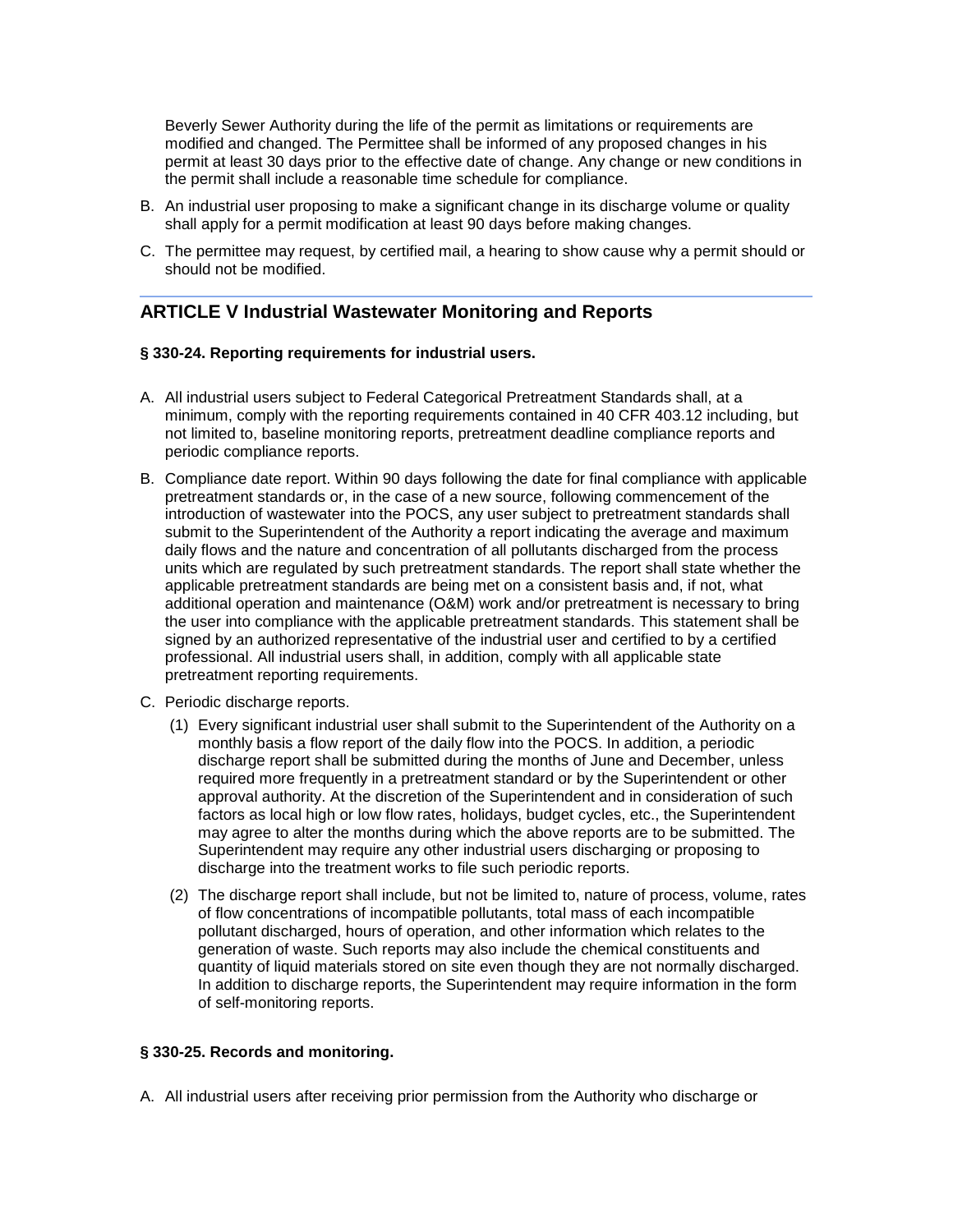propose to discharge wastewaters to the treatment works shall maintain such records of production and related factors, effluent flows, and pollutant amounts or concentrations as are necessary to demonstrate compliance with the requirements of this chapter and any applicable state or federal pretreatment standards or requirements.

- B. Such records shall be made available upon request by the Superintendent of the Authority. All such records relating to compliance with pretreatment standards shall be made available to officials of the Department, the NJDEP and the EPA upon demand. A summary of such data indicating the industrial user's compliance with this chapter shall be prepared and submitted to the Superintendent of the Authority. All records shall be retained for a minimum of five years.
- C. The owner or operator of any premises of facility discharging industrial wastes into the collection system treatment works may be required at the discretion of the Authority to install at his/her own cost and expense suitable monitoring equipment to facilitate the accurate observation, sampling, and measurement of wastes. Such equipment shall be maintained in proper working order and kept safe, secure from unauthorized entry or tampering, and accessible at all times. This subsection does not preclude the Authority from installing such equipment at its own expense.
- D. When more than one industrial user can discharge into a common sewer, the Superintendent may require installation of separate monitoring equipment for each industrial user. When there is a significant difference in wastewater constituents and characteristics produced by different operations of a single industrial user, the Superintendent may require that separate facilities be installed for each discharge.
- E. Whether constructed on public or private property, the monitoring facilities shall be constructed in accordance with requirements of the Authority and all applicable construction standards and specifications. Plans and specifications for all such work will be submitted to the Superintendent of the Authority, the Authority's representative, and the Commissioner for approval prior to construction.

#### **§ 330-26. Inspection, sampling and analysis.**

- A. Representative sampling point. All industrial users proposing to connect to or continue to discharge to any part of the POCS must make available a sampling point representative of the discharge which is acceptable to, and approved by, the Superintendent of the Authority. This point must be available to the POCS, POTW, the Department, or EPA for purposes of conducting sampling inspections, compliance monitoring and/or metering operations.
- B. Compliance determination. Compliance determinations by the Superintendent, the Authority's representative, the Commissioner, and/or the Regional Administrator, with respect to Article II prohibitions and limitations, shall be made on the basis of either instantaneous grab samples, sequential samples, or composite samples, as appropriate. Sequential or composite samples may be taken over a twenty-four-hour period, or any other time span as deemed appropriate by the Superintendent, the NJDEP or the EPA to meet the requirements of a specific situation.
- C. Analysis of industrial wastewaters. Laboratory analyses of industrial wastewater samples shall be performed in accordance with an approved test procedure as defined in § 330-2 and shall be performed by a laboratory certified to do the analyses by the NJDEP. They shall be performed in accordance with "Standard Methods for the Examination of Water and Wastewater," 15th edition, published jointly by American Public Health Association, American Water Works Association, and Water Pollution Control Federation, EPA "Methods for Chemical Analysis of Water and Wastes," EPA 600/4-79-020; and EPA "Guidelines Establishing Test Procedures for the Analysis of Pollutants," published in the Federal Register, Vol. 41, No. 232, 12-1-1976 and subsequent revisions. Analysis of those pollutants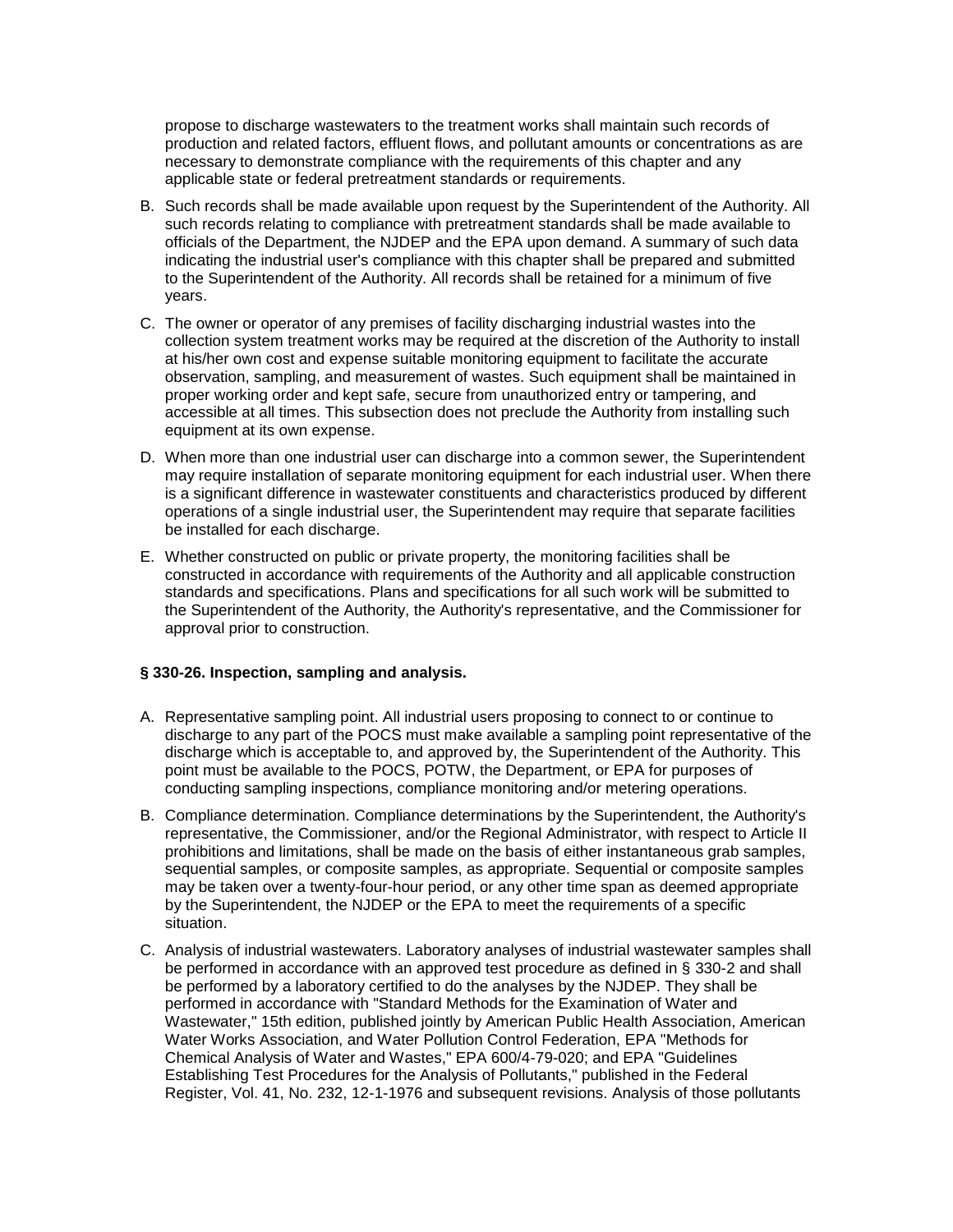not covered by the publications referred to therein shall be performed in accordance with procedures approved by the Department.

D. Sampling frequency. Sampling of industrial wastewater for the purpose of compliance determinations with respect to Article II prohibitions and limitations will be done at such intervals as the Superintendent of the Authority, the Commissioner, and/or the EPA Regional Administrator may designate. However, it is the intention of the Superintendent to conduct compliance sampling or to cause such sampling to be conducted for all significant industrial users at least once in every one-year period.

### **§ 330-27. Pretreatment.**

- A. Users shall provide necessary wastewater treatment as required to comply with this chapter and shall achieve compliance with all Federal Categorical Pretreatment Standards within the time limitations as specified by the Federal Pretreatment Regulations. Any facilities required to pretreat wastewater to a level acceptable to the Authority shall be provided, operated, and maintained at the user's expense. Application and detailed plans showing the pretreatment facilities and operating procedures shall be submitted to the Authority for review, and shall be acceptable to the Authority before construction of the facility. The review of such plans and operating procedures will in no way relieve the user from the responsibility of modifying the facility as necessary to produce an effluent acceptable to the Authority under the provisions of this chapter. Any subsequent changes in the pretreatment facilities or method of operation shall be reported to and be acceptable to each Authority prior to the user's initiation of the changes.
- B. The Authority shall annually publish in the official City newspaper a list of the users which, during the previous 12 months, were significantly violating [as defined by 40 CFR 403.8(f)(2)(vii)] applicable Categorical Pretreatment Standards or other pretreatment requirements. The notification shall also summarize any enforcement actions taken against the user(s) during the same 12 months.

### **§ 330-28. Confidential information and public access.**

- A. Information and data on an industrial user obtained from reports, questionnaires (permit applications, permits) and monitoring programs and from inspections shall be available to the public without restriction unless the industrial user specifically requests and is able to demonstrate to the satisfaction of the Authority that the release of such information would divulge information, processes or methods of production entitled to protection as trade secrets or due to reasons of business confidentiality as that term is defined and applied in 40 CFR Part 2. Wastewater constituents and characteristics (i.e., effluent data) will not be recognized as confidential information. For the purposes of this section, "effluent data" shall have the meaning set forth at 40 CFR 2.302(a)(2).
- B. When information accepted by the Authority as confidential is requested by the EPA and/or the NJDEP for uses related to this chapter, the New Jersey Pollutant Discharge Elimination System (NJPDES) and/or the State or Federal Pretreatment Programs, the Authority shall serve the person who furnished the information in question with written notice by certified mail, return receipt requested, at least 10 working days in advance of the disclosure of its intent to disclose the information. The Authority shall submit the claim of confidentiality to the EPA or NJDEP with the information.
- C. Nonconfidential files on users and the Pretreatment Program are open to the public for inspection at the Authority's office during normal business hours. Subject to the availability of a copy machine, there will be a charge for copies at the rate determined by the Authority. Requests for such review are to be made in writing and appointments will be required.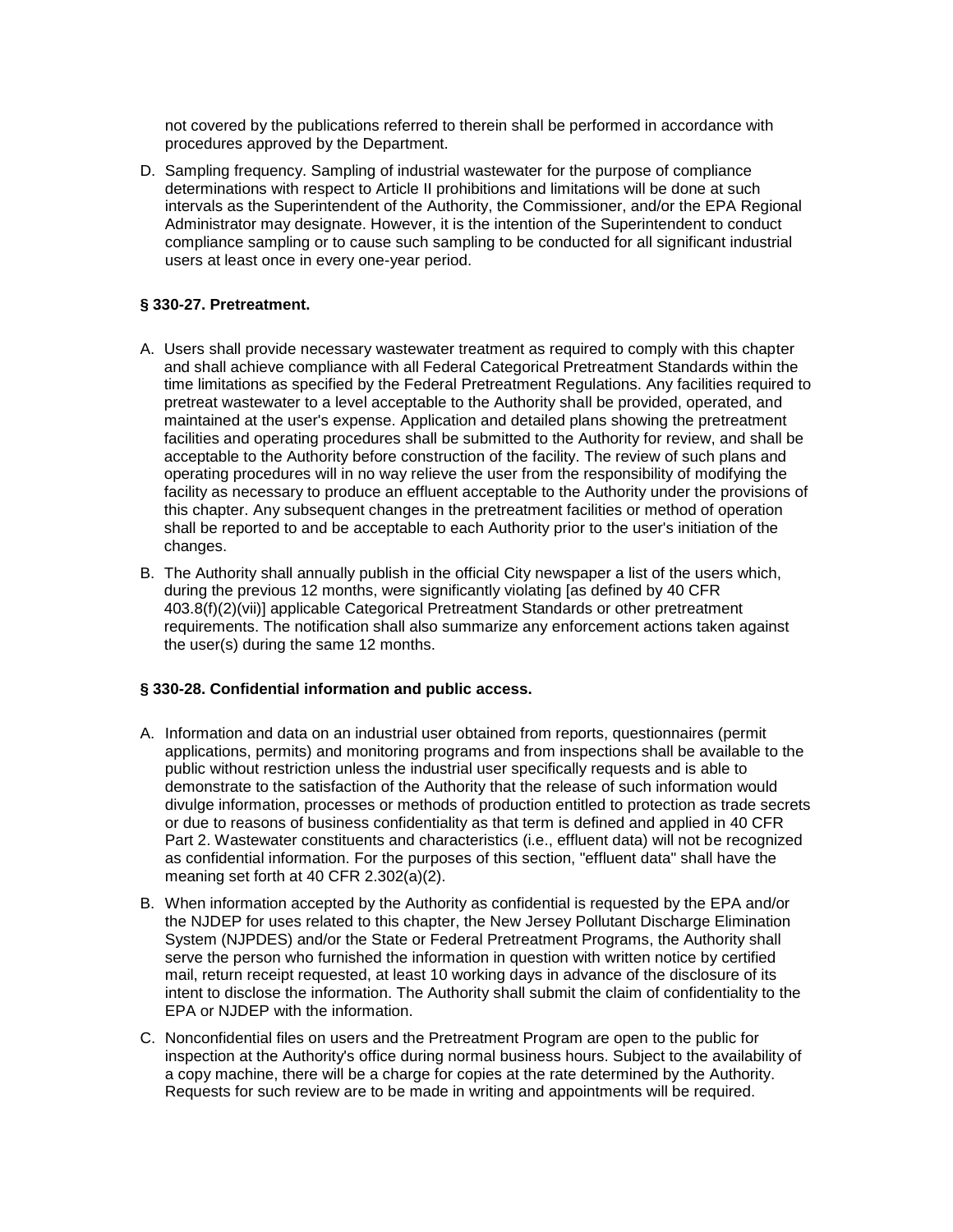# **ARTICLE VI Industrial Discharge Permit System**

# **§ 330-29. Permit required.**

Any person desiring to make a connection to the sewerage system or desiring to increase or otherwise change the composition of industrial process wastewater shall apply to the Secretary of the Beverly Sewerage Authority for an industrial discharge permit in accordance with the requirements of this chapter and in accordance with an application form approved by the Authority.

# **§ 330-30. Violations.**

No person shall discharge, cause to be discharged or allow discharge of industrial wastes into the sewerage system without having first obtained a permit to do so. In violation hereof, said person is subject to Article VII, Enforcement Procedures, and costs as provided by Article VIII.

## **§ 330-31. Surcharges.**

Where in the opinion of the Authority sewage and other waste of deleterious character or adversely affect the collection system or the treatment processes, the Authority reserves the right to surcharge the person causing, allowing or otherwise permitting the discharge thereof into the sewerage system the added operating and treatment costs occasioned thereby and may terminate serve to said person and/or require such sewage and waste to be treated by said person to remove or neutralize the objectionable substances or unduly high concentrations or substances before discharge into the system. The surcharge for treatment of waste referred in this section shall be based upon the following formula:

### Surcharge percentage =

33 (BOD\* in mg/l / .300) + 33 (TSS\* in mg/l / 300) + 34 (oil and grease\* in mg/l/50)

\* Where the actual concentrations are less than 300 mg/l for BOD or TSS and 50 mg/l for oil and grease, the value in the parentheses shall be equal to 1.

# **ARTICLE VII Enforcement Procedures**

### **§ 330-32. Harmful contributions.**

- A. The Authority may suspend any wastewater treatment service (and/or the nondomestic wastewater discharge permit) when such suspension is necessary, in the opinion of the Authority, in order to stop an actual or threatened discharge which presents or may present an imminent or substantial endangerment to the health or welfare of persons, to the environment, and causes interference to the POCS.
- B. Any person notified of a suspension of the wastewater treatment service (and/or the nondomestic wastewater discharge permit) shall immediately stop or eliminate the contribution. In the event of a failure of the person to comply voluntarily with suspension order, the Authority shall take such steps as deemed necessary including immediate severances of the sewer connection, to prevent or minimize damage to the POCS and to the POTW system or endangerment to any individuals. The Authority shall reinstate (the nondomestic wastewater discharge permit and/or) the wastewater treatment service upon proof of the elimination of the noncomplying discharge. A detailed written statement submitted by the user describing the causes of the harmful contribution and the measures taken to prevent any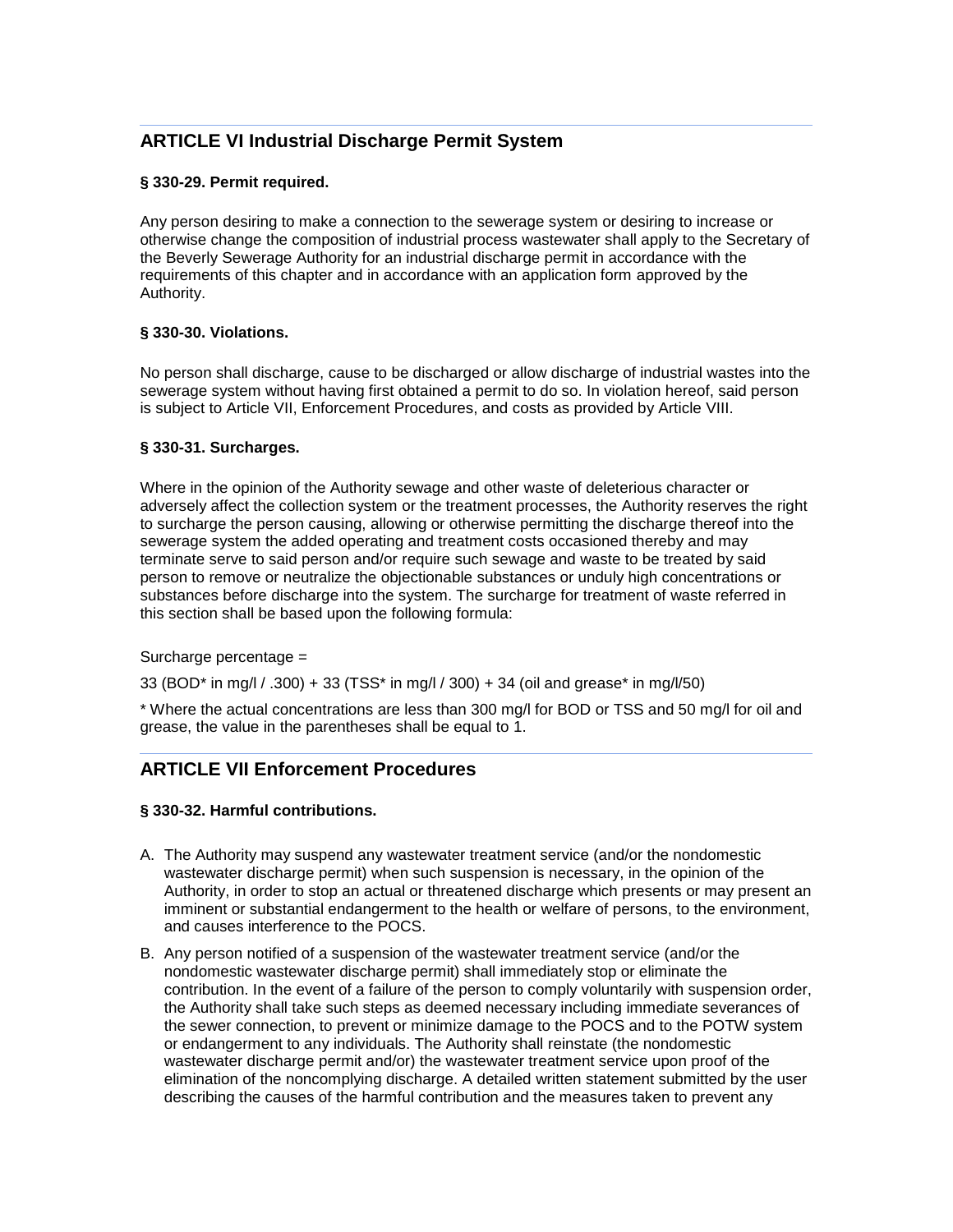future occurrence shall be submitted to the Authority within 15 days of the date of occurrence.

### **§ 330-33. Termination of service.**

In addition to termination as provided in § 330-32, any user who violates the following conditions of this chapter, or applicable state and federal regulations, is subject to having his service terminated or nondomestic wastewater discharge permit suspended in accordance with the procedures of Article VII of this chapter:

- A. Failure of a user to factually report the wastewater constituents and characteristics of his discharge;
- B. Failure of the user to report significant changes in operations, or wastewater constituents and characteristics;
- C. Refusal of reasonable access to the user's premises for the purpose of inspection or monitoring; or
- D. Violation of provisions of this chapter.

# **§ 330-34. Notification of violation.**

- A. Whenever the Superintendent of the Authority finds that any person has violated or is violating this chapter, or any prohibition, limitation or requirement contained herein, he/she may serve upon such person a written notice stating the nature of the violation and providing a reasonable time, not to exceed 30 days, for the satisfactory correction thereof. If, with good cause, the user cannot achieve compliance within 30 days, then the user shall submit a response as to why it cannot so comply and, if necessary, shall submit, within said 30 days, an application for issuance or revision of a nondomestic wastewater discharge permit, or other approval as may have been granted.
- B. The Authority may suspend sewer service (without such notification) when such suspension is necessary in the opinion of the Authority in order to stop an actual or threatened discharge which presents or may present an imminent or substantial endangerment to the health or welfare of persons.

# **§ 330-35. Show cause hearing.**

- A. If the violation is not corrected by timely compliance, the Superintendent may order any person who causes or allows an unauthorized discharge to show cause before the Authority why service should not be terminated. A notice shall be served on the offending party, specifying the time and place of a hearing to be held by the Authority making the charge regarding the violation, and directing the offending party to show cause before said Authority why an order should not be made directing the termination of service. The notice of the hearing shall be served personally or by registered or certified mail, return receipt requested, at least 10 days before the hearing. Service may be made on any agent or officer of a corporation.
- B. The Authority may itself conduct the hearing and take the evidence or may designate any of its members or any officer or employee of the Authority to:
	- (1) Issue in the name of the Authority notices of hearings requesting that attendance and testimony of witnesses and the production of evidence relevant to any matter involved in any such hearings.
	- (2) Take the evidence.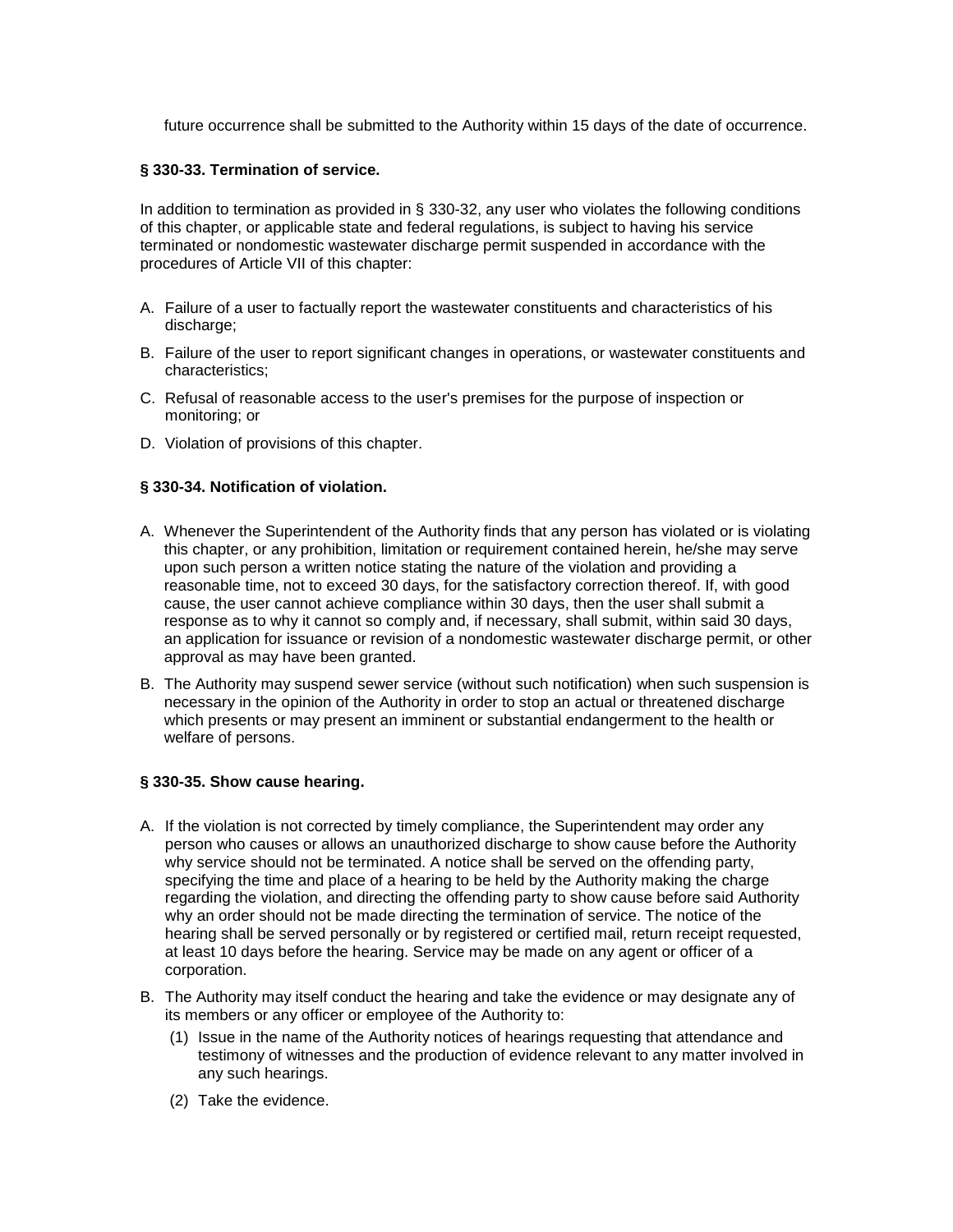- (3) Transmit a report of the evidence and hearing, including transcripts/records and other evidence, together with recommendations to the Authority for action thereon.
- C. At any order to show cause hearing, testimony taken before the Authority or any person designated by it must be under oath and recorded either by a hearing officer in a summary manner or stenographically. In the latter case, the transcript so recorded will be made available to any member of the public or any party to the hearing upon payment of the usual charges therefor. The Authority, however, may, pursuant to law, order certain portions of the hearing be held in private session. The transcript of any hearing held in private session will not be made available to members of the public except as provided by law.
- D. After the Authority has reviewed the evidence and recommendation of the hearing officer, it may issue an order to the party responsible for the discharge directing that, following a specified time period, the sewer service be discontinued unless adequate treatment facilities, devices or other related appurtenances shall have been installed or existing treatment facilities, devices or other related appurtenances are properly operated, and such further orders and directives as are necessary and appropriate.

### **§ 330-36. Legal action; violations and penalties.**

- A. Penalties. Any person who is found to have violated, or who willfully or negligently failed to comply with any provision of, this chapter, and the orders and permits issued hereunder, may be subject to civil action, in accordance with the provisions of state statutes. Each day on which a violation shall occur or continue to occur shall be deemed a separate and distinct offense. Convicted violators may be subject to a civil penalty for each offense, to be collected by procedures established by state law.
- B. Injunctive relief. If any person violates any provision of this chapter, any pretreatment standard, any provision of the "Pretreatment Standards for Sewerage, etc." (N.J.S.A. 58:11-49 et seq.), or any regulations promulgated thereunder, the Authority may institute a civil action in the Superior Court or other court of competent jurisdiction for injunctive relief to prohibit and prevent such violation.

### **§ 330-37. Falsification of information.**

Any person who knowingly makes any false statements, representations or certifications in any application, record, report, plan or other documents filed or required to be maintained pursuant to this chapter or a nondomestic wastewater discharge permit, or who falsifies, tampers with or knowingly renders inaccurate any monitoring device or method required to be maintained pursuant to this chapter, shall be in violation of this chapter and the State Act.

### **§ 330-38. (Reserved)**

# **ARTICLE VIII Fees and Costs**

### **§ 330-39. Purpose.**

It is the purpose of this article to establish fees for users of Authority's wastewater collection system for activities not included in the Authority's annual operating budget. The applicable charges or fees shall be set forth in the Authority's Schedule of Charges and Fees.

### **§ 330-40. Application fees.**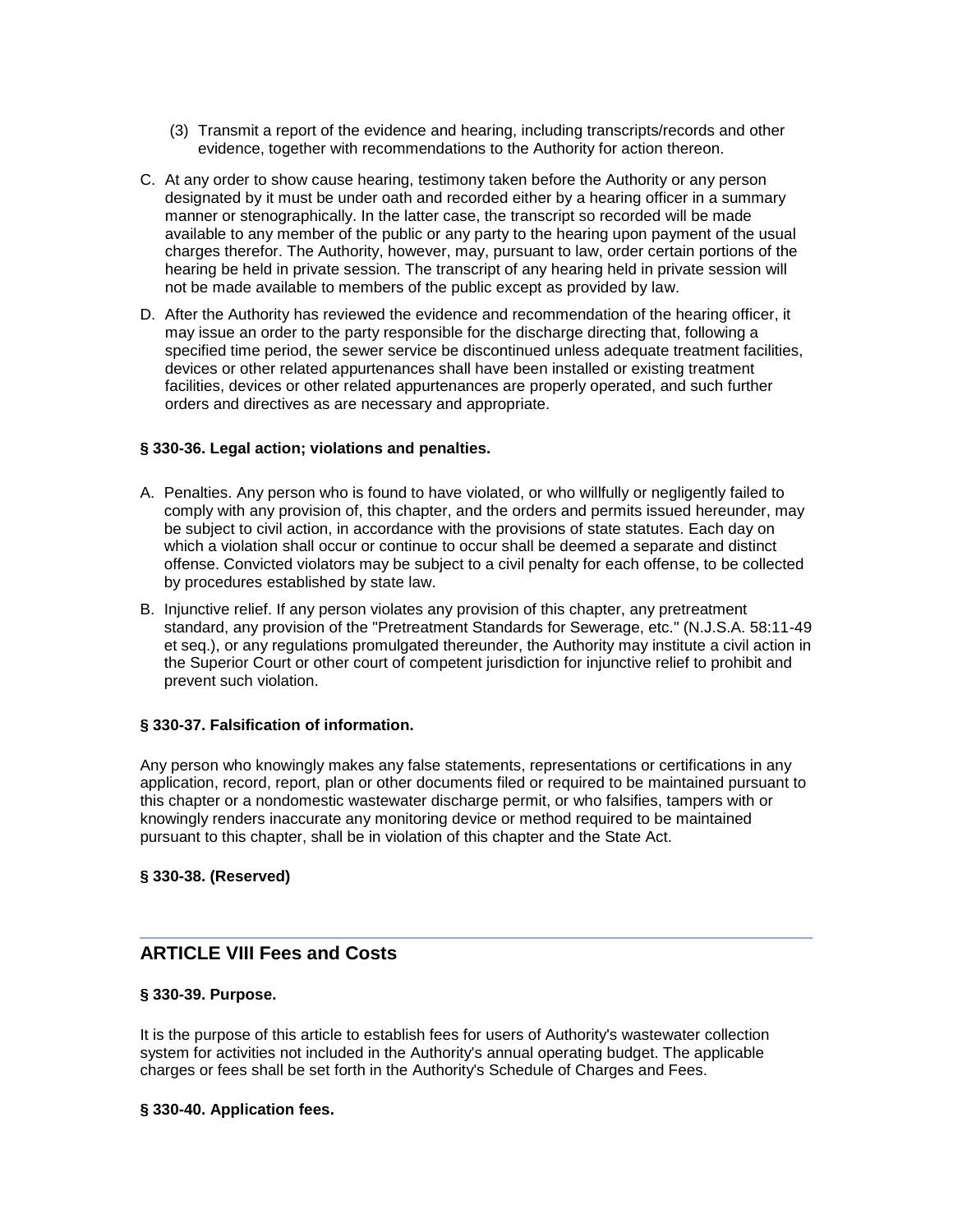Accompanying the application called for within this chapter there shall be a nonrefundable fee of \$50 which shall be used to offset the administrative costs involved in reviewing the application submitted under this chapter.

# **§ 330-41. Escrow for costs of profession review.**

In addition to the application fee, each applicant shall deposit in cash the sum of \$500 with the Authority Secretary to be placed in escrow by the Authority to cover the cost of professional review by the professionals employed by the Authority to make the reviews called for by the application. At the time of submitting his application and plans to the Authority, the applicant shall be required to execute an escrow agreement between the applicant and the Authority to cover the cost of the technical and professional review of the application, plans and inspections called for by this chapter. Said escrow agreement shall be in the form approved by the Solicitor of the Beverly Sewer Authority. The escrow agreement shall provide that the applicant pay all necessary and reasonable costs incurred by the technical and professional staff employed by the Authority for the review of applicant's application, plans and inspections. The sums specified above are deemed estimates which shall be posted prior to consideration by the Authority. In the event that more than the sums specified above are required to pay the reasonable costs incurred, the applicant shall, prior to being permitted to take the next step, or to continue with his activities, or in any event prior to final approval for any work performed, pay all additional sums required. In the event that the sums posted are more than those required, the excess funds shall be returned to the applicant within 14 days of the issuance of final approval of the project. Prior to the issuance of final approval, the Authority Secretary shall determine from the professional staff employed by the Authority whether there are any additional sums required to be paid from the escrow funds established. In the event that there are, the Authority Secretary shall so notify the Authority Treasurer of the amounts to be held in that account. The Authority Secretary shall determine the position of all escrow accounts and where additional funds are required. It shall be the obligation of the Authority to so notify the applicant of the amounts needed and to properly make all payments required to be made under this section of the resolution. In addition to those terms, the escrow agreement may require any other additional terms which are agreed to by applicant and the Authority. A schedule of fees shall be posted in the office of the Authority Secretary and such other place or places as the Authority shall direct.

### **§ 330-42. Meters and measuring devices.**

All permittees under the provisions of this chapter shall at their expense install a suitable device for continuously indicating, recording and totalizing the flow of discharge into the sanitary sewerage system, provided that such meters and measuring devices are to be located at the main sewer plant. Specifications and plans for the complete metering or measuring devices shall be submitted to the Authority with the application and shall meet its approval.

### **§ 330-43. Control and maintenance.**

All meters or measuring devices installed or required to be installed shall be under the control of the Superintendent and accessible to the Authority's representatives during the operational hours of the industry. The industrial user for whom such measuring equipment is installed, at its own expense, shall be responsible for:

- A. Maintenance and safekeeping.
- B. All repairs whether by normal wear or other causes.
- C. Quarterly certified calibration by the manufacturer.
- D. Supplying daily recording charts to the Authority.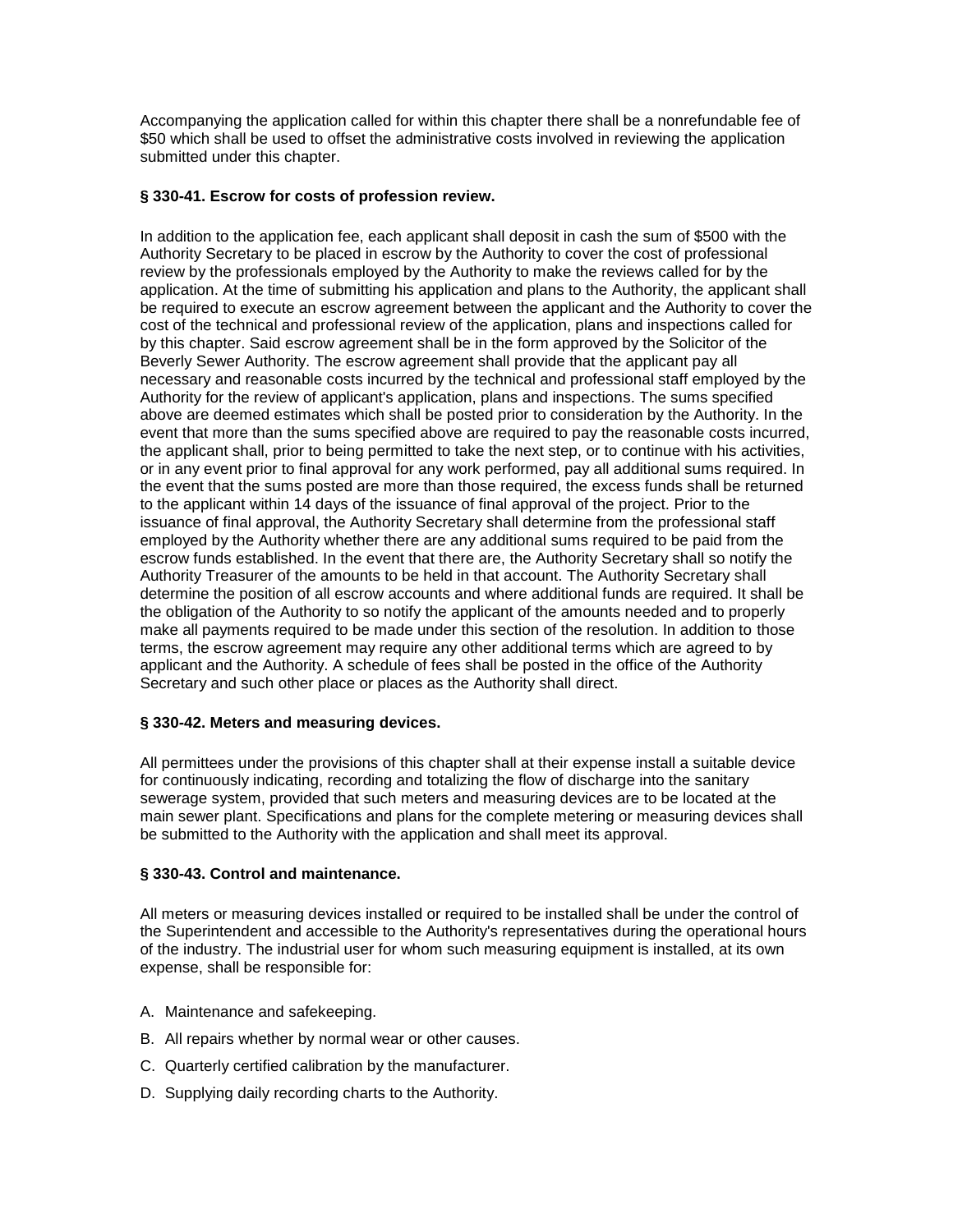## **§ 330-44. Payment of costs.**

Costs for the repair or calibration, if paid for by the Authority, shall be due and payable to the Authority within 30 days after written notification of such payment by the Authority to the permittee.

### **§ 330-45. Inspection.**

The Authority and its designates shall have the right to enter the establishment of the industrial user for inspection of the operation of the industrial waste treatment facilities and the collection of samples from any component thereof.

## **§ 330-46. Use of bypasses.**

The use of any bypassing device in the industrial waste treatment facilities shall not be used in connection with wastewaters to be discharged into the Authority sanitary system, or the bypassing or attempted bypassing of any meter or measuring devices called for within this section of this chapter shall not be allowed under any circumstances. Any accidental spills, overflows, equipment or process failures shall be reported to the Superintendent of the Authority immediately and confirmed in writing within 10 days with an explanation of the cause and planned action to eliminate further reoccurrences. The Superintendent reserves the right to immediately suspend, pending hearing as more particularly set forth under other provisions of this chapter, any permit issued pursuant to this chapter for a violation or alleged violation of this provision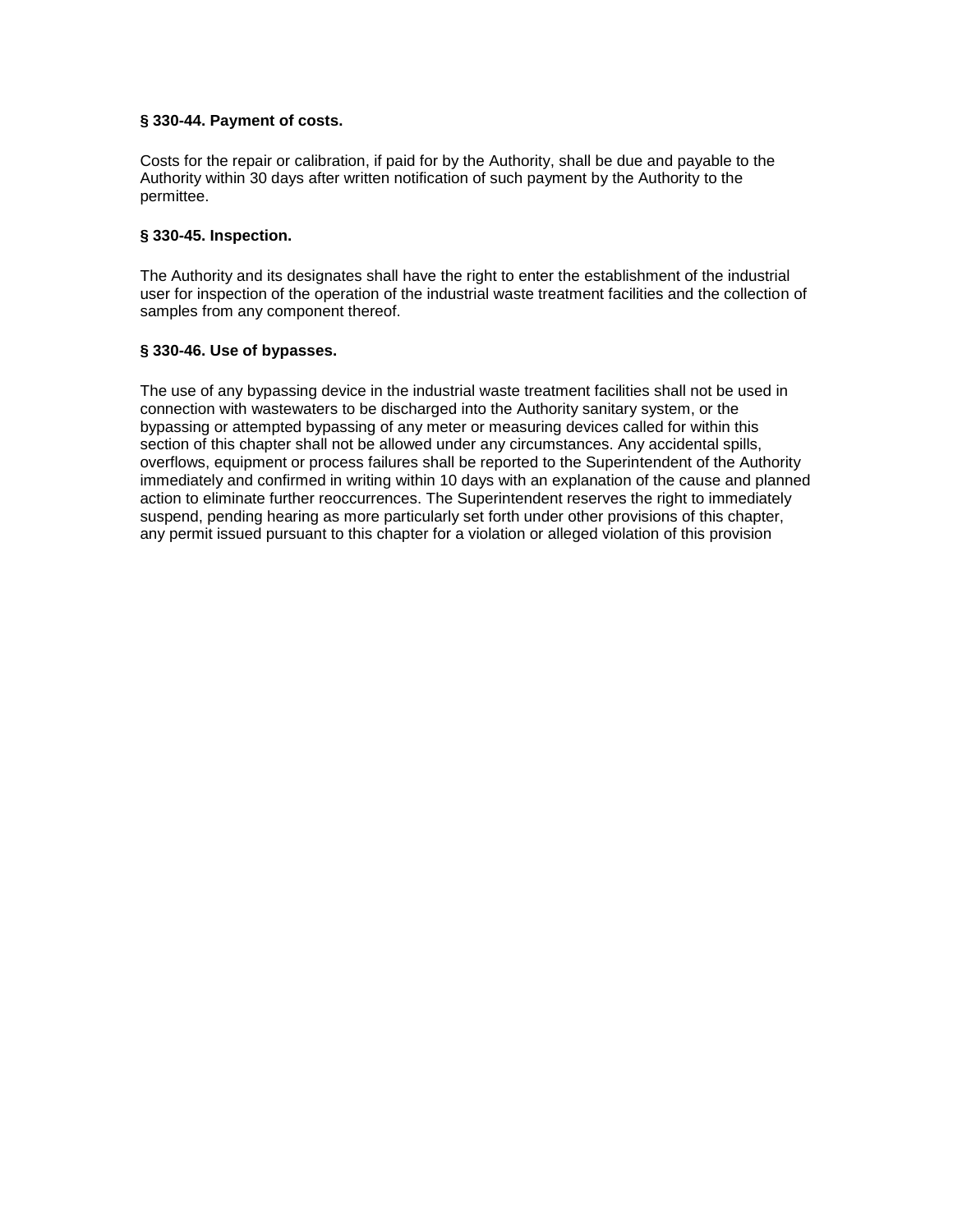# **Chapter 345: LATERALS**

## **§ 345-1. Authority's service line.**

- A. New connections to existing sewer mains will be at the expense of the Applicant, including tapping (if approved by the Authority), fittings, pipe, labor and related materials. New laterals from the main to the curb vent shall be installed by a licensed plumber at the expense of the property owner. The Authority will inspect all sewer connections prior to any backfilling, otherwise service will not be provided and any facilities not inspected will be removed at the property owner's expense. Connections to the sewer mains from the main to the building shall be maintained by the property owner, including the curb vent. Any work performed on any portion of the lateral between the main and the building served or to be served shall be performed by a New Jersey licensed plumber who shall provide a bond or certified check in the amount set forth by the Authority guaranteeing any defects in materials and workmanship. All road opening permits shall be secured as required from the state, county or township. In the event that a building is considered for abandonment or demolition, the Authority will require a proper application to be submitted setting forth the method of disconnecting lines in accordance with Beverly Sewerage Authority specifications. This work will be at the property owner's expense.
- B. Connections to the existing sanitary sewer, unless otherwise approved by the Authority, shall be made with saddles or wyes. Under no condition will projections be permitted inside the main. Where the size of the connection is six inches or more, a manhole will be required.
- C. Connections made below groundwater shall be inspected by the Authority, and the inspection shall be continuous at the expense of the owner. There shall be no direct payment made for this inspection service for the first four hours, if made during regular work hours of the Beverly Sewerage Authority. Thereafter, the rate shall be \$20 per hour up to the normal end of the working day for the Beverly Sewerage Authority, and at a rate of 1 1/2 times that for any time thereafter, paid for by the plumber.
- D. No plumber or any other person shall perform any work on any sewer or connection without the consent of the Authority or its authorized representative. The plumber or other person, prior to commencing any work on the connection between the main and the applicant's building, shall submit an application on a form prescribed by the Beverly Sewerage Authority. Editor's Note: The sewer permit application form is on file in the office of the Authority's Secretary. If the application in the Authority's opinion is satisfactory, a permit will be issued. There shall be a fee of \$50 per lateral for the permit for residential and commercial connections. Industrial connections shall pay the permit fee prescribed in Article VIII, Fees, of Chapter 330, Industrial Waste, of the Code of the Beverly Sewerage Authority, as may be amended or supplemented from time to time.
- E. Any person proposing to add a sewer extension or lateral to connection to the Authorities' collection system shall design the same in accordance with the provisions of N.J.A.C. 5:21 et seq. and the Beverly Sewerage Authority Master Plan. The proposed sewer extension or lateral plan proposed shall be subject to an application review and approval by the Authority and any and all other controlling governmental boards or bodies having jurisdiction over the same.

# **§ 345-2. Size and kind of service lateral.**

A. The Authority reserves the right to determine the size and kind of service lateral from the main to the curbline, from the curbline to the property or building(s) to be served, or from the main in the right-of-way to the property or building(s) to be served. Laterals of all sizes from the main to the curbline shall be constructed of cast iron soil pipe, or PVC sewer pipe. Cast iron soil pipe, PVC sewer pipe, or clay sewer pipe may be used on the owner's property. Each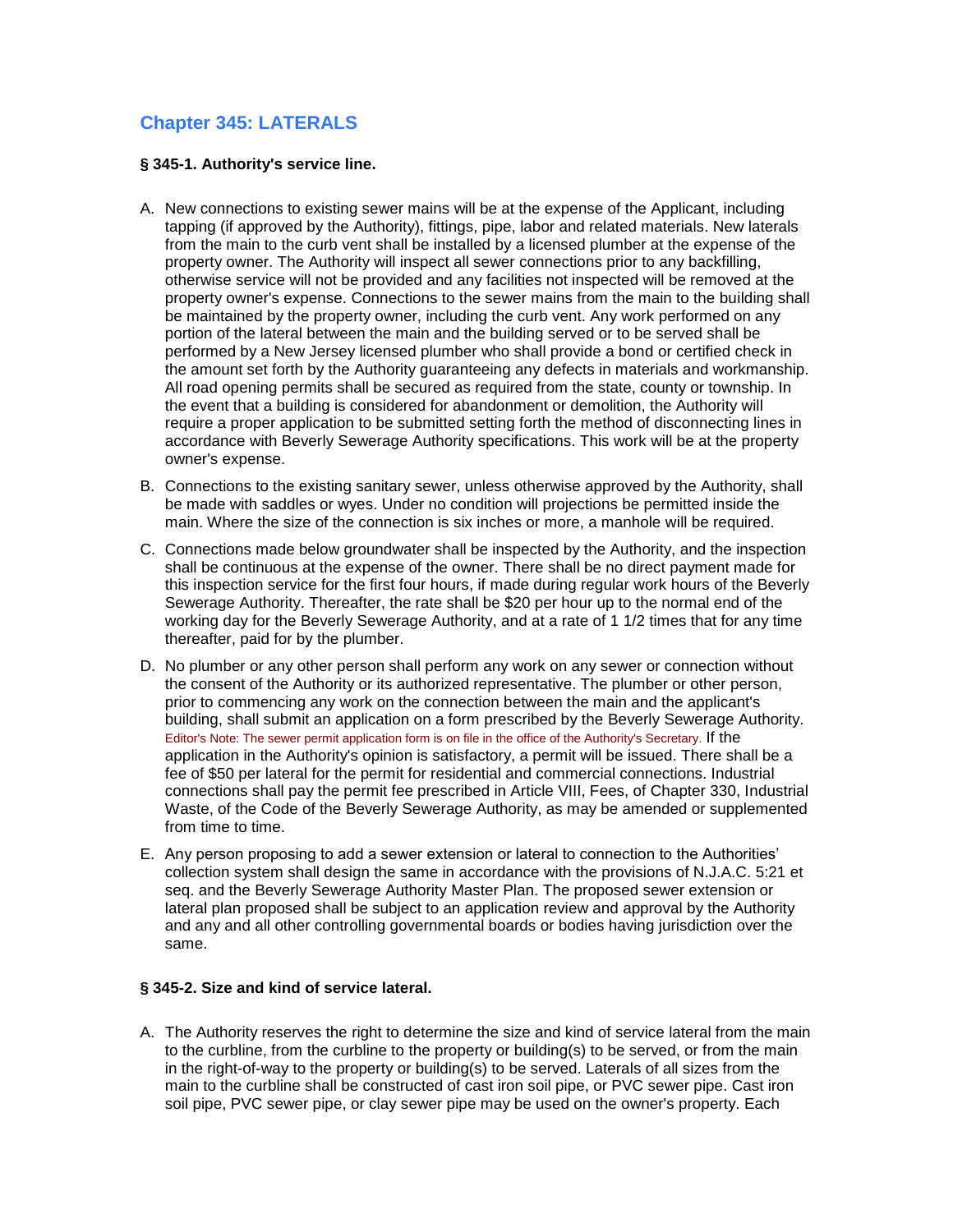material specified must meet designated specifications to the satisfaction of the Authority. Special attention must be given to level and quality of trench base to prevent dips in the line.

- B. The service lateral from the curb to the property, including the sewer vent, shall be furnished, installed, and shall be laid in a straight line from the point of connection to the main where the main is in a right-of-way from the end of the Authority-constructed service lateral to the structure to be served, and shall have a cleanout at least every 75 feet and at all bends. All lines must be laid in a good workmanlike manner and laid to the proper grade. All portions of the service lateral and sewer vent installed are to be maintained by the property owner.
- C. The vent shall be a vertical riser and cap to be located no less than one foot and no more than four feet from the property line toward the structure to be served.

#### **§ 345-3. Separate trench.**

No service lateral shall be laid in the same trench with any gas pipe, water service, or any other facility of any public service company, nor within three feet of any open excavation, vault, meter pit; nor shall the location be in conflict with any sidewalk or driveway. All service shall comply with the latest rules and regulation of the State of New Jersey Department of Environmental Protection.

#### **§ 345-4. Maintenance by customer.**

All connections, service laterals, sewer vents and fixtures furnished shall be maintained by the customer in good order, and all piping and connections furnished and owned by the Authority and on the property of the customer shall be protected properly and cared for by the customer. All leaks in the service lateral or any other pipe fixture in or upon the premises served must be repaired immediately by the owner or occupant of the premises. The customer shall be responsible for acquiring a permit and notifying the Authority of the party engaged by said customer to do any maintenance work in the customer's service lateral prior to work being commenced, and said party shall not backfill any trench until the work has been inspected and approved by the Authority's representative. Any work not acceptable shall be immediately removed and replaced by work which is acceptable. All laterals shall be maintained by the customer/property owner.

#### **§ 345-5. Disclaimer of Authority's responsibility.**

The Authority shall in no way be responsible for maintaining any portion of the service lateral owned by the customer, or for damage done by sewage escaping therefrom; or for lines or fixtures on the customer's property; and the customer shall at all times comply with applicable municipal regulations with respect thereto, and make changes therein, required by reason of changes of grade, relocation of mains, or otherwise.

#### **§ 345-6. Property served by single service lateral.**

- A. A service lateral from the curb or the main in a right-of-way to a property shall not serve more than one property, but any such property upon application by the owner may be served by two or more laterals, each of which for billing purposes shall be considered as being one customer account.
- B. Where two or more customers are now served through a single service lateral, any violation of the rules of the Authority with respect to either or any of said customer, shall be deemed a violation, and unless it is corrected after reasonable notice, the Authority may take such action as may be taken for a single customer, except that such action will not be taken until a customer who has not violated the Authority's rules has been given a reasonable opportunity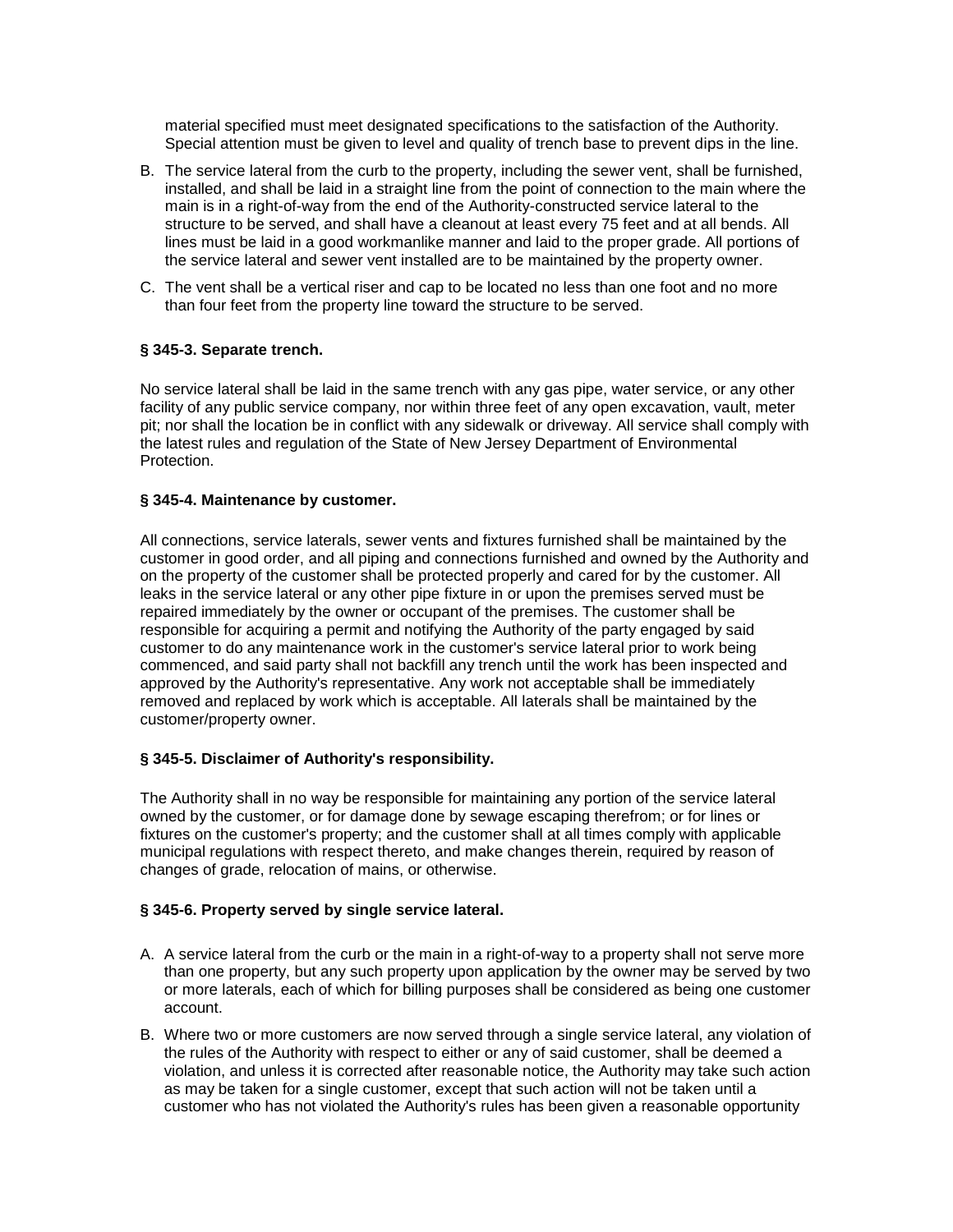to connect his pipe to a separately controlled service lateral.

### **§ 345-7. Prohibited connections.**

- A. Under no circumstances will any of the following be connected to the sanitary sewers, either directly or indirectly; viz:
	- (1) Foundations underdrains;
	- (2) Floor drain, area drain, or yard drain;
	- (3) Rain conductor or downspout;
	- (4) Grease pit;
	- (5) Air-conditioning equipment, except condensate air conditioning equipment units less than 1 1/2 tons' capacity;
	- (6) Stormwater inlets or catch basins;
	- (7) Drains from piece of equipment or manufacturing process, except when specifically authorized under the provisions of these rules and regulations.
	- (8) Sump pump discharges.

## **§ 345-8. Special connections.**

Service laterals to public buildings, churches, apartments, commercial establishments, and industrial establishments, shall be installed to conform to detailed plans and specifications as approved by the Authority. Applicant must submit five copies of said plans. Plans must be two feet by three feet, and a scale no less than one inch equals 100 feet.

### **§ 345-9. Special precautions in wet ground.**

A. Where groundwater is normally above the invert elevation of the service lateral, "Tyton" joints, or approved equal, or cast iron soil pipe with properly caulked lead joints, shall be used in construction of service laterals. Where the bottom is soft and yields, the Authority reserves the right to require that the service be laid in partial or total concrete encasement. Junctions of two different types of pipe shall, at the option of the Authority, be required to be constructed in concrete of a mix determined by the Authority.

### **§ 345-10. Pipe specifications.**

- A. Type: polyvinyl chloride sewer pipe and fittings.
	- (1) Materials. Polyvinyl Chloride Pipe (PVC) pipe and fittings shall be circular plastic gravity sewer pipe, type PSM SDR-35 in accordance with ASTM D3034. Pipes shall be furnished in maximum lengths of 20 feet. Joints for PVC sewer pipe shall be bell and spigot formed in pipe sections with elastomeric seals, in accordance with ASTM D3212.
	- (2) Installation shall be made in strict accordance with the manufacturer's manual and recommendations. Before material will be permitted to be used, the manufacturer's manual, describing the material and method of installation, must be filed with the Authority for approval.
- B. Type: ductile iron sewer pipe
	- (1) Pipe shall be centrifugally cast metal or sand lined molds to ANSI/AWWA C151/A21.11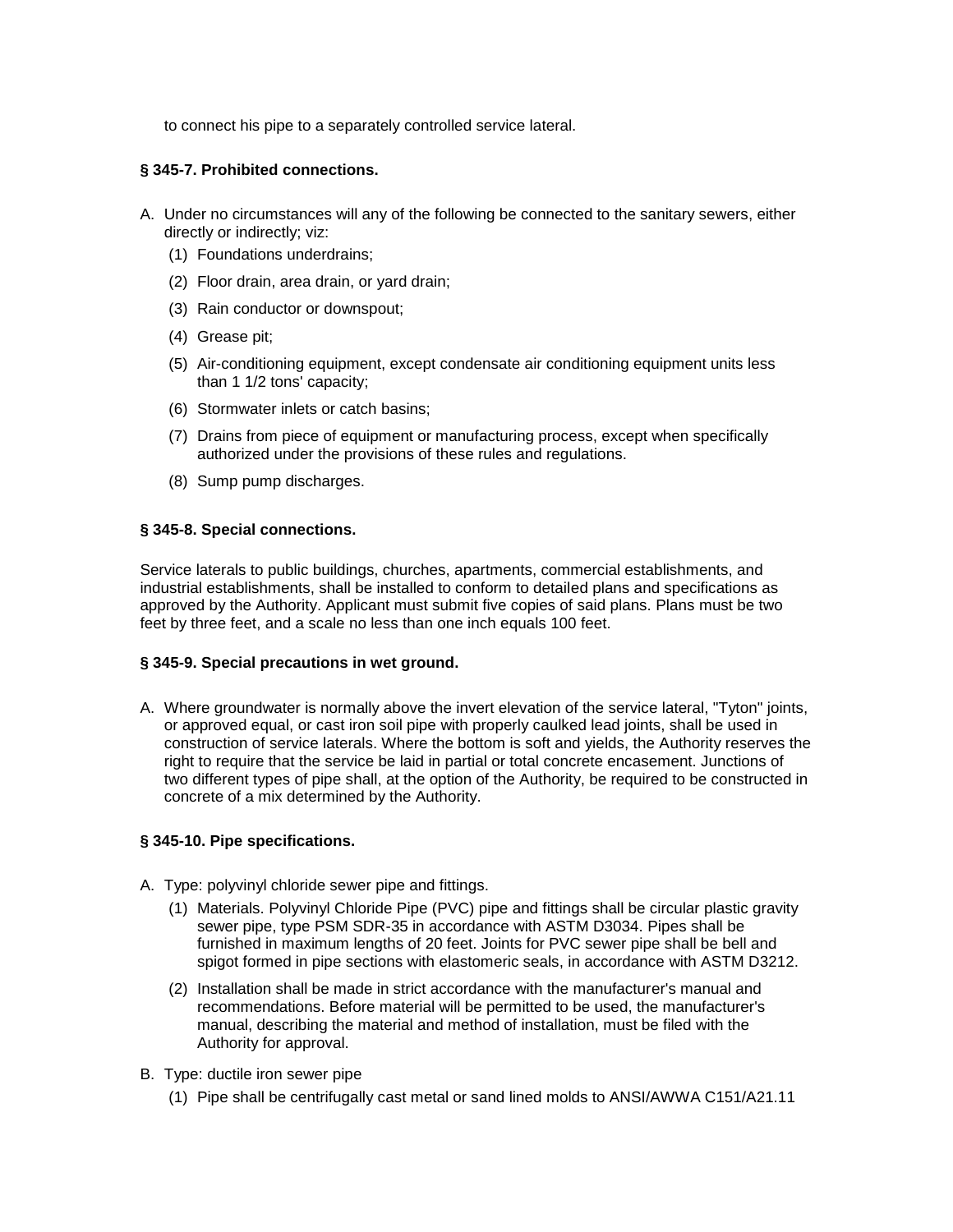or flanged joints that comply with ANSI/AWWA C115/A21.15. Pipe shall be a minimum of Class 50. The outside diameter of the pipe shall be coated with a uniform thickness of hot applied asphalt coating. The inside of the pipe shall be lined with polyethylene to protect the interior form hydrogen sulfide corrosion.

# **§ 345-11. Compliance with manufacturer's manual required.**

Installations must be made in strict accordance with manufacturer's manual. Before material will be permitted to be used, the manufacturer's manual, describing material and method of installation, must be filed with the Authority for approval.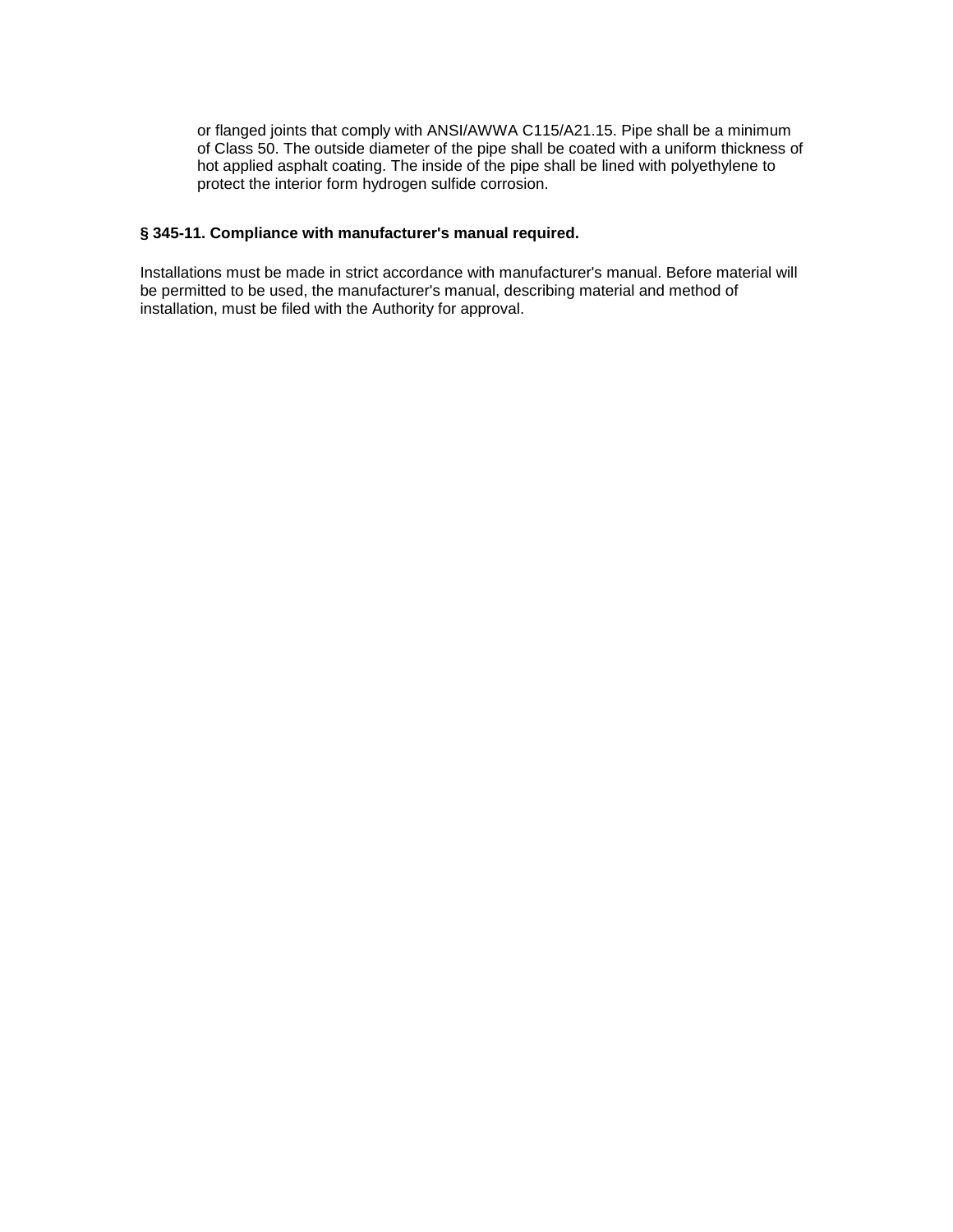# **Chapter 465: RATES AND CHARGES**

# **§ 465-1. Definitions.**

The following words, when used in this chapter, shall be deemed to have the meanings herein specified:

HOUSE CONNECTION — The sewer line running from a building to the property line and connecting with the service connection.

PERSON — Any person, firm, association or corporation.

SERVICE CONNECTION — The sewer line extended from the property line to the main or lateral in the street.

### **§ 465-2. Connection to sewerage system.**

All property lying along the line of the sewerage system of the Beverly Sewerage Authority, upon which any building shall have been erected or constructed or upon which any building shall hereafter be erected or constructed and which is used for dwelling purposes or which uses sewer service, may be connected with such sewerage system.

## **§ 465-3. Permission to connect; fee.**

- A. Hereafter, before any connection shall be made to the sewerage system aforesaid by any owner of property along the line thereof, said owner shall make application, in writing, to the Beverly Sewerage Authority and pay a connection fee of \$1,611.13, payable as set forth in Subsection B hereof. Such owner shall not make such connection until the permission of the Beverly Sewerage Authority has been granted.
- B. The connection fee of \$1,611.13 referred to in Subsection A hereof shall be payable in advance.

# **§ 465-4. Plans and specifications.**

Plans and specifications for said connection to the sewerage system must meet with the approval of the Beverly Sewerage Authority and with rules and regulations of the proper municipal department either now existing or hereafter adopted.

### **§ 465-5. Costs to be borne by person connecting.**

The person connecting his property with the sewerage system shall make the house connection at his own expense, and, in the event there is no service connection, he shall make the service connection at his own expense. Any damage to the pavement, sidewalk, curb or gutters, resulting from the making of any such connection shall be repaired by such person at his own expense.

### **§ 465-6. Service charges and rentals.**

# **[Amended 11-9-1993 by Res. No. 1993-25]**

The following service charges for nonindustrial wastes are hereby fixed and officially established by the Beverly Sewerage Authority as the service charges or rentals to be charged for the use of any sewerage system of the Beverly Sewerage Authority: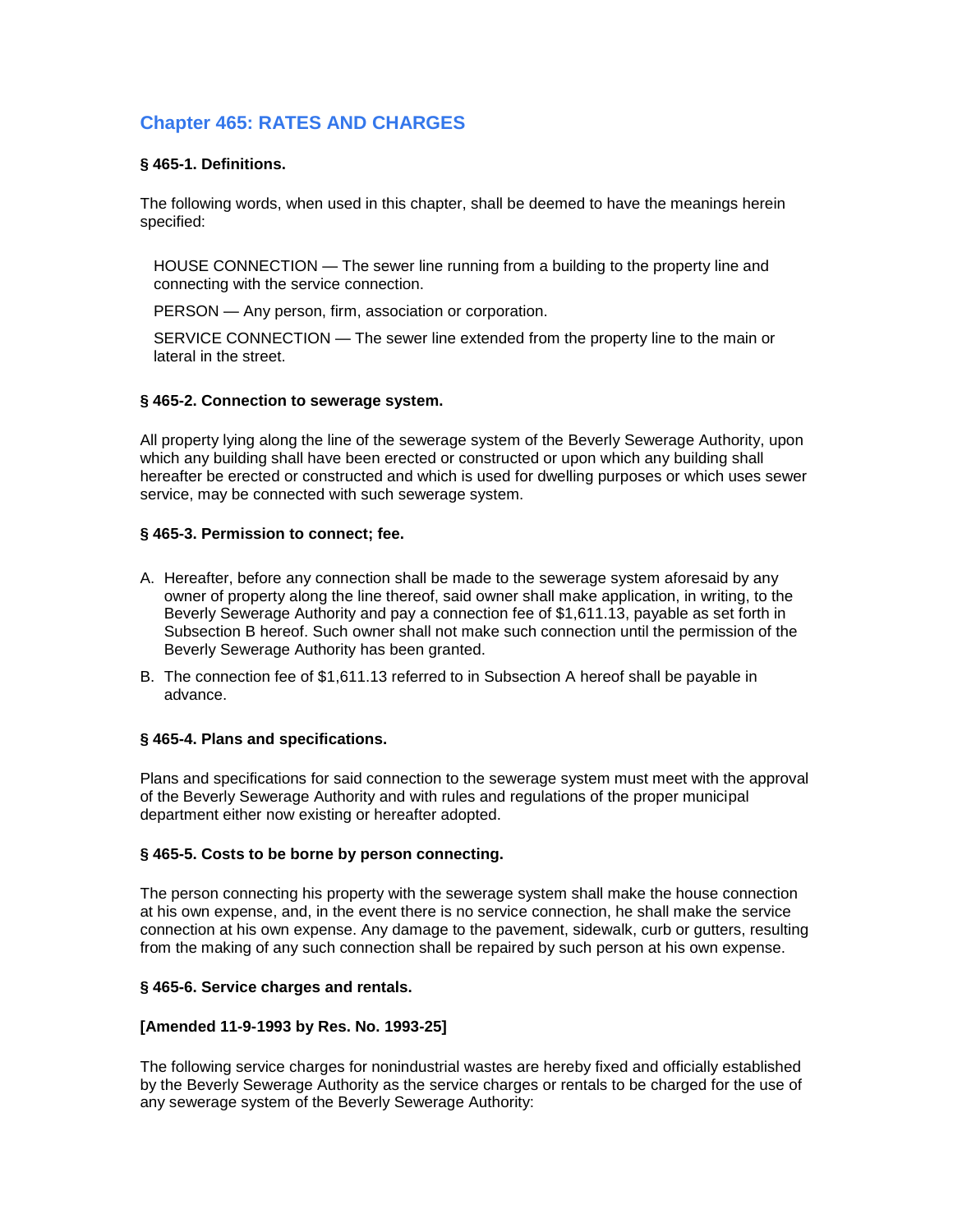- A. Quarterly charges for sanitary sewerage services.
	- (1) Schedule A: Residential. The minimum quarterly charge for each one-family residential dwelling, each dwelling unit of an apartment or of a multiple-family dwelling, or of a condominium and for a house shall be \$75.00 per quarter with a minimum allowance of 10,000 gallons.
	- (2) Schedule B: Commercial. The minimum quarterly charge for each store, office, restaurant, warehouse, service station, public garage and other commercial establishment (except schools, churches, nursing homes and boarding homes), shall be \$86.00 per quarter with a minimum allowance of 10,000 gallons.
	- (3) Schedule C: Churches and Places of Worship. The minimum quarterly charge for each church and place of worship shall be \$75.00 per quarter with a minimum allowance of 10,000 gallons.
	- (4) Schedule D: Public and Private Schools. The minimum quarterly charge for each public or private school shall be \$148.00 per quarter with a minimum allowance of 20,000 gallons.
	- (5) Schedule E: Manufacturing and Industrial Plants. The minimum quarterly charge for each manufacturing and industrial plant shall be \$252.00 per quarter with a minimum allowance of 30,000 gallons.
	- (6) Schedule F: Nursing Home or Boarding Home. The charge for each building used to house the residents of a nursing home or a boarding home shall be \$148.00 per quarter with a minimum allowance of 10,000 gallons. Other buildings used in connection with the nursing home or the boarding home shall pay the commercial rate.
	- (7) Schedule G: Non-profit Public Buildings. Includes public library, fire stations, American Legion and Beverly Housing Authority office shall be \$30.00 per quarter with a minimum allowance of 10,000 gallons.
- B. Excess water consumption charges for Schedules A to F, inclusive. Consumption in excess of the water allowance within the quarter for the minimum quarterly charge will be billed at \$6 per 1,000 gallons. If the consumption of water in a manufacturing or industrial plant exceeds 2,000,000 gallons per year, the billable gallons shall be certified by the Authority Engineer.

### **§ 465-7. Payment of charges and rentals.**

### **[Amended 7-13-1993 by Res. No. 1993-14; 7-11-2006 by Res. No. 2006-27]**

- A. The charges or rentals for the use of the sewerage system as established by the terms of § 465-6 shall cover a quarterly period and shall be due and payable on the last day of the first month of each quarter. In the case of a new installation or connection, the charge shall be due and payable in advance upon the date of the making of such connection.
- B. The quarterly charges or rentals shall be based upon water usage as metered by the local water utility. Minimum charges are billed in advance of the quarter and overusage charges are for three months prior. The first and fourth quarterly charges and rentals shall be calculated on the actual meter reading for the prior quarter. The second and third quarter billings will be based on actual water usage or the average of the previous fourth and first quarter readings, whichever is less. In the event of nonpayment of the service charges or rentals when due, such service charges or rentals shall bear interest from their due date at the rate of 1 1/2% per month after 30 days from the time when they become due and shall be and remain a lien on the premises which such sewer is connected in the same manner in which taxes are a lien on real estate, and the Authority shall have the same remedies for the enforcement of the lien of such service charges or rentals as the municipality has for the enforcement of the lien of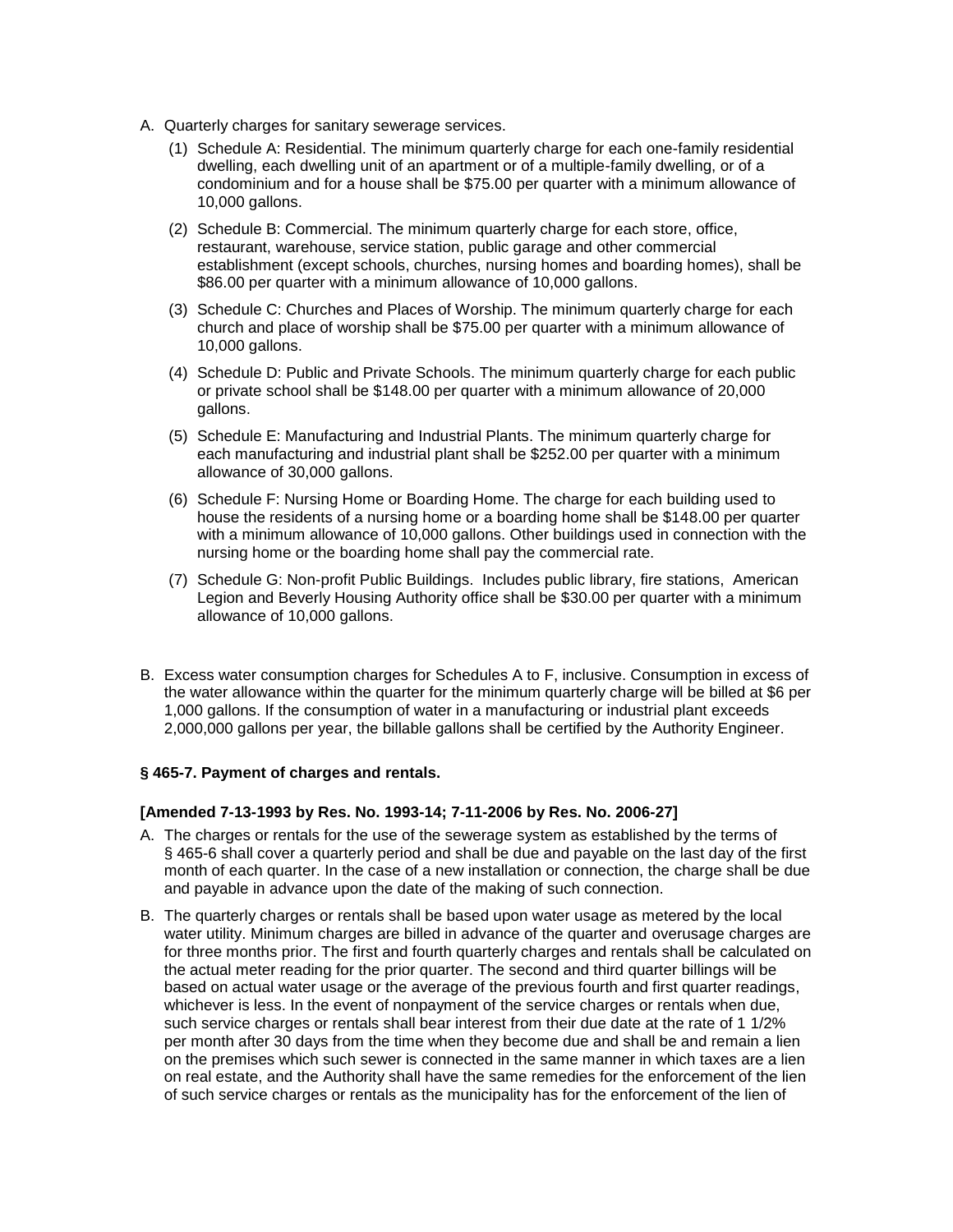taxes upon real estate. In the event of nonpayment of the service charges or rentals for a period of 30 days, the Authority may cause the sewer connection of such person to be disconnected, and such person may not again use the facilities of the system until the defaulting user pays all arrears, plus a new connection fee.

### **§ 465-8. Discharge of nondomestic waste.**

No factory effluents or industrial wastes, comprising wastes other than domestic, shall be discharged into the sewerage system, except upon compliance with the following rules, regulations and conditions:

- A. Each industrial plant making application for permission to discharge industrial waste into the sewerage system shall furnish all the information necessary to determine the quantity of such waste and the nature or quality of the materials therein and other characteristics of such waste. The industrial plant shall agree in such application to bear the cost of the original and any subsequent chemical analysis and laboratory tests.
- B. Adequate means shall be provided at each industrial plant connected with the sewerage system for periodic determination of all characteristics and concentrations of wastes. Such determination shall be made at least twice each year, or, if deemed necessary by the Authority, such determination may be made quarterly. Samples shall be collected in such manner as to be truly representative of the actual quality of the wastes, and standard method of analysis shall be used.
- C. Industrial waste discharged or proposed to be discharged into the sewerage system shall be subject to analysis by the Authority.
- D. Industrial plants shall cooperate by adopting such schedules of discharge as will, without interfering with factory production, minimize peak concentration.
- E. So far as practicable, industrial wastes may be discharged into the sewerage system with a minimum of pretreatment or without pretreatment, provided the consent of the Authority is first obtained.
- F. In the event that the materials in wastes discharged or proposed to be discharged from any industrial plant or the chemicals in or characteristics of such wastes interfere or will interfere with the efficiency of the sewage treatment and disposal works or unduly increase the cost of operation thereof, said industrial plant shall produce wastes of acceptable quality before discharge thereof into the sewerage system by reducing its peak discharges, by construction of equalizing tanks, by pretreatment, by partial pretreatment, by elimination of troublesome wastes or by other approved means.
- G. Inasmuch as the difficulties involved in treatment and disposal of industrial wastes from a particular industry may be mitigated or aggravated by waste from another industry, and the cost of such treatment and disposal may be decreased or increased thereby, it is not deemed practicable at this time to fix any numerical standards or limitations with respect to concentration or quality of industrial wastes. It is, therefore, the intention of these rules, regulations and conditions to allow maximum latitude in the use of the sewerage system and to require control or special procedure by industries only in such cases as the failure so to do would seriously affect the operation of the sewerage treatment and disposal works or would entail unwarranted expense for treatment and disposal thereof at said treatment and disposal works.

### **§ 465-9. Metering of nondomestic wastes.**

Each industry discharging factory effluents or industrial wastes into the sewers shall install a suitable device for continuously recording and totalizing the flow discharged by it into the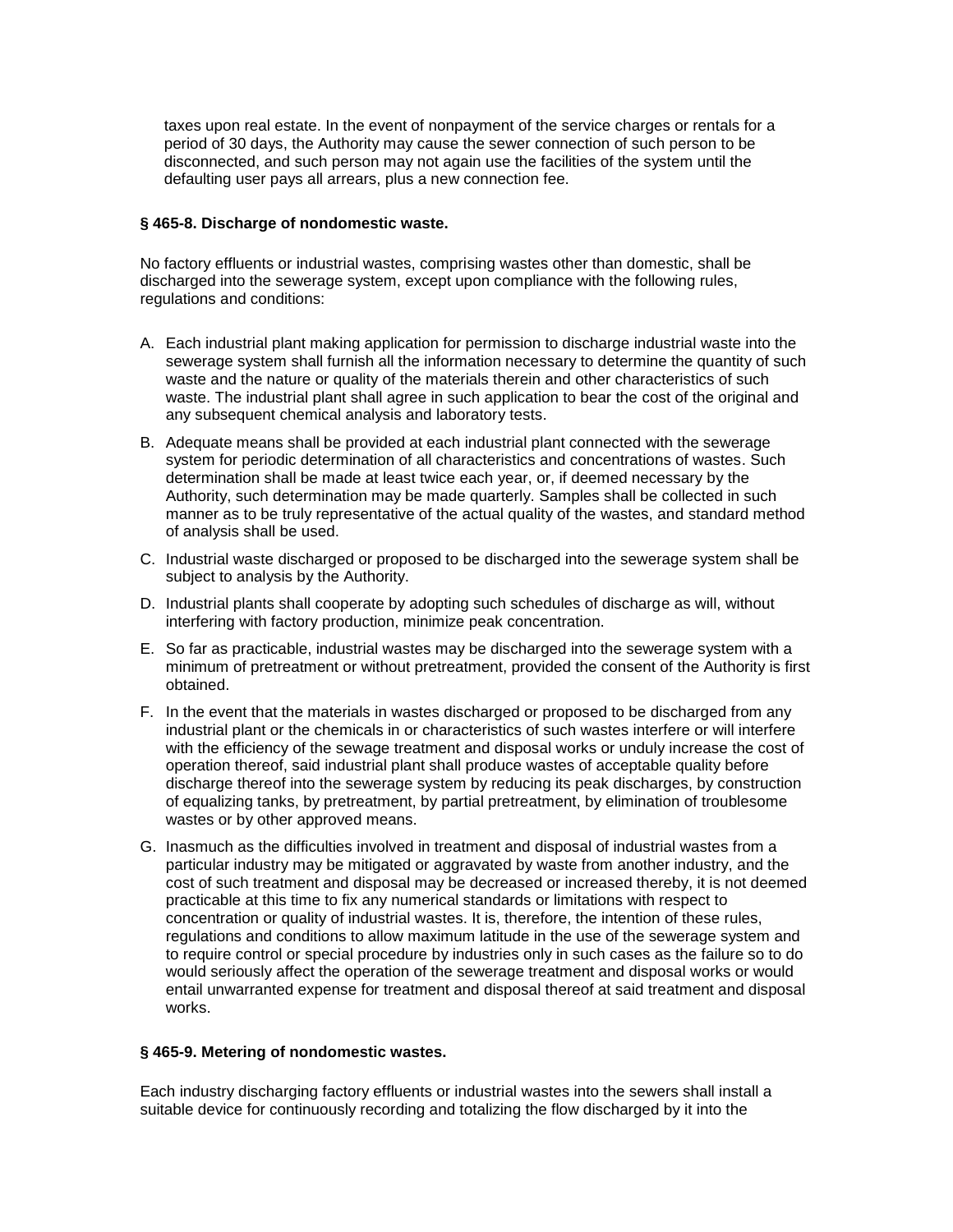sewerage system and shall submit for approval by the Authority plans for complete metering installation.

# **§ 465-10. Violations and penalties.**

Any person found to have violated an order of the Authority, or who willfully or negligently failed to comply with any provision of this chapter, shall be subject to all penalties allowed by law for each offense. For each violation of this chapter, the Authority may assess a monetary penalty of up to \$500 per offense. Each day on which a violation shall occur or continue shall be deemed a separate and distinct offense. In addition to the penalties provided herein, the Authority may recover reasonable Authority's fees, court cost, and cost of litigation by appropriate suit at law against the person found to have violated the provisions of this chapter.

# **§ 465-11. Fair share obligation payment.**

From time to time, the Authority may establish that, in addition to the rates, fees and charges established and set forth in this chapter, there shall be an additional fair share obligation payment. The fair share obligation payment shall be established by the Authority to offset the costs of capital improvements needed to increase the size/infrastructure of the Authority's collection system due to the added wastewater proposed to be discharged by the developer (payer of the fair share obligation) in question.

## **§ 465-12. Professional escrows for sewer development.**

Any developer who has previously obtained from the City of Beverly Planning/Zoning Board an approval for either a minor or major subdivision or a final site plan approval and who proposes to construct a sewerage collection system on the lots or site plan shall, as previously required within this Code, submit to the Authority a comprehensive plan of the proposed sewerage development. In addition, the developer shall deposit with the Secretary of the Authority a professional escrow which shall be held by the Authority in an interest-bearing account in the name of the particular developer until the project is reviewed, inspected and deemed complete by the Authority's consulting professionals. The Authority will, on a monthly basis, provide to the developer who has established an escrow account an account statement as to the activity within the particular account during the preceding month. In the event, at any time during the course of the development, the initial amount established in the escrow account is deemed insufficient, the developer shall, within 15 days' notice, replenish the escrow in an amount established by the Authority to complete the necessary professional review. In the event that a sewer development escrow account is not replenished, the Authority's consulting professionals shall have no further obligation to review, inspect or approve a proposed sewer development. A sewer development escrow account shall be funded by a developer in accordance with the following escrow calculation formula:

- A. For any minor or major subdivision, the developer shall establish an initial escrow of \$100 per lot for the first 50 lots and \$50 per lot for each lot thereafter.
- B. For any approved site plan, the developer shall deposit with the Authority an escrow of \$500 per acre for the first 10 acres and \$100 per acre thereafter.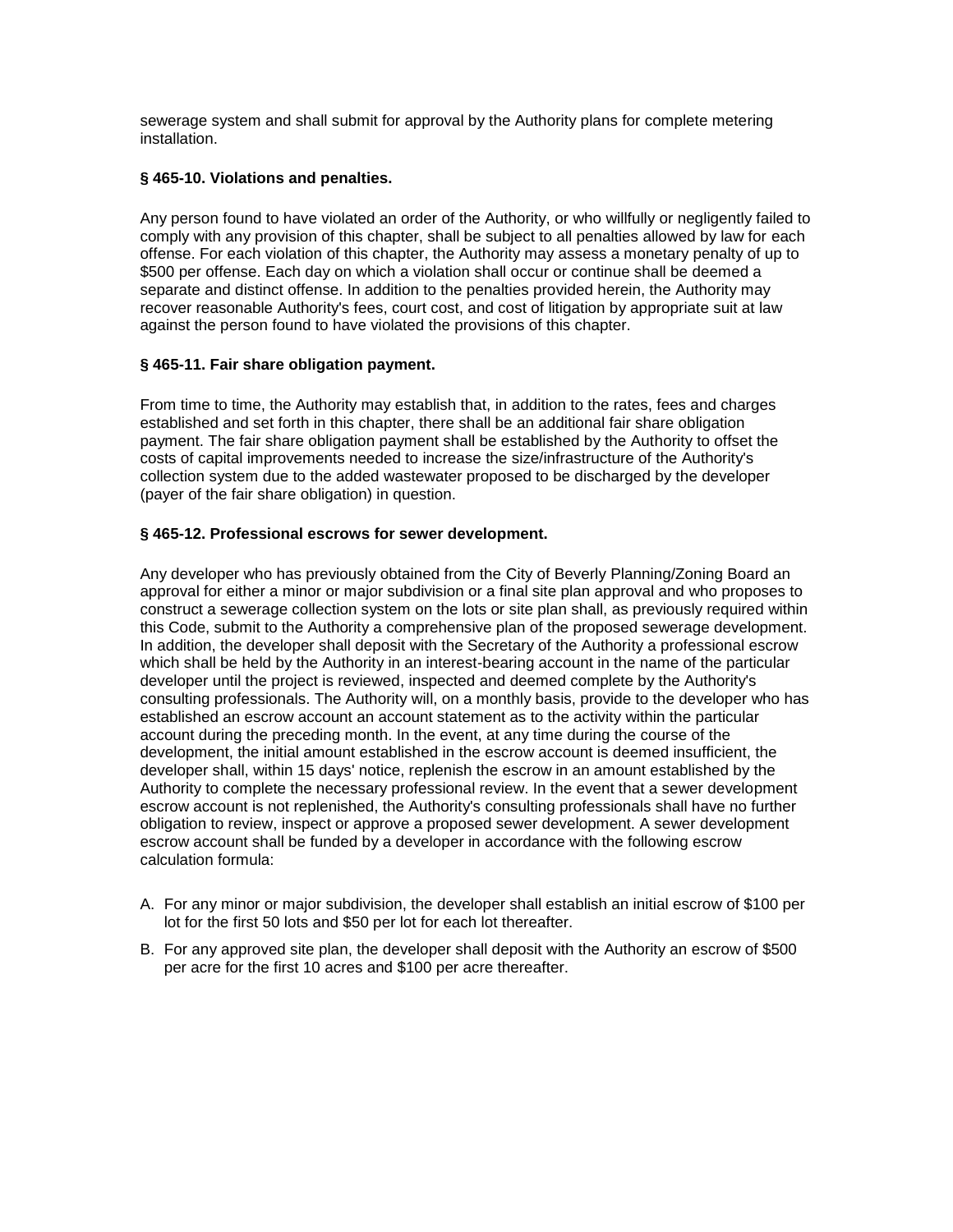# **Chapter 475: RETURNED CHECKS**

# **§ 475-1. Service charge.**

**[**

There shall be a returned check service charge of \$20 imposed on any account in which the check has been returned for insufficient funds, closed accounts, etc., and said amount will be applied to the proper sewer account.